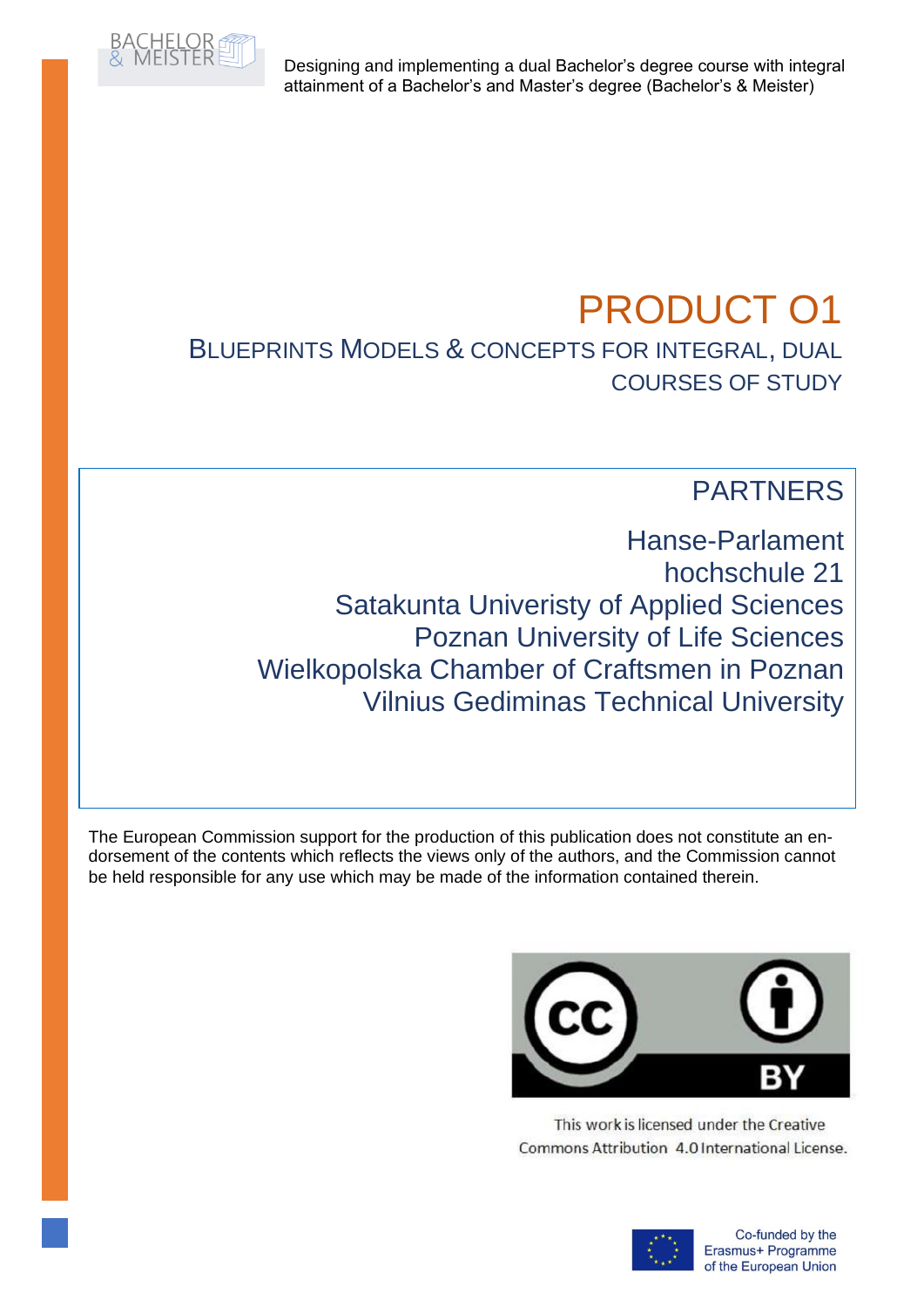

# Blueprints Models & concepts for integral, dual courses of study

# **Content**

| 3. Current situation related to permeability of vocational and academic systems  8    |
|---------------------------------------------------------------------------------------|
| 4. Options for usability of performance results obtained in the educational system 10 |
| 4.1 Recognition of academic achievements for the master craftsman examination         |
| 4.2 Recognition of master craftsman qualification for parts of an academic study .11  |
| 4.3 Generalised crediting by cooperation with vocational education and further        |
| 5. Integral design of the master craftsman training and Bachelor's study course under |
| 6. Alternative options for achieving vocational training and activities 18            |
|                                                                                       |
|                                                                                       |
| 7. Two basic models for a dual Bachelor's study course with attainment of a           |
| 7.1 Model A: Bachelor's study Course "Construction and Real Estate Management"        |
| 7.2 Model B: Bachelor's study Course "Electric Engineering" 24                        |
|                                                                                       |
|                                                                                       |
| 8.11 Short analysis of the occupational field of construction and of legal            |
|                                                                                       |
|                                                                                       |
| 8.21 Analysis of existing Situation in Lithuanian higher Education Institutions of    |
| 8.22 Analysis and determination of required legal requirements and conditions .43     |
|                                                                                       |
|                                                                                       |

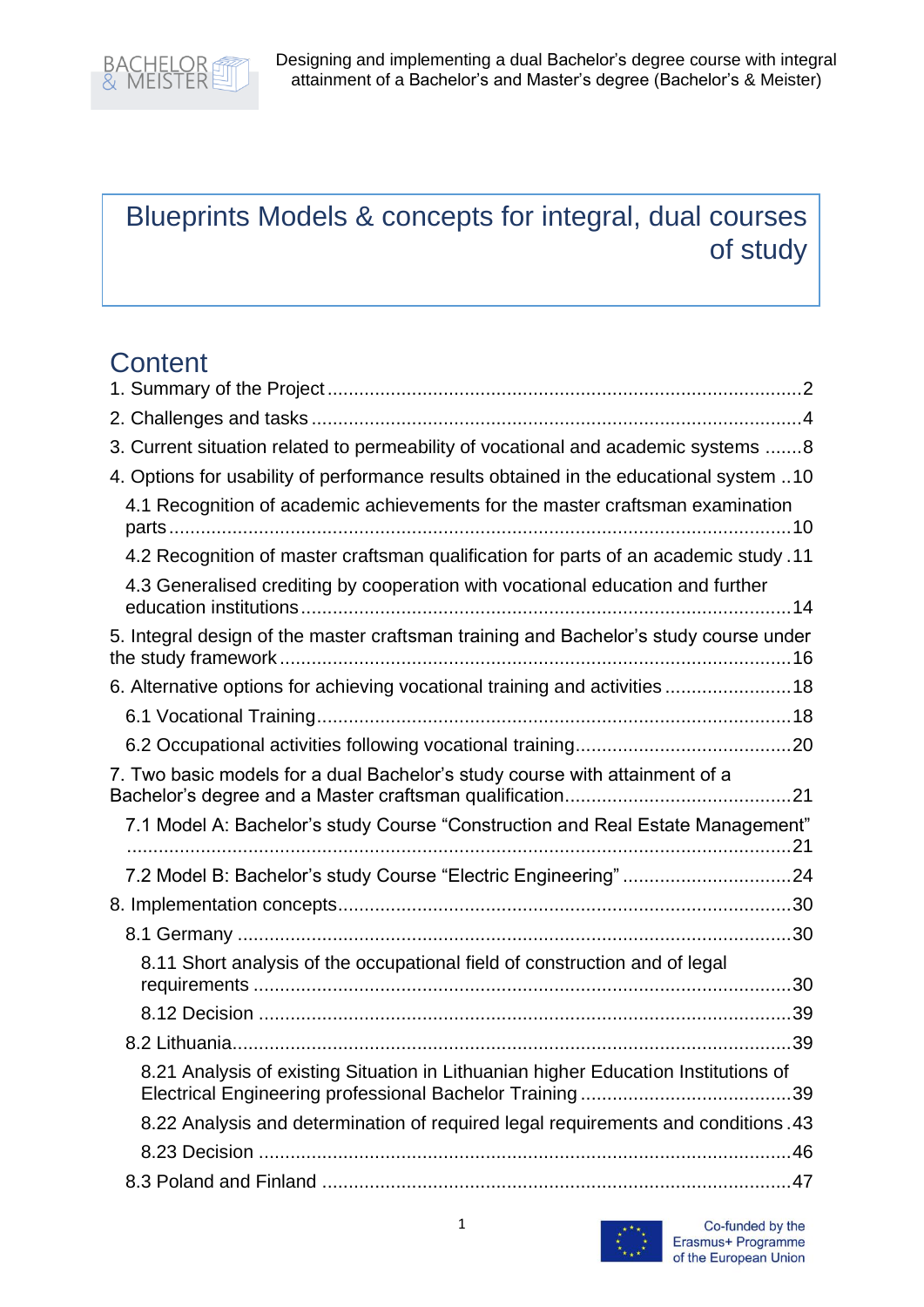

# <span id="page-2-0"></span>1. Summary of the Project

All EU countries face a rapidly growing shortage in leading personnel that significantly restricts growth of SMEs. The Hanse Parlament has comprehensively analysed the demand for young leaders and the necessary competencies for all countries of the Baltic Sea Region.

In some EU countries, e.g. in Germany, a high proportion of young entrepreneurs' regard vocational training as an attractive form, in particular, vocational master craftsman education (German *Meister*). Yet, there are challenges on the horizon.

In many EU countries, vocational training has lost much of its attractiveness; more and more young people are aspiring for an academic degree. Master craftsman training is perceived as a dead end and as a worse alternative to higher education.

In Germany, the master craftsman qualification is just like the Bachelor's degree at the level 6 in the German Qualification Framework. However, this does not have any practical effect and the actual permeability remains low. As a rule, already acquired competences in master craftsman qualification are not recognised for a study program.

Internationally, the master craftsman qualification is accredited only to a very limited extent.

Master craftsmen have extensive practical knowledge, professional experience, as well as good competences in practice and theory. On the other hand, competences in business management and company management are insufficient to run a business.

For SMEs, practical experience and professional knowledge are indispensable assets. Since many university graduates lack these competences, SMEs can only recruit few graduates from this pool. Therefore, relevant practical and theoretical competences, and professional knowledge shall be organised as study courses.

The project is to develop dual Bachelor's study courses, awarding two degrees: academic Bachelor's degree and vocational master craftsman qualification, and thus, pursuing the following goals:

- increasing relevance and quality and improving competencies and knowledge in the master craftsman training program and in the Bachelor's degree program,
- transfer of relevant professional skills and practical experience in a dual study approach,
- delivering significant contribution to overcoming shortage in SMEs entrepreneurs,
- introducing a Bologna-compliant study program, full international recognition
- contributing to the EU agenda on modernisation of Europe´s higher education systems,
- increasing the attractiveness of vocational education and training,
- creating permeability and reduce obstacles to qualification recognition.

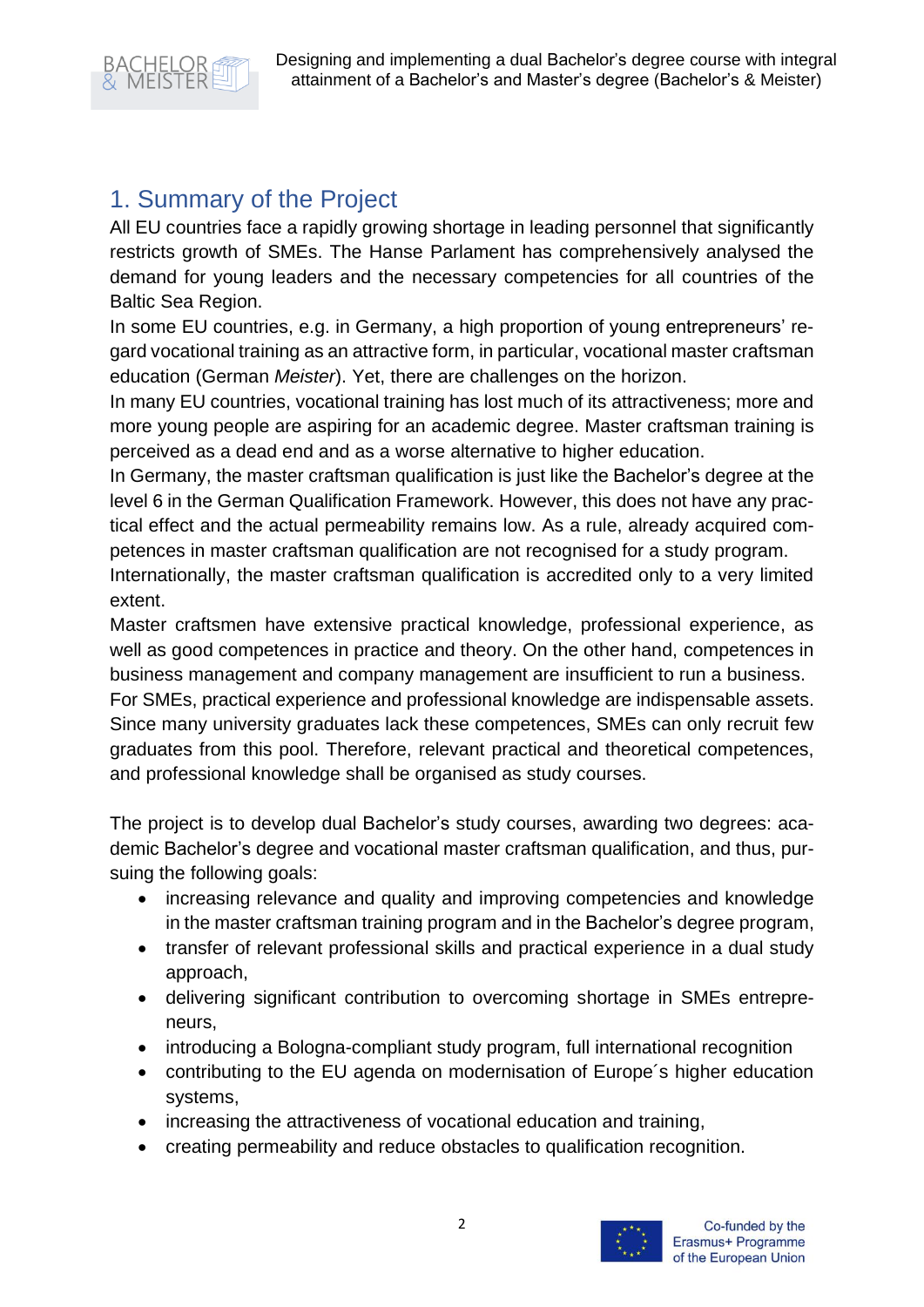

The project is carried out by six experienced partners from Germany, Poland, Lithuania and Finland. The internationally active lead partner is particularly experienced in training and support of SMEs, as well as in the implementation of complex projects.

A chamber is to join the project, contributing experience in master craftsman training and representing the interests of SMEs. Four partners are universities, one of which is highly experienced in conducting dual courses and in cooperating with SMEs.

The project is planned with a three-year implementation period, in which nine work packages, including the following main activities, will be implemented:

- 1. Project management and implementation of six workshops and two international consulting and transfer conferences.
- 2. Development of alternative methods and models for the accomplishment of dual study courses with integral achievement of master craftsman and Bachelor's degrees.
- 3. Development and coordination of four national implementation concepts.
- 4. Regarding building professions and -
- 5. Regarding electrical professions: designing curricula and module manuals for two integral dual courses, according to the guidelines and structure requirements for accreditation of Bachelor's courses.
- 6. Testing and implementation of the study course for construction professions.
- 7. Developing and coordination of examination regulations.
- 8. Introduction of further accreditations and preparation of further implementations.
- 9. Transfer of the project results to 68 chambers and universities from 13 countries participating as project partners in the project implementation by delivering sustainable implementation advice, as well as by implementation of further dissemination activities. All project results, such as concepts, curricula, etc. are internationally oriented for use in four European countries. Transfer and implementation in further countries will be actively encouraged.

Five products of the project:

- blueprint models and concepts for integral, dual study courses,
- module manual for the study course on Construction,
- module manual for the study course on Electrical Engineering,
- integral examination regulations for master craftsman qualification and Bachelor's degrees,
- handbook containing all project results, facilitating broad dissemination.

Broad and sustainable use will be ensured by means of a process-oriented expansion of the implementation across regions, e.g. by means of finance solutions.

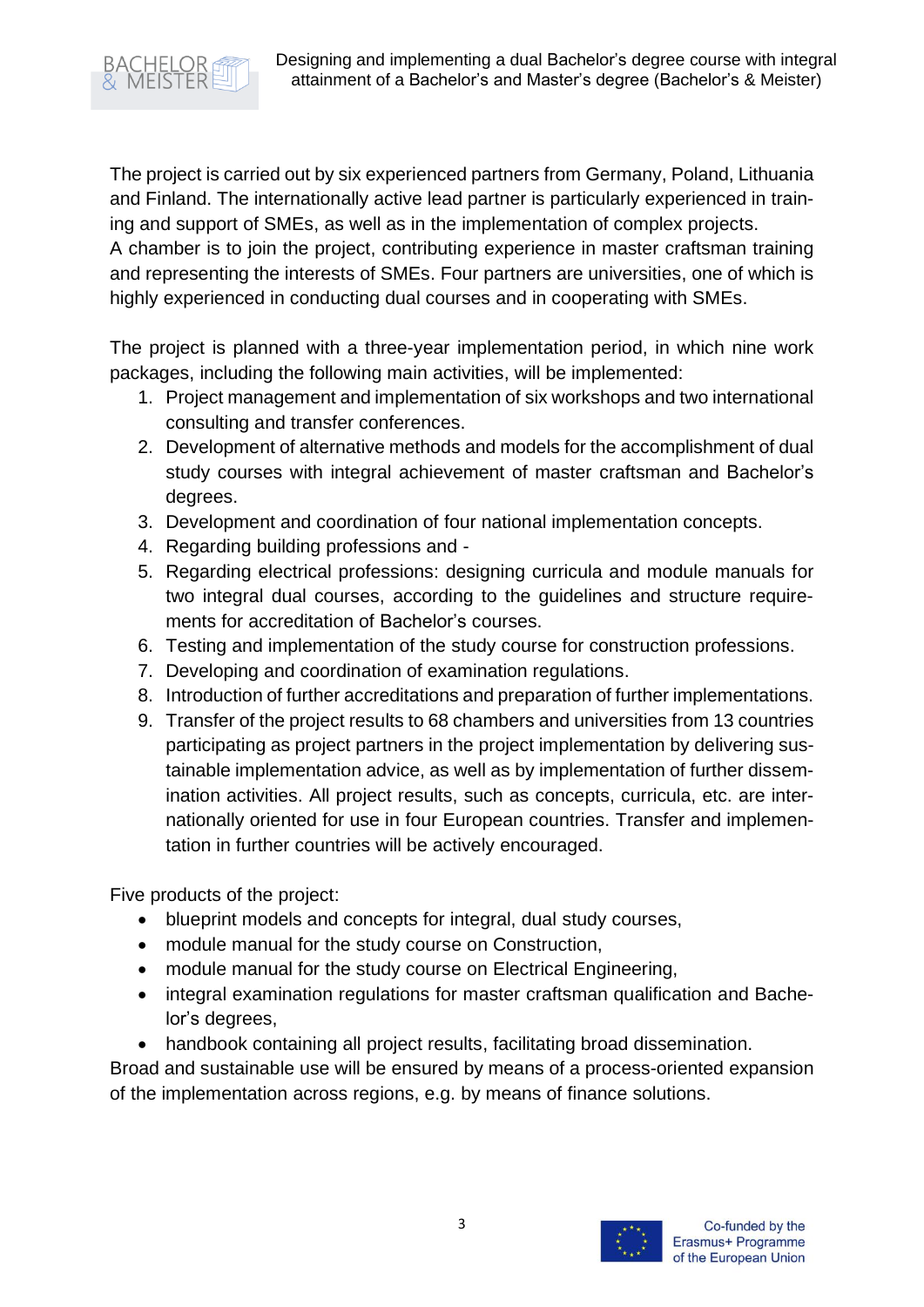

# <span id="page-4-0"></span>2. Challenges and tasks

Within the project "Common Vocational Training to Master in the Baltic Sea Region" of the Hanse Parlament, the goal was to deliver a high-quality vocational training to become master craftsman in the form of a Bachelor's degree program, including, among others, following positive outcomes:

- In Germany, the highquality master craftsman training and the Bachelor's degree are classified on the level 6 "Bachelor's and other comparable education and competences" in the German Qualification Framework, and thus are treated as equivalent qualifications. Yet, with hardly any practical effects.
- In Germany, after examination, graduates from master craftsman training courses are, as a rule, not granted general access to higher education. As a rule, if such graduates take up a university study, the acquired competences, knowledge etc. are not recognised.
- Implementation of a master craftsman training in the form of a Bachelor's program could eliminate obstacles, allowing for full permeability, and strengthening the significance of vocational training, this increasing its attractiveness.
- Automatic full international recognition an issue controversially debated in the context of the existing master craftsman training.
- Like any other course, this form of the master craftsman training would also enjoy public support and recognition.
- Master craftsman trainings in the form of Bachelor's courses are already occasionally practiced in Germany and partly in some EU countries.
- Arranging uniform course duration of such Bachelor's courses for all occupations, including required occupation-specific contents.
- Transfer of already acquired competences, knowledge etc. would be easier, leading to shortage in study time.

All EU countries face a distinct, rapidly increasing lack in management staff which limits further development, most of all, of SMEs. The need for new personnel and for necessary competences across all Baltic Sea Region countries is high on the agenda and subject of comprehensive analyses of the Hanse Parlament.

In some EU countries, e.g. in Germany, a high portion of new personnel have vocational training background, especially master craftsman training. Yet, new challenges related to this form of education are looming on the horizon.

- In many EU countries, vocational training has become less attractive, more and more young people prefer a university study. In Germany, for the first time ever, in 2016 the number of students entering universities exceeded the number of vocational training contracts.
- Master craftsman training is increasingly regarded as a dead-end career path and as a worse alternative to higher education.
- In Germany, the master craftsman training is classified as the Bachelor's study course on the level 6 in the German Qualification Framework. Yet, hardly any

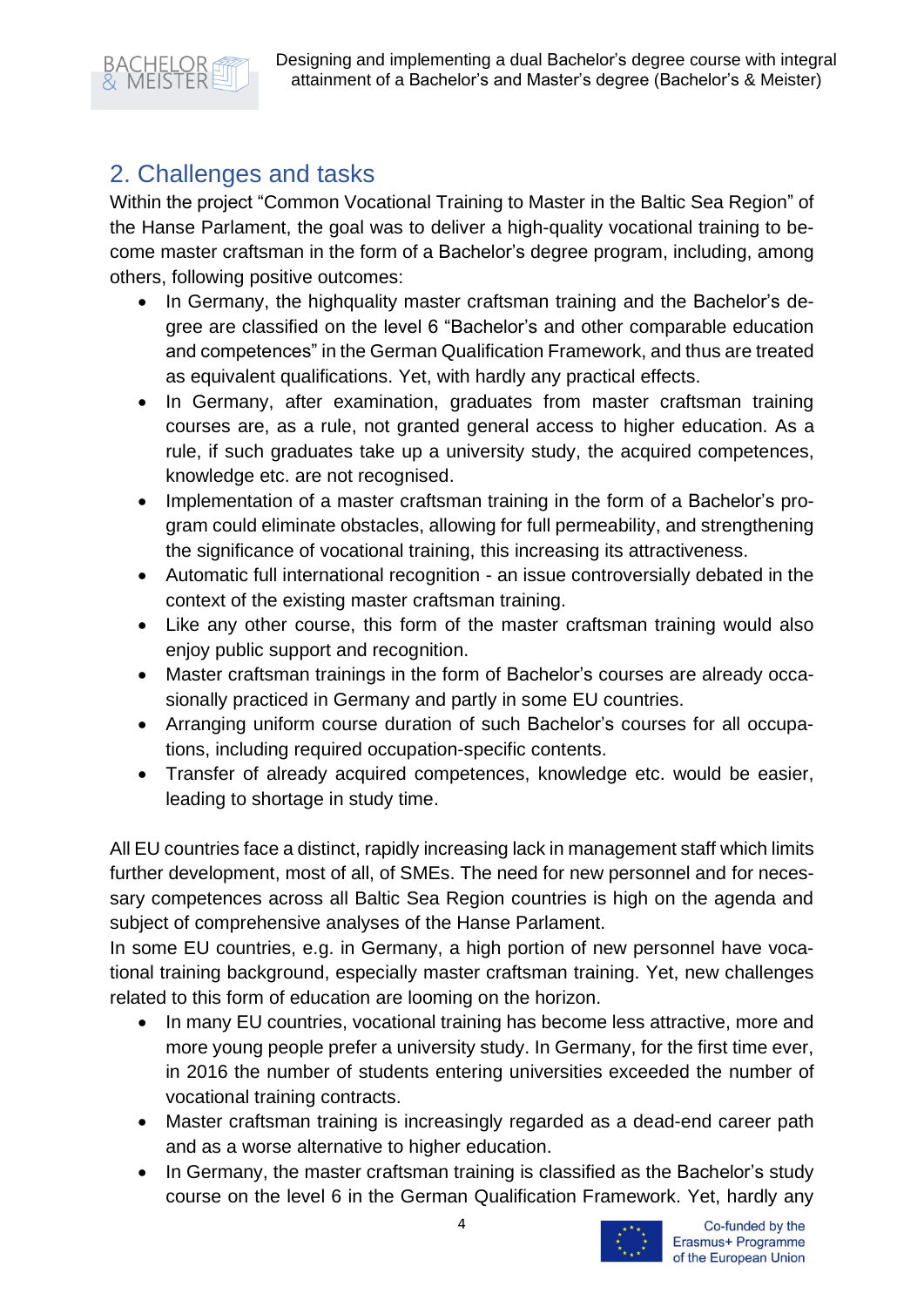

practical consequences are related thereto, and the actual permeability is restricted.

- Whereas higher education qualification is associated with a master craftsman training already acquired competences are, as a rule, not credited for study courses.
- At the international level, a master craftsman degree gets only limited recognition.
- Master craftsmen possess comprehensive practical knowledge, professional experience as well as good competences in professional practice and theory.
- However, competences in business administration and business management for running a business are worsening, but highly needed improvements are not implemented, because many trades keep independent professional activity tied to a master craftsman training, with no prospect of changing this situation in near time future.

In SMEs, practical experience and vocational knowledge are essential for autonomous business activity. As many university graduates lack such competences, SMEs can recruit from this pool only a limited number of candidates to task them with managerial functions. This challenge can be overcome by delivering relevant competences in professional practice, theory and vocational knowledge in the form of courses.

This project will develop and implement dual Bachelor's courses offering an integral Bachelor's and master craftsman degree. The following are related activities to achieve these goals:

a) attainment of critically required improvements in competence and knowledge in a master craftsman training and in a Bachelor's study course.

- The master craftsman training has proved to be successful; however, competences and skills acquired thereby have become insufficient for entrepreneurial activity, especially with regard to business administration and business management. Therefore, it is critical to raise the qualification level of the master craftsman training in order to attain the necessary requirements as entrepreneur.
- Conventional courses lack professional competences and practical experience. Accordingly, quality, relevant knowledge and students´ skills shall be raised.

b) provision of relevant professional skills and practical experience by a dual study approach.

c) implementation of relevant content to overcome lack in new entrepreneurs for SMEs. d) full international recognition as a Bologna-conform study model.

e) contribution to the EU Agenda on the modernisation of the European system of higher education.

f) raising attractiveness of vocational training and increasing acquisition of school-leavers with higher education qualification for vocational training.

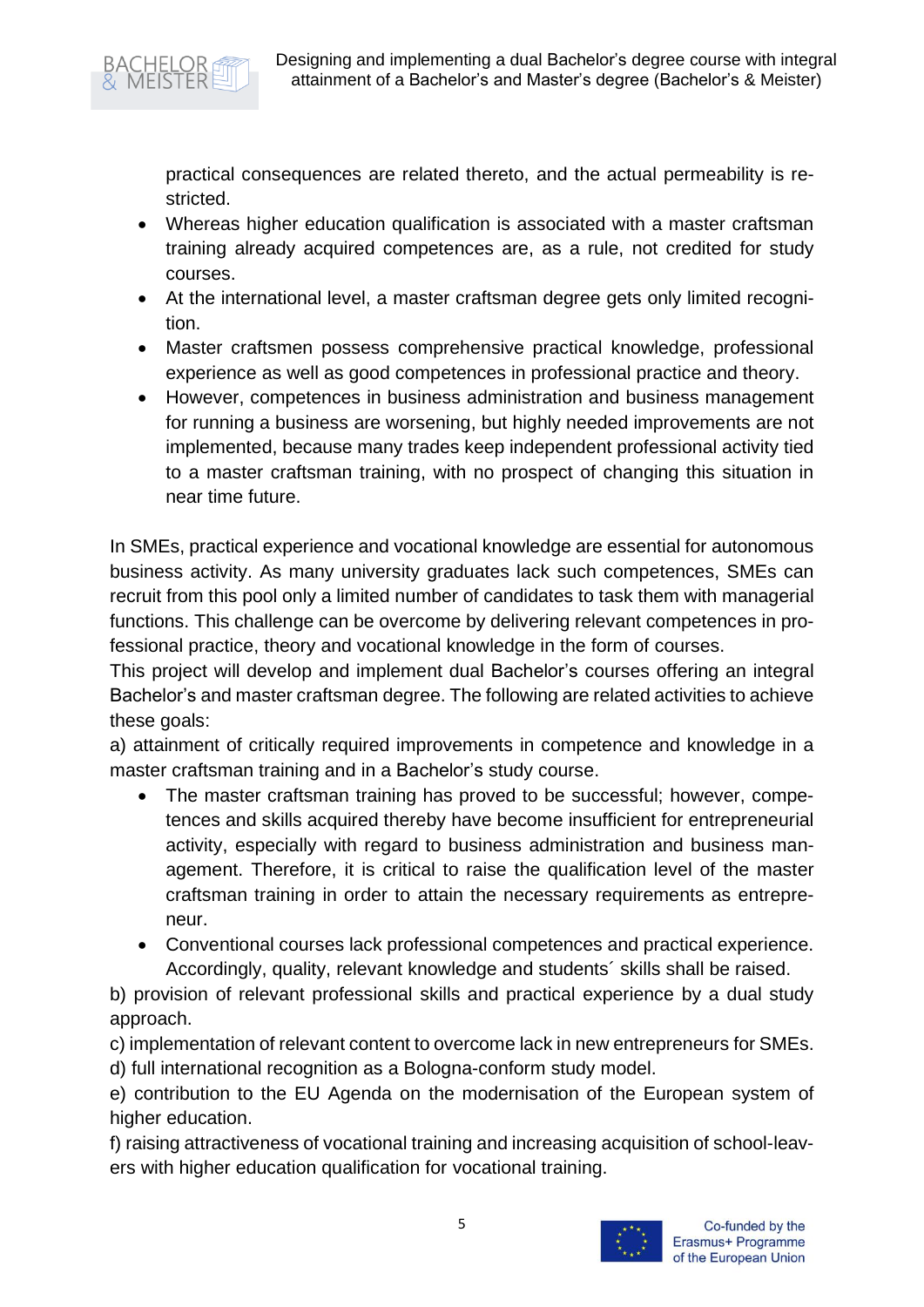

g) increasing permeability by overcoming barriers related to the crediting of acquired competences.

So far, vocational training under master craftsman and Bachelor's courses run completely independent of each other. Permeability and recognition of already obtained competences were limited and had practically hardly any relevance. Thus, dual courses are now developed in a completely new form and, for the first time ever, they will be implemented under this project. They will ensure integral attainment of Bachelor's and master craftsman degrees, thus, promoting an innovative approach to entrepreneurship and increasing the number of young entrepreneurs and managerial staff for SMEs, while raising the attractiveness of vocational education.

A novel idea is to combine the advantages of a master craftsman training with the advantages of a Bachelor's training, thereby eliminating the existing qualification deficiencies in both fields of education. For the first time, a course was designed aimed at specific qualification requirements of the managerial staff of SMEs, by focussing on critically relevant content and the quality of competences, skills and knowledge acquired, while, at the same time, eliminating so far existing problems regarding permeability, crediting of already acquired competences and international recognition of the master craftsman degree. Under the four-year course model, this innovative approach towards education will enable a growing share of young people with higher education qualification to acquire an apprentice, journeyman, master craftsman and Bachelor's degrees.

Another novelty is the consolidation of knowledge and experience in the Bachelor's courses as well as further training to master craftsman in four countries, as well as implementation of new, mutually recognised, international Bachelor's courses. Especially innovative is the linking of vocational advanced training and training under deepened cooperation between colleges/universities, chambers of commerce and SMEs.

Currently, the project "Common Vocational Training to Master in the Baltic Sea Region - Master BSR<sup>"1</sup> is being implemented by partners from Germany, Denmark, Poland, Lithuania and Latvia. In the participating countries of the Baltic Sea Region, uniform curricula were developed and implemented under a comprehensive vocational advanced training, to be completed with a "Master craftsman" degree (German *Meister*). The present project comprises results and experience from the current project "Master BSR", and constitutes a definitely more innovative approach, combining a uniform vocational advanced training and a study course for the Baltic Sea Region, and by achieving the goal of attaining an integral master craftsman qualification and Bachelor's degree.

Below, please find in the

<sup>1</sup> Hanse Parlament, Common Vocational Training to Master in the Baltic Sea Region (Master BSR), Scientific Series of the Baltic Sea Academy, Hamburg 2018.

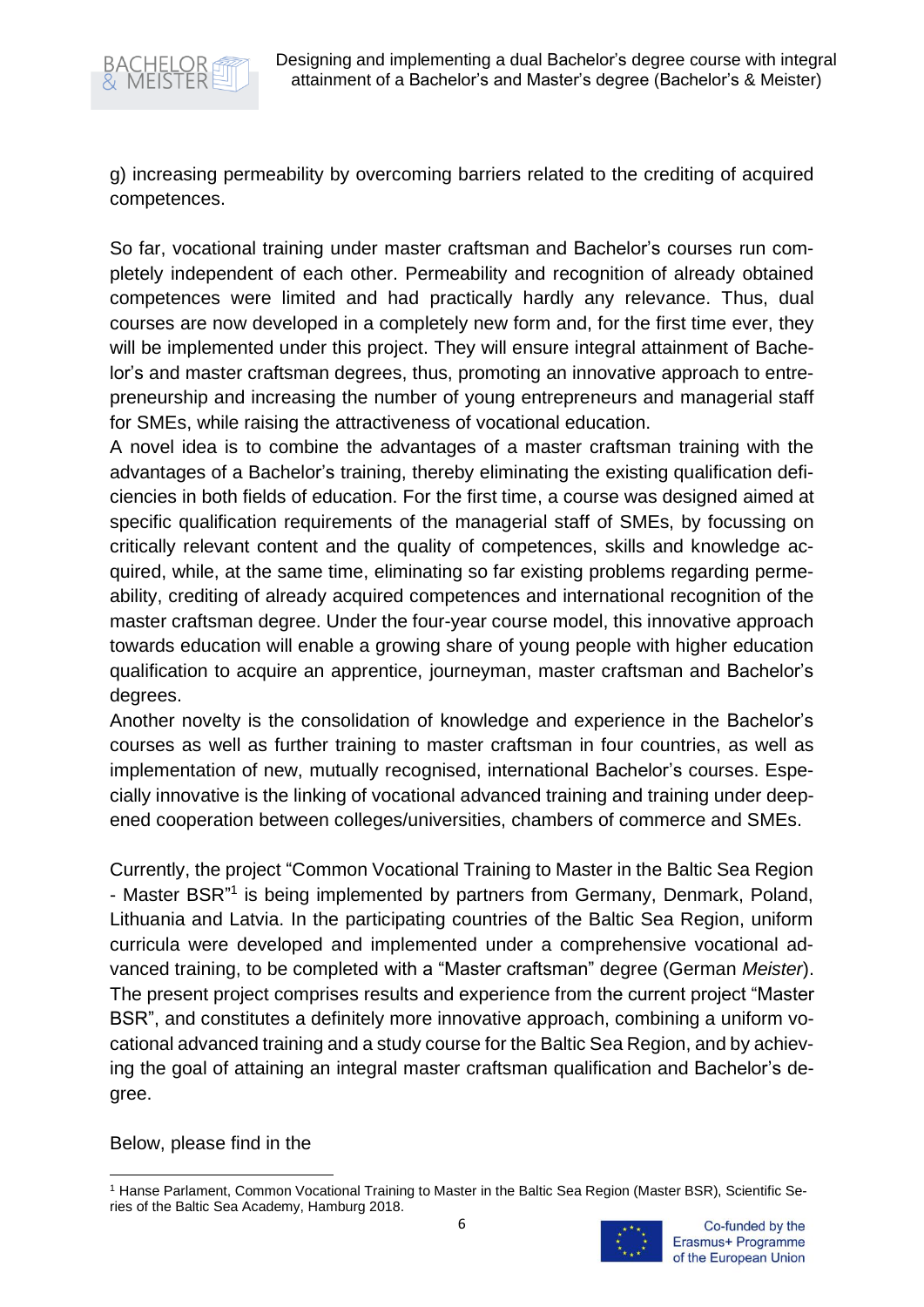

- Chapter 3, a brief abstract on the current status of permeability between vocational and academic education.
- Chapter 4, a description of alternative models and methods to effectively implement a professional master craftsman training as a Bachelor's degree program.
- Chapter 5, an approach to integrated teaching of master craftsman qualification and Bachelor's degrees as a base model.
- Chapter 6, a presentation of alternative options to realising initial vocational training and pursuit of professional activities, both constituting prerequisites for admission to the master craftsman examination.
- Chapter 7, two draft models subject to implementation under this project.
- Chapter 8, two implementation concepts for dual study programmes in Germany and Lithuania and analysis of the possibilities for implementation in Poland and Finland.

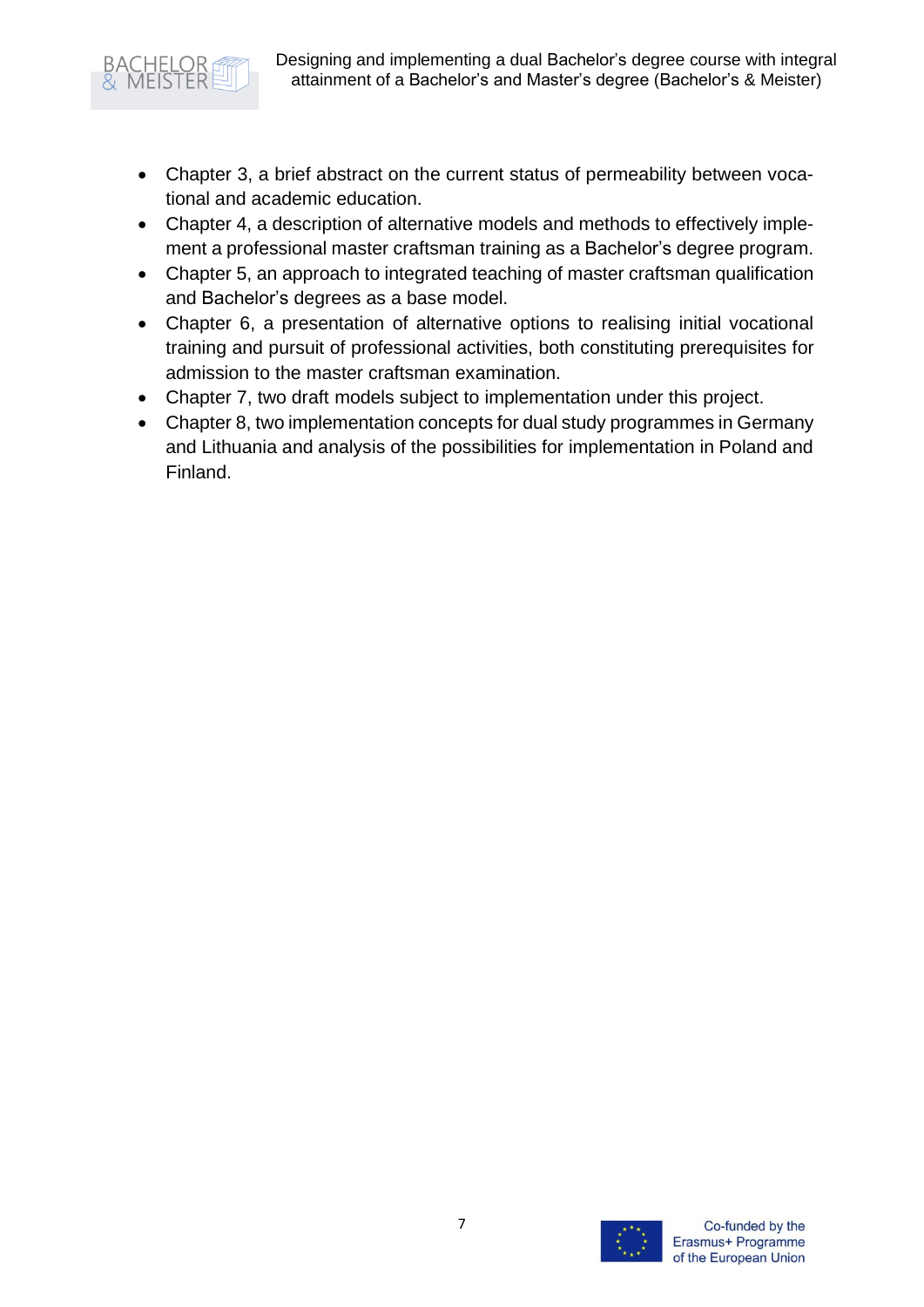

# <span id="page-8-0"></span>3. Current situation related to permeability of vocational and academic systems

While in the past decades, especially in Germany, but also in other European countries (e. g. Austria, Switzerland), a clear distinction sustained between the profile of vocational versus academic education and qualification<sup>2</sup>, meanwhile, such distinction has become blurred.

With the increase of the number of Bachelor's courses since the beginning of Bologna reforms in 1999 along with their professional differentiation and specialisation, today many courses have acquired strong professionally utilisable components to address the needs of the economy.<sup>3</sup> However, in the field of vocational advanced training, demands to be met by participants of, e. g. master craftsman or state-certified technician courses, have become more strict due to constant changes in technologies and techniques, provided that they were not already consistently rigorous. Overlaps in specific training and qualification systems are due to the reality of professional requirements to be met in a particular line of trade (by a master craftsman, technician etc.), which have become ever more and more difficult to distinguish from requirements set in Bachelor's courses.

Under specific, rather technically oriented qualification pathways (vocational vs. academic), it is often required to perform a comprehensive and profound problem analysis, based on practical experience and with recourse to valid measurement results obtained with approved tools, methods and methodologies, and subsequently to submit conclusive suggestions regarding the selected task solution, as well as to document the process in a due manner.

Therefore, it comes as no surprise that the issue of equivalence of vocational and academic education and qualification pathways or degrees is becoming more and more relevant in those European countries, characterised by both, a differentiated academic

[https://www.bmbf.de/files/Bericht\\_der\\_Bundesregierung\\_zur\\_Umsetzung](https://www.bmbf.de/files/Bericht_der_Bundesregierung_zur_Umsetzung) des\_Bologna-

In fact the higher education system thereby becomes closer exactly to the (at least) German vocational training system, because in § 1 paragraph 3 of the Vocational Training Act (BBiG) it is defined for the training that vocational training (…) has to convey required professional skills, knowledge and capabilities (occupational competence) within the framework of well-regulated courses in order to perform qualified professional activity in the changing working environment. Also, within the framework of further training in the field of skilled crafts, the orientation of the examination in crafts which are subject to authorization according to the criteria of employability and thereby the participation at the market or competition belongs to the cornerstones of the vocational training system. In § 45 paragraph 2 of the Trade and Crafts Code it is determined that "thanks to the master´s examination it has to be determined, if the examinee is qualified to exercise a craft which is subject to authorisation and to perform independently as well as properly train the apprentices.



 $2$  professional training and further training = orientation at operating requirements of economy; academic training = orientation at scientific and research-oriented requirements of society

<sup>&</sup>lt;sup>3</sup> Thanks to the Bologna-process especially further development of national higher education systems in Europe, the qualification of specialists for the labour market as well as of the junior scientific staff were taken into consideration. In this regard the increase of the so-called employability plays a special role. It means that university graduates can take up qualified employment based on scientific education (professional and interdisciplinary competences as well as qualifications related to the specific profession). (Source:

Prozesses\_2012-2015.pdf, p. 5)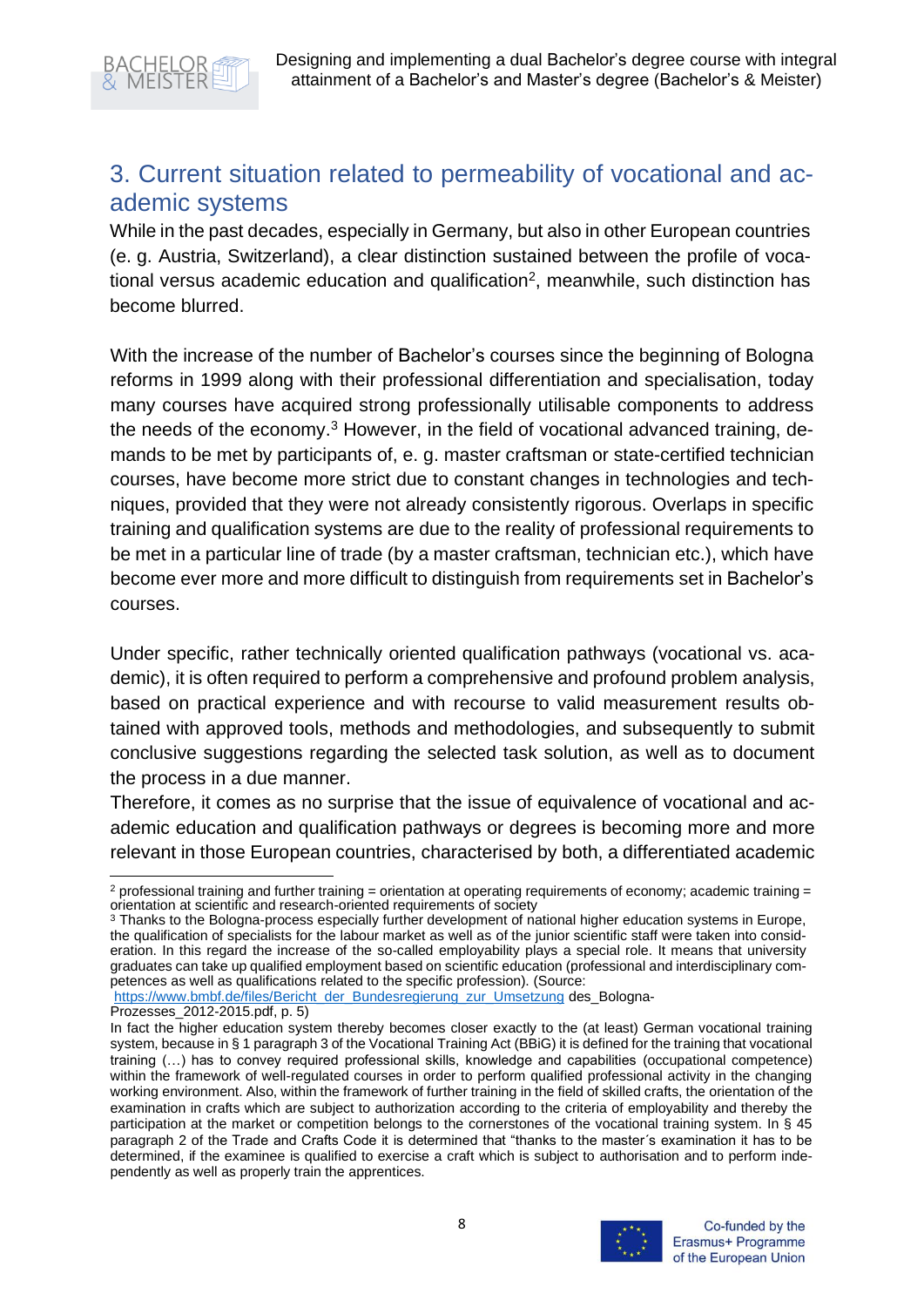

and a professional education and qualification system (e.g. Germany, Austria, Switzerland). Owing to that aspect, with regard to the national qualification system, a crucial milestone would be the introduction of a tool to define specific vocational/academic education and qualification levels, subject to equivalent recognition. After a process of intense verification and application of the German Qualifications Framework (German *DQR*) criteria, the vocational qualification master craftsman (German *Meister*) was qualified as equivalent (not: similar) with the academic Bachelor's degree.

However, in everyday life, due to diverse national legal provisions related to higher and vocational education, this basic characterisation of equivalence has hardly any particular consequences for the holders of respective vocational or academic degrees. A master craftsman may neither call himself "Bachelor's" only because he has obtained a master craftsman qualification, nor will under the current DQR such fundamental equivalence of degrees allows the title holder for a simplified access to master craftsman courses.

On the other hand, holders of Bachelor's degrees may not necessarily call themselves Master Craftsmen, even if they might have acquired an academic Bachelor's degree in the respective professional field.

It is very unlikely that the fundamental legal barriers will be removed in the foreseeable future and that a genuine applicability of equivalence will be established in everyday practice by full recognition of degrees in each of both corresponding systems.

As there is no full legal separation of various vocational and academic educational and qualification pathways, possibilities of migration of performance results from one system into the other still exist.

Accordingly, basically it is possible to achieve (at least) partial usability of achievements in a study course that can meet certain requirements of the vocational training system (master craftsman examination), and finally to graduate from both training and qualification pathways, and to use respective legally sound qualification titles (Bachelor and master craftsman), but for the price of unplannable and mounting formal obstacles. On the other hand, at least partial recognition of vocational and advanced training qualification for a university study course, for those candidates who wish to subsequently obtain a university degree, is also practically possible under a streamlined model, using actual vocational degrees.

Both options are presented and duly analysed below.

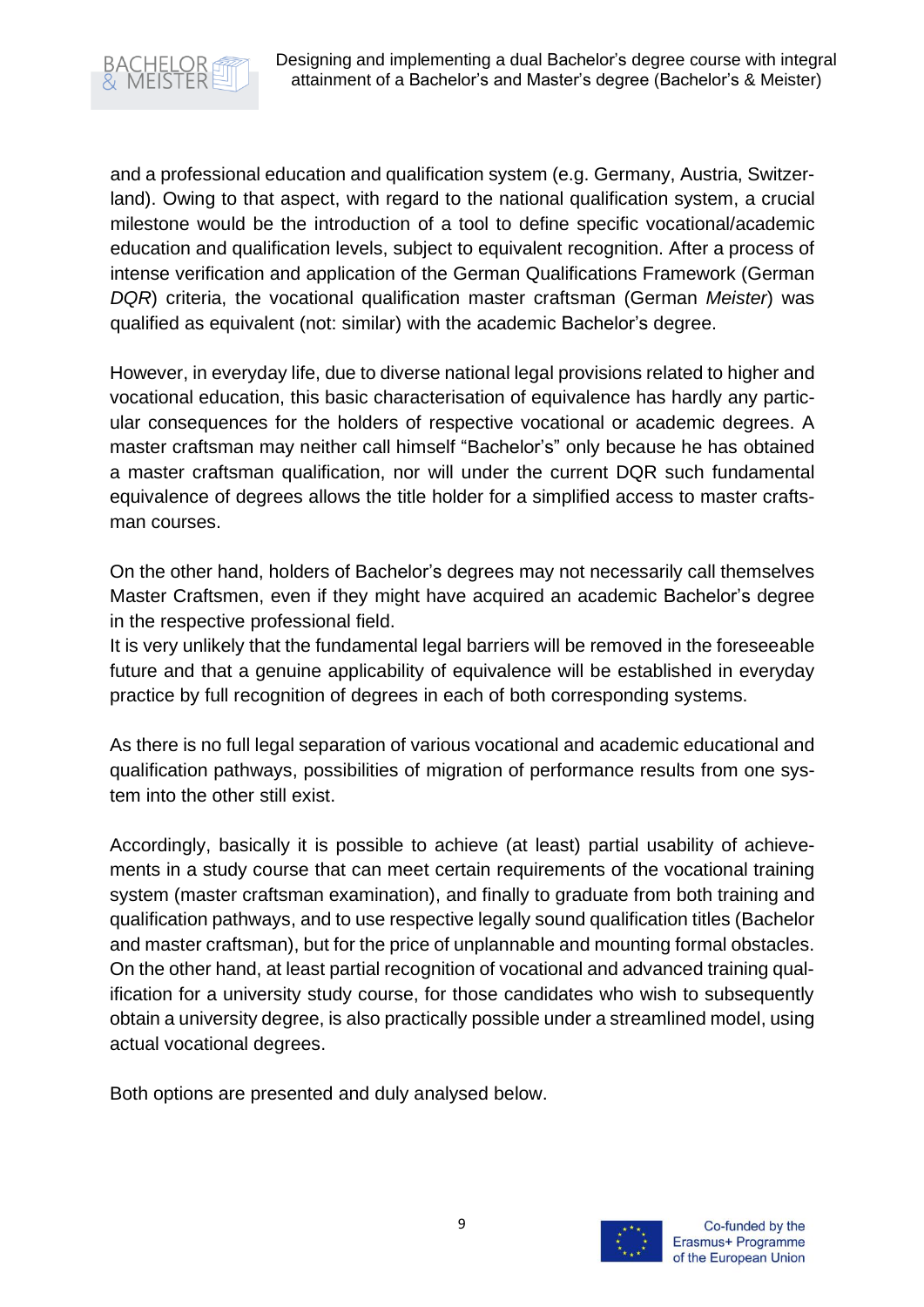

# <span id="page-10-0"></span>4. Options for usability of performance results obtained in the educational system

# <span id="page-10-1"></span>4.1 Recognition of academic achievements for the master craftsman examination parts

Upon successful completion of an academic study, according to respective provisions in the German Crafts Code, graduates can be exempt in a subject related to an accredited craft profession from one of the four parts of the master craftsman examination, if these examinations meet at least similar requirements as the master craftsman examination (see Art. 46 paragraph 2).

Overview 1: Upon a training to become also master craftsman



#### *Peculiarities and challenges:*

An examination board of a competent vocational training organisation (as a rule a craft chamber) determines compliance with due requirements. As this is carried out only upon completion of the study course, there is almost no planning certainty, predictability or "guarantee" with respect to the proof of compliance with the respective requirements of the study course for the master craftsman examination. Moreover, it is hardly possible that a Bachelor's course, designed for the achievement of an academic degree, might comprehensively meet the full scope of a master craftsman examination.

In practice, it is all about identifying similar requirements regarding individual parts of the master craftsman examination, and never about a full recognition of the entire

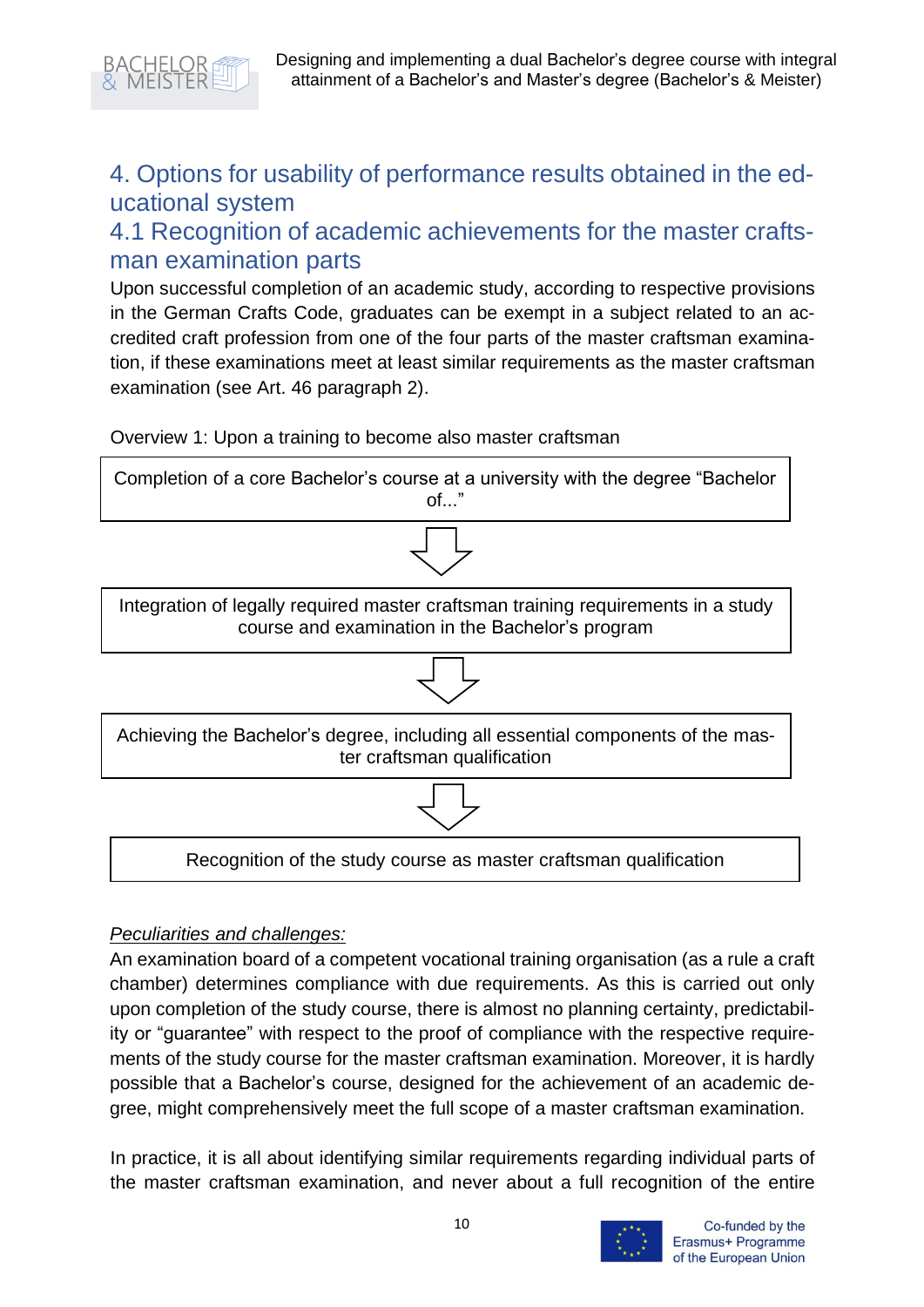

course, i.e. of all parts of the master craftsman examination. The missing parts of the master craftsman examination are thus still pending and shall be completed accordingly with due amount of effort.

#### *Conclusion:*

It was observed that the above presented procedure bears significant risks as to the scope of actual recognition of the course contents. Furthermore, as a rule, individual parts of the master craftsman examination are not covered in the course, so that interested candidates with partial recognition of their master craftsman degree may face additional obstacles in terms of time, organisational and financial burden.

Eventually, randomly intermeshing vocational and academic qualification would not necessarily add to attractiveness of such educational and qualification pathway. Despite basic available transparency related to the presented possibility of recognition of studies for the master craftsman examination, this procedure does not represent a good example for establishing thorough equivalence of vocational and academic pathways and degrees.

In all probability, the above-mentioned procedure for achieving actual equivalence by integrating into the existing structures and legal provisions of the (already available) course may refer to the master craftsman examination requirements that are relevant for such examination. Acquiring a regular Bachelor's degree could constitute an evidence of meting all requirements of the master craftsman examination. Such evidence could be fully recognised by the respective master craftsman examination board so as to additionally award the title "master craftsman".

However, it should be critically mentioned that such integration of master craftsman examination requirements into existing structures of a study course, which is subject to higher education laws, may have hardly any realistic chances for success. Subsequent changes in the study course may be generally regarded as fruitless and hardly feasible.

Another possibility to at least partially credit vocational qualification of the training or of an advanced training for a study course, to gain a better scope of equivalence, is presented below.

# <span id="page-11-0"></span>4.2 Recognition of master craftsman qualification for parts of an academic study

This option is based on crediting of knowledge and skills acquired outside of the academic system by persons with vocational qualification, interested in taking up a

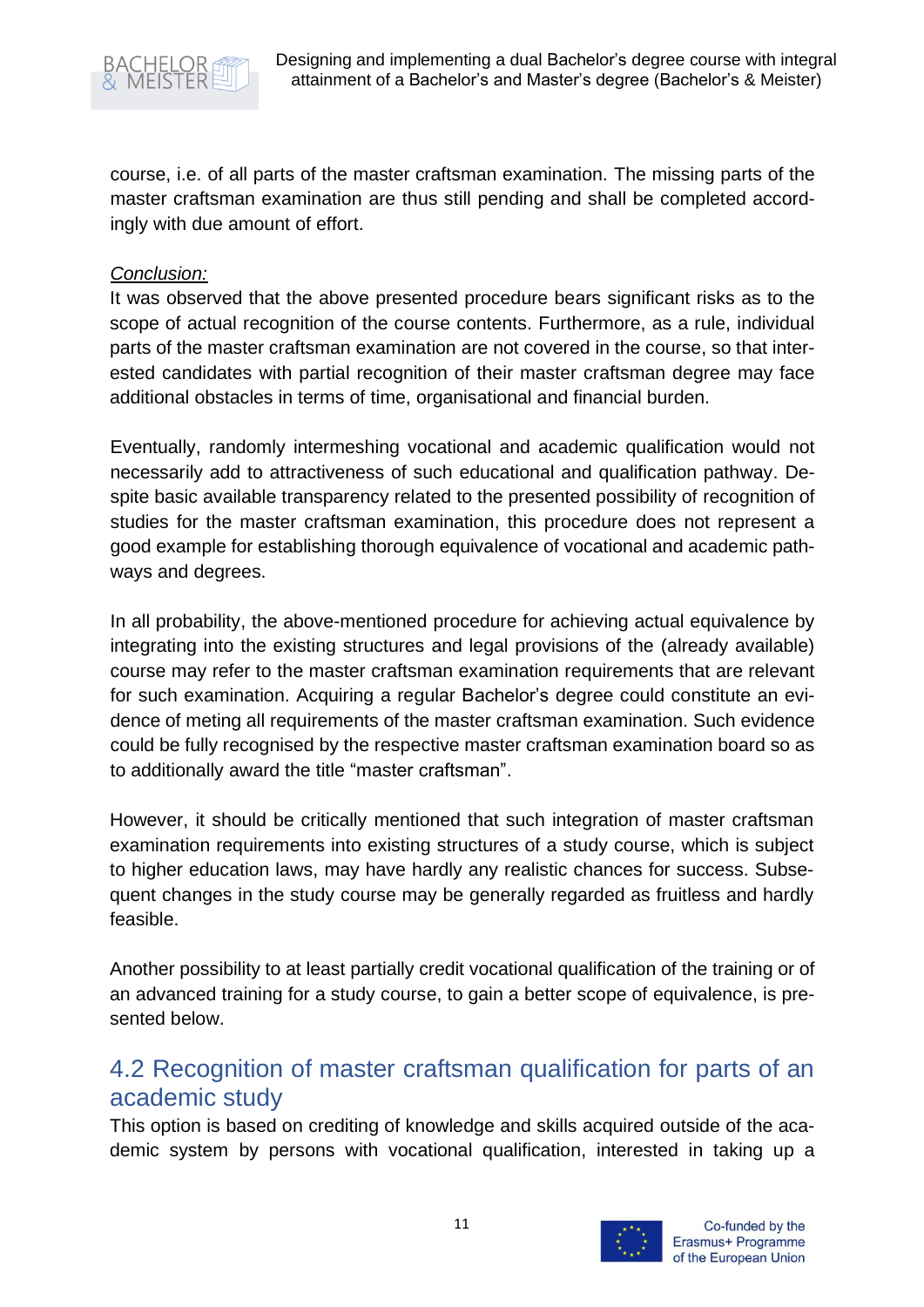

university study. Institutions of higher education<sup>4</sup> maintain various options to credit knowledge and skills, acquired by vocational training or advanced training, i.e. master craftsman examination or during professional practice. Duration of studies may be reduced by crediting performance results of candidates with vocational qualification who are interested in a study course, thus lowering a major obstacle for taking up of a study course by the respective focus group with vocational qualifications.

In Germany, such recognition of educational background, including non-formal and informal learning, required by the European education ministers under the framework of the Bologna-process, was made obligatorily for institutions of higher education under respective decisions of the Conference of Ministers of Education and Cultural Affairs<sup>5</sup>. According to the results of this Conference, crediting of performance results can be achieved in the following manner:

- 1. Individual examination on a case-by-case approach. Based on documents provided by the vocationally qualified applicant it is examined, if and to which extent qualifications acquired in an institution other than higher education are equivalent in contents and in level with respective elements of the study course. Upon a case-by-case identification of equivalence, in accordance with the examination framework, such evidenced qualifications may substitute equivalent study course results and examinations.
- 2. General crediting. Certain vocational qualifications that, as a rule, were in advance determined by a higher education institution as equivalent in contents and level, receive recognition for a homogenous group of applicants (e.g. graduates from a master craftsman examination) without any further verification of each individual case.
- 3. Placement examination. Individual knowledge and skills of the vocationally qualified applicant are verified in a formal examination procedure for the purpose of eliciting the candidate to a high education study.

The Conference of Ministers of Education and Cultural Affairs leaves limited credit options to 50% of the scope of higher education studies.

Overview 2: Master craftsman becoming Bachelor:

Completion of a master craftsman course at the university, e.g. in crafts

<sup>5</sup> Cf. decisions of the Conference of Ministers of Education and Cultural Affairs concerning the crediting of knowledge and skills acquired outside of the sphere of higher education in the higher education I (dated 28.06.2002) and II (dated 18.09.2008)



<sup>4</sup> Also, further in the text the term "Institution of higher education" is used as a generic term for institutions of the tertiary education sphere, including universities, universities of applied sciences, technical colleges etc.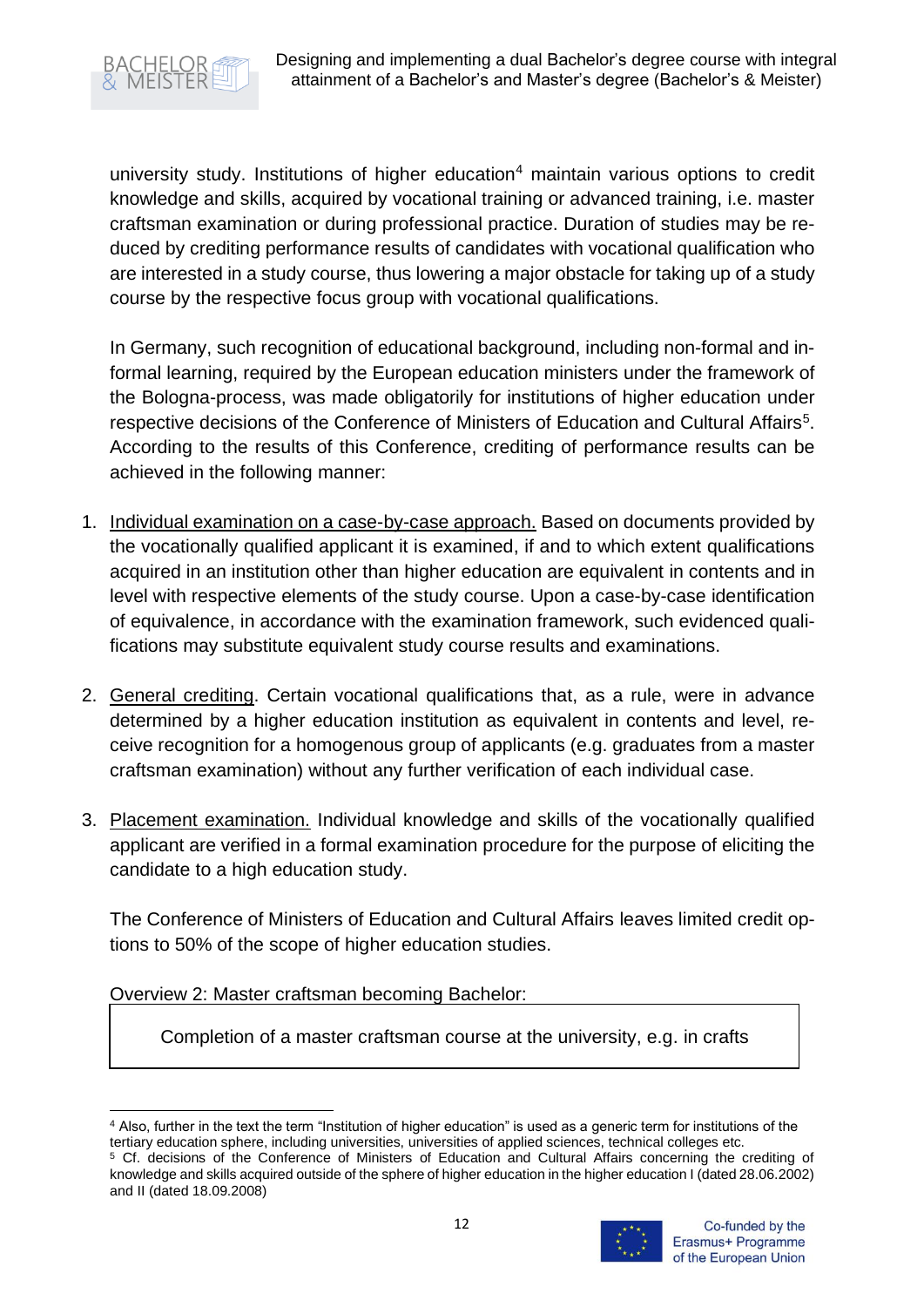



## Characteristics / challenges:

Regulation related to crediting of knowledge and skills of candidates with vocational qualifications, such as performance results of studies and examinations, is basically reasonable and, based on a theoretically achievable credit share of 50%, it may contribute to a reduction in study time and to the politically desired facilitating transfer of persons with vocational qualification to higher education.

Crediting practice of higher education institutions reveals that the crediting scope, which potentially would mean a significant reduction of the study load and could create incentives for taking up a study, is not a common practice. The decision of the Conference of Ministers of Education and Cultural Affairs from 2008 has generally concluded that higher education institution may autonomously decide, whether and in which extent crediting of knowledge and skills, acquired at education institutions other than higher education, may be achieved. It is explicitly pointed out that such decision taken by the respective university [can]not be substituted ".. on grounds of diverse contentrelated possibilities regarding course design, [...], on the one hand, and on grounds of the variety of possibilities regarding professional and advanced training, on the other hand  $[...]$ ".  $6$ 

Notably, for reasons of vocational and academic qualification diversity, considerable problems are related to the verification of vocational qualification with respect to the contents and level of equivalence. Equivalence of vocational qualifications often remains undetermined, and this happens only because, as a rule, the number of course hours attended under a formal vocational qualification measure is lower than the workload<sup>7</sup> of courses evaluated under the ECTS framework. Hence, knowledge and skills acquired in an informal manner in a specific field and in a professional environment are

<sup>&</sup>lt;sup>6</sup> Cf. decision of the Conference of Ministers of Education and Cultural Affairs concerning the crediting of knowledge and skills acquired outside of the sphere of higher education in the higher education II (dated 18.09.2008), p. 3

 $7$  Workload = amount of work for studies in a classroom and self-study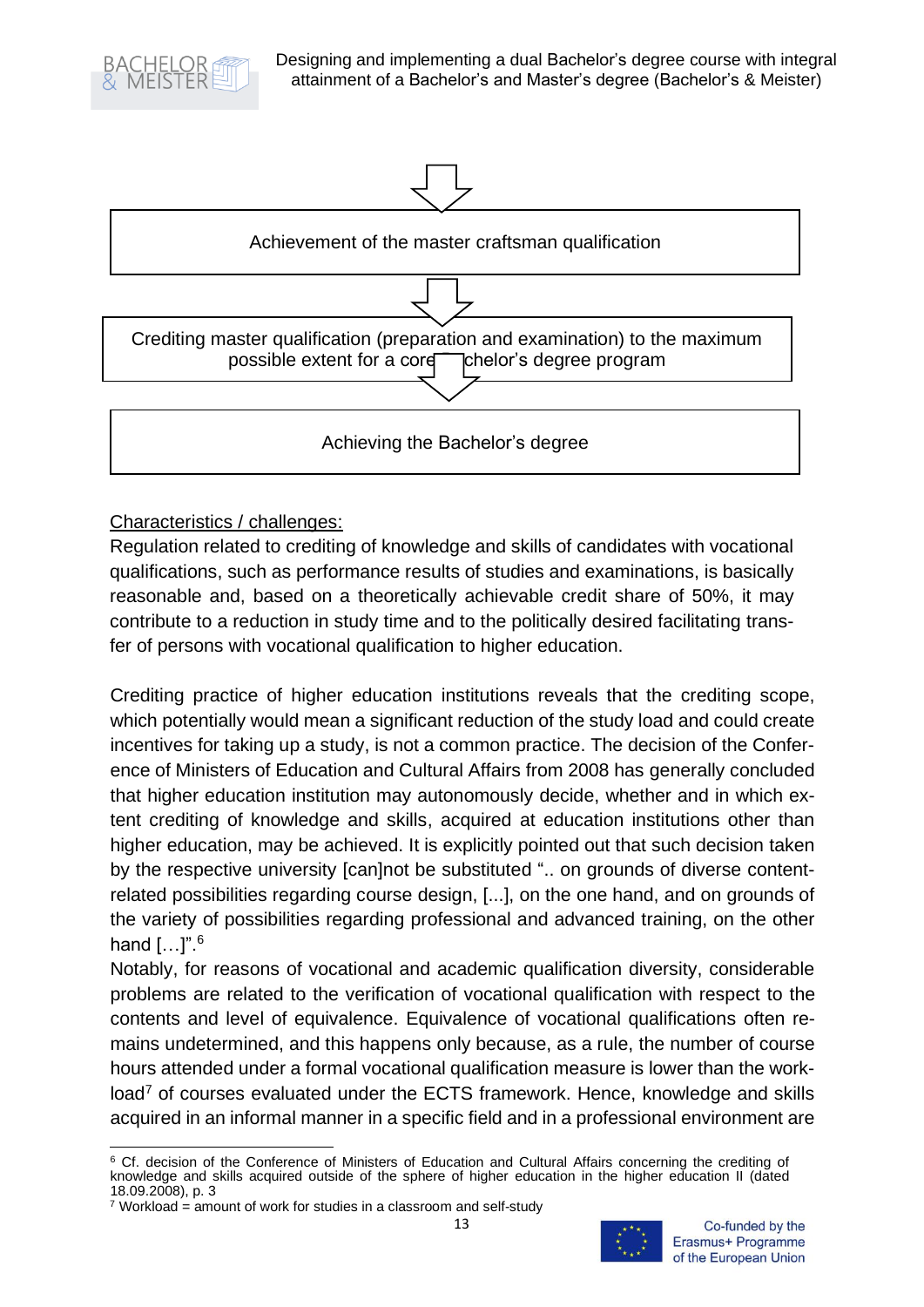

completely ignored. Moreover, as a rule, in the curricula of vocational qualification measures, only the number of classroom-based events (class hours) is clear, but not the time for "self-study periods", which are, however, entered as "self-study" in the estimation of the workload of academic courses.

Further difficulties may be related to the verification of equivalence with regard to levels. Due to diverse goals assigned to vocational qualification measures and to academic courses, comparison proves problematic. Whereas vocational qualification measures are, first of all, aimed at transferring professional competences, in case of academic courses, science-oriented goals are paramount. Under the German Qualifications Framework (DQR) a tool is available for the determination of equivalence, at least with respect to formally recognised vocational qualifications. For example, master craftsman qualification is assigned to the same level as the Bachelor's degree. However, vocationally qualified applicants are not entitled to crediting of their qualifications. Irrespective of the rating in the DQR, in the verification process, higher education institutions can conclude that given qualifications are indeed not equivalent. Therefore, the DQR remains without direct influence on the crediting practice of higher education institutions.

Apart from problems related to verification of equivalence, due to structural diversity, substantial reservations were observed by several university representatives about recognition of equivalence, which may lead to adopting, in the verification practice, especially harsh formal verification criteria with regard to content, time scope and levels.

# <span id="page-14-0"></span>4.3 Generalised crediting by cooperation with vocational education and further education institutions

The already cited above decisions of the Conference of Ministers of Education and Cultural Affairs oblige higher education institutions "… to make use of existing possibilities of crediting and to develop procedures and criteria for the crediting of knowledge and skills acquired outside of the sphere of higher education in the corresponding examination regulations".<sup>8</sup> The Conference of Ministers of Education and Cultural Affairs recommends to institutions of higher education to embark on cooperation with proper training and further training institutions in a case-by-case approach, in order to reduce the examination-related workload, and to enable generalised crediting for homogenous applicant groups.

One example of such cooperation is the collaboration between the University of Applied Sciences for SMEs (FHM) with the Cologne Chamber of Crafts. The development of the study course "B. Sc. Industrial Engineer" was a collective success, based on full

<sup>8</sup> Cf. decision of the Conference of Ministers of Education and Cultural Affairs concerning the crediting of knowledge and skills acquired outside of the sphere of higher education in the higher education II (dated 18.09.2008), p. 3

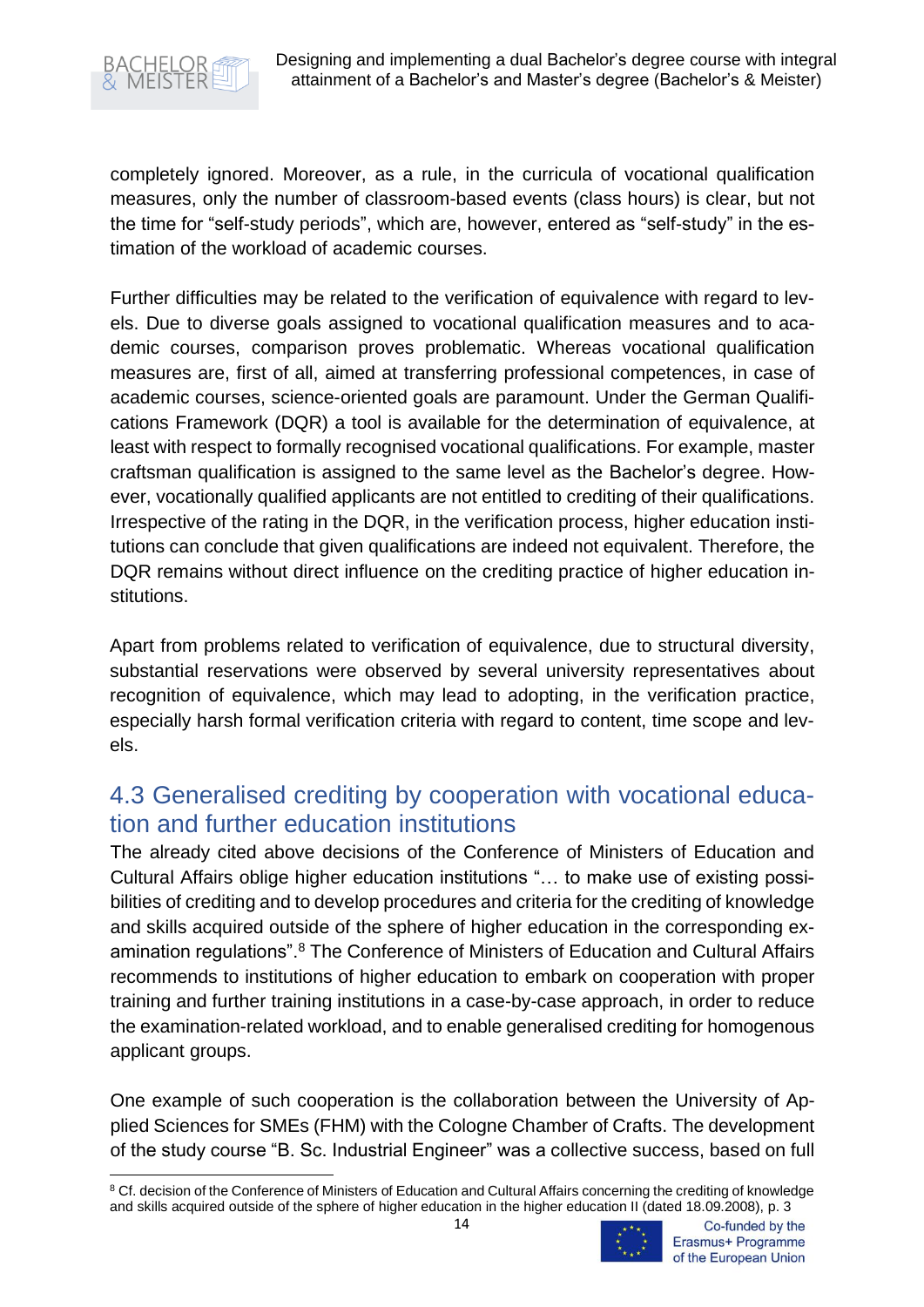

crediting of the master craftsman training, conducted by the Chamber of Crafts. The course was "… conceived with the provision that competences transferred during the master craftsman training shall correspond with competences provided in the Bachelor's course of FHM, thus safeguarding full equivalence during the study term".<sup>9</sup> Thus, the allowable recognition rate of 50% was used in full and the study term was reduced from 18 terms to 9 terms.<sup>10</sup>

University representatives agreed that with respect to transfer of science-based fundamentals, vocational qualification measures were sufficient.<sup>11</sup>

Both characterised basic possibilities of using previously acquired results of one educational and qualification system for recognition in the corresponding system, and the outlined mounting challenges related thereto in achieving actual equivalence of vocational and academic degrees and qualifications, lead to the conclusion that it is more rational to design a Bachelor's course in a way that it will integrate both, the very much required science-oriented fundamentals and necessary competences of a master craftsman's qualification. This pathway will be outlined in the presented below option three.

<sup>11</sup> So, in the expert report related to the initial accreditation of the course "B. Sc. Industrial Engineer" of FHM it is criticized: "Especially concerning the part of the course related to engineering sciences experts missed various basic subjects. So, experts missed, for example, the following technical subjects: Fundamentals of Mechanics, Fluid Mechanics, Thermodynamics and Chemistry on the level of engineering sciences. The fundamentals resulting from the master craftsman training are oriented at crafts. The module provided in the FHM "Natural and engineering fundamentals I and II" is not sufficient in the opinion of experts for the conveyance of required fundamental knowledge of an engineer. (Expert report related to the decision of the FIBAA accreditation board for programs concerning the accreditation of the course Industrial Engineer (B. Sc.) dated 27./28.9.2012, p. 28



Co-funded by the Erasmus+ Programme of the European Union

<sup>&</sup>lt;sup>9</sup> Expert report related to the decision of the FIBAA accreditation board for programs concerning the accreditation of the course Industrial Engineer (B. Sc.) dated 27./28.9.2012, p. 13

<sup>10</sup> Cf. Homepage of FHM, http://www.fh-mittelstand.de/wirtschaftsingenieur/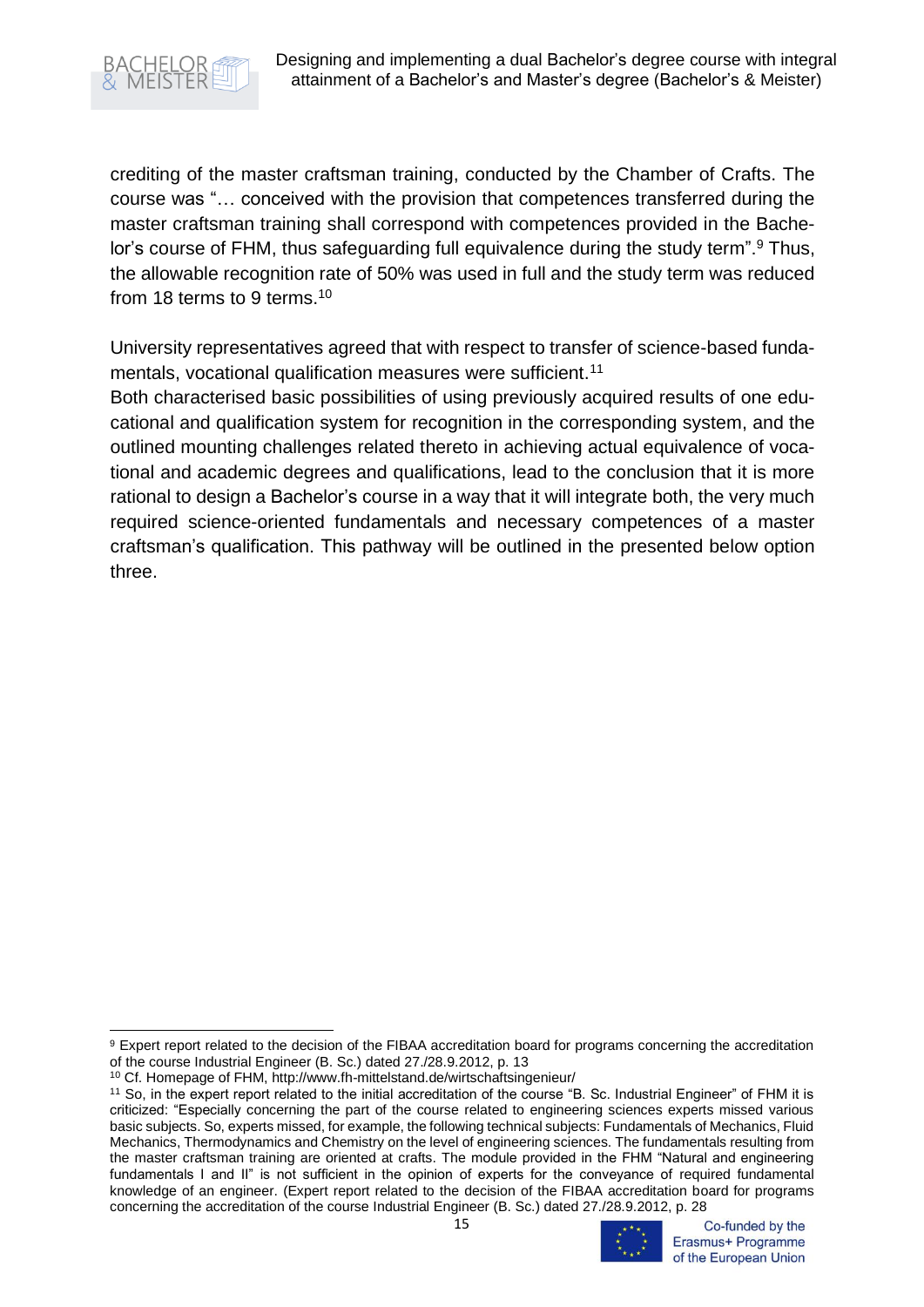

# <span id="page-16-0"></span>5. Integral design of the master craftsman training and Bachelor's study course under the study framework

Based on the presented procedure related to achieving equivalence, and given the outlined challenges and difficulties, please find below a third option to establish a master craftsman and a Bachelor's degree.

The central objective of the project idea outlined here was to design an educational and qualification system, with the master craftsman qualification and the Bachelor's course being integral elements of a common system. To this end, first of all, all relevant legal provisions and framework conditions for obtaining corresponding degrees are to be identified and considered in the design of a common educational and qualification pathway.

Besides legal provisions, the design of such third option – a Bachelor's course with integral master craftsman qualification – includes various institutional, organisational, curricular, personal and, if required, any further model parameters, summarised in the table below, including respective examples.

| Core design                          | Verification of necessity and suitability                |  |  |  |
|--------------------------------------|----------------------------------------------------------|--|--|--|
| parameters of the system             | of                                                       |  |  |  |
| Institutional and physical equipment | Seminar rooms, laboratories, technical rooms,            |  |  |  |
| for courses and examinations         | libraries, examination rooms                             |  |  |  |
| Sufficient number of personnel incl. | Qualifications, experience, ideas about equipment and    |  |  |  |
| lecturers and examiners              | staffing incl. full-time and part-time lecturers and     |  |  |  |
|                                      | examiners                                                |  |  |  |
| Sufficient number of personnel incl. | Qualifications and experience                            |  |  |  |
| employees for organisation,          |                                                          |  |  |  |
| management and administration        |                                                          |  |  |  |
| <b>Curricular and content</b>        | (Framework) course concepts, module handbooks,           |  |  |  |
| requirements                         | minimum number of hours for modules, courses and         |  |  |  |
|                                      | examinations, examination requirements and tasks         |  |  |  |
|                                      | (written, oral, practical)                               |  |  |  |
| Institutional and legal requirements | Implementing course and examination organisations,       |  |  |  |
|                                      | e. g. chambers, universities, educational institutions   |  |  |  |
|                                      |                                                          |  |  |  |
|                                      | Legal provisions for vocational and academic             |  |  |  |
|                                      | education pathways, e. g. admission regulations,         |  |  |  |
|                                      | course and examination regulations                       |  |  |  |
| <b>Practical requirements</b>        | Cooperation and practice partners, e. g. enterprises for |  |  |  |
|                                      | the acquisition of practical experiences                 |  |  |  |
| Other requirements                   |                                                          |  |  |  |

Overview 3: Design parameters for an integral vocational and academic educational and qualification system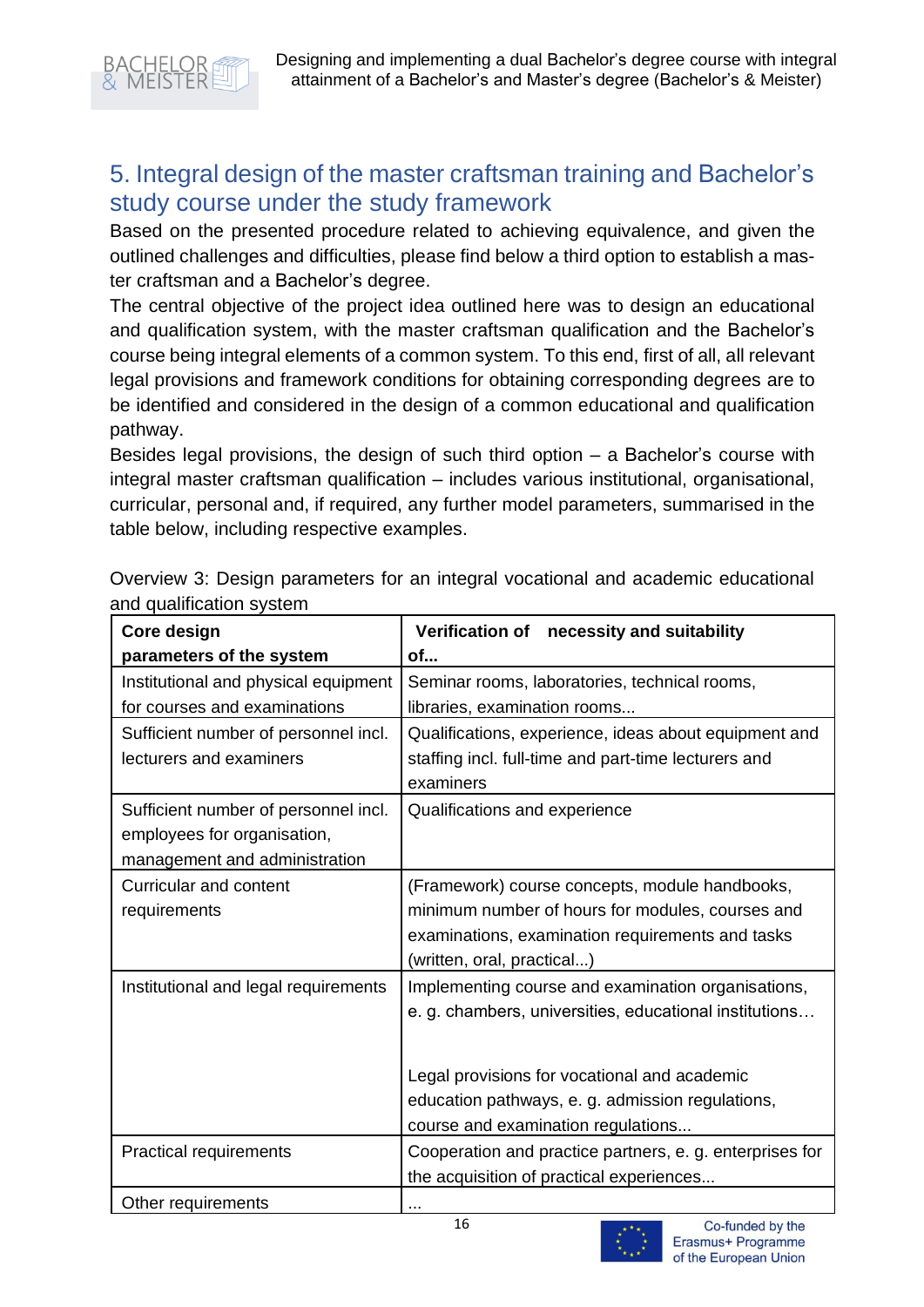

The third pathway contains three central areas of responsibility concerning the establishment of an integral system, briefly outlined below.

#### Area of responsibility A

In a first step – all existing and available legal and curricular framework conditions (as a rule – laws and regulations) in order to identify (minimum) requirements for the master craftsman examination and for a subject-specific comparable Bachelor's course, subject to survey and analysis.

Notably, the main focus of the analysis being the corresponding admission provisions, scope and term of the study course (minimum workload), main topics, types and scope of examinations, requirements and scope of final examinations, as well as further specific requirements, if any, to be taken into account in establishing an integrated system.

### Area of responsibility B

In accordance with the survey and analysis, a synopsis (comparison) is to be drafted, concerning all relevant legal provisions and regulations, curricular benchmark figures, with respect to inherent differences and similarities, as well as any "open issues". Finally, matching or non-matching of relevant legal and curricular framework conditions will be presented, along with a ready determined scope of substantial organisational areas.

## Area of responsibility C

Presentation on a specific example of a drafted "blueprint" for organising a Bachelor's course, including integrated master craftsman qualification aspects, based on all required legal and curricular framework conditions and organisational areas.

Overview 4: Integral attainment of a Bachelor's degree and master craftsman qualifi-



Completion of class/course fulfilling both, the requirements of master craftsman preparation and of the Bachelor's course



#### Double degree master craftsman and Bachelor

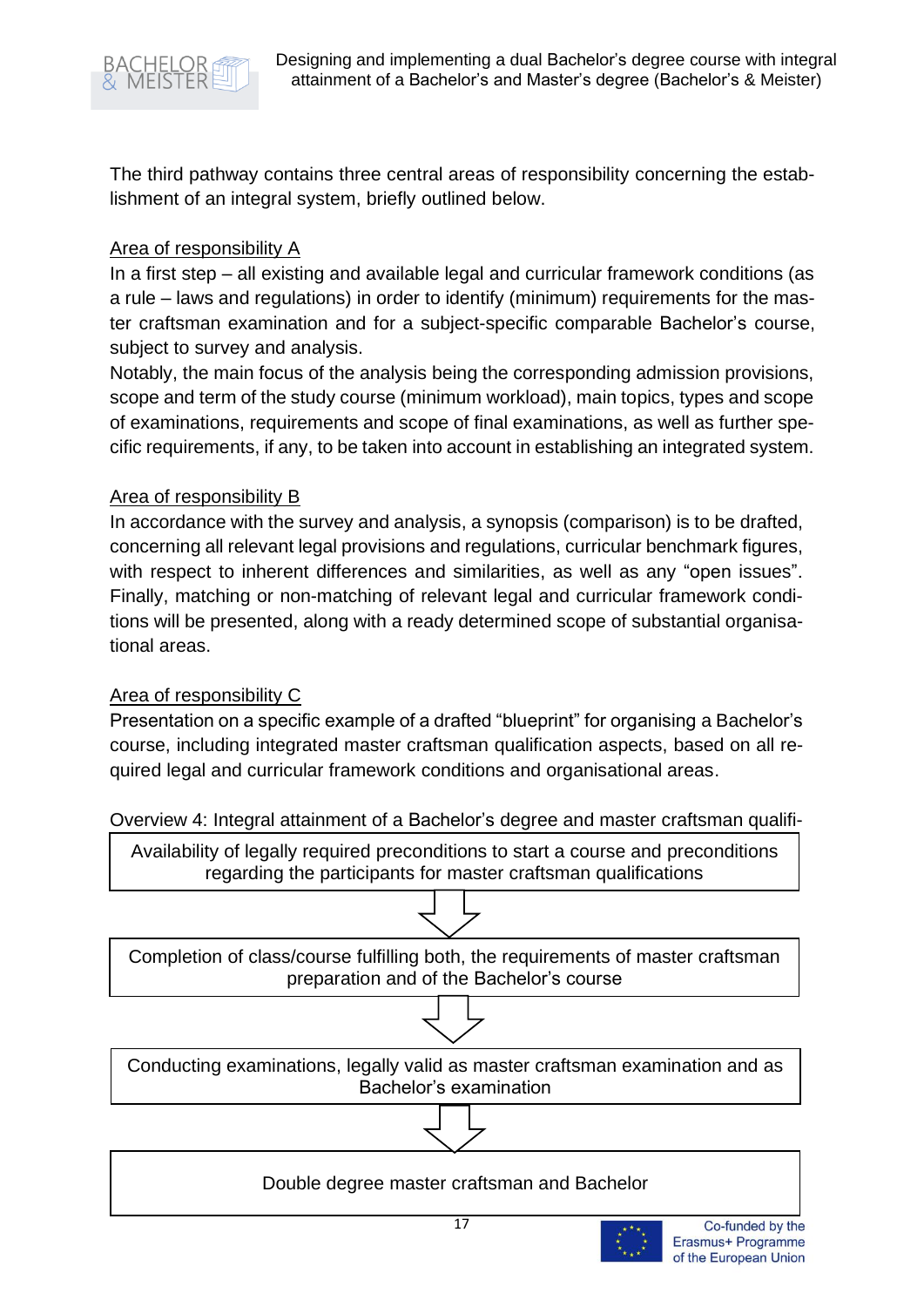

# <span id="page-18-0"></span>6. Alternative options for achieving vocational training and activities

The prerequisite for admission to the master examination in all Baltic Sea Region countries with regulated master training is a successful completion of vocational training in the relevant or related profession. In addition, in some Baltic Sea Region countries, several years of professional activity following successful completion of vocational training is a prerequisite for admission to the master craftsman examination. Against this background, the question arises, as to how these conditions shall be fulfilled in a Bachelor's degree course with integrated master craftsman training.

# <span id="page-18-1"></span>6.1 Vocational Training

To begin with, it is plausible to develop a training program that integrates initial vocational training, master craftsman training and a Bachelor's study course with respective three recognised educational qualifications/diplomas/degrees. In Germany, occasionally such pathway is chosen as a so-called "three-way study pathway". In fact, this is not an integrated training program, but rather single parts of the training are completed one after the other. Integration of all three training courses under dual Bachelor's programs is an excessive demand for the participants.

If all three training courses were integrated in a dual Bachelor's study program, with a study term of about four years, participants would have to complete:

- a) dual vocational training, in a company and in a vocational school, usually lasting 3 to 3,5 years, including the option of reduction by about one year, if the participant has a high school degree and can evidence particularly excellent educational achievements,
- b) a master craftsman training, lasting in a full-time mode at least eight months, but for many professions longer than one year,
- c) a complete Bachelor's degree program, usually lasting at least three years,
- d) training and professional activities in a company, comprising at least 50% of the total training time for dual study programs, during the entire four-year qualification period.

Since integration of all three parts of a training program is unfeasible, there are four alternative pathways to complete a vocational training or to fulfil the conditions for admission to the master craftsman examination.

## 1. Several years of professional activity or study

With any vocational training at all, conditions for admission to the master craftsman examination are absolutely equally fulfilled:

- a) in case of evidenced professional activity of at least five years in the relevant or in a related profession, or
- b) upon completion of a Bachelor's study in a subject relevant to the respective profession of master craftsman training.

The dual Bachelor's degree program fulfils these admission requirements.

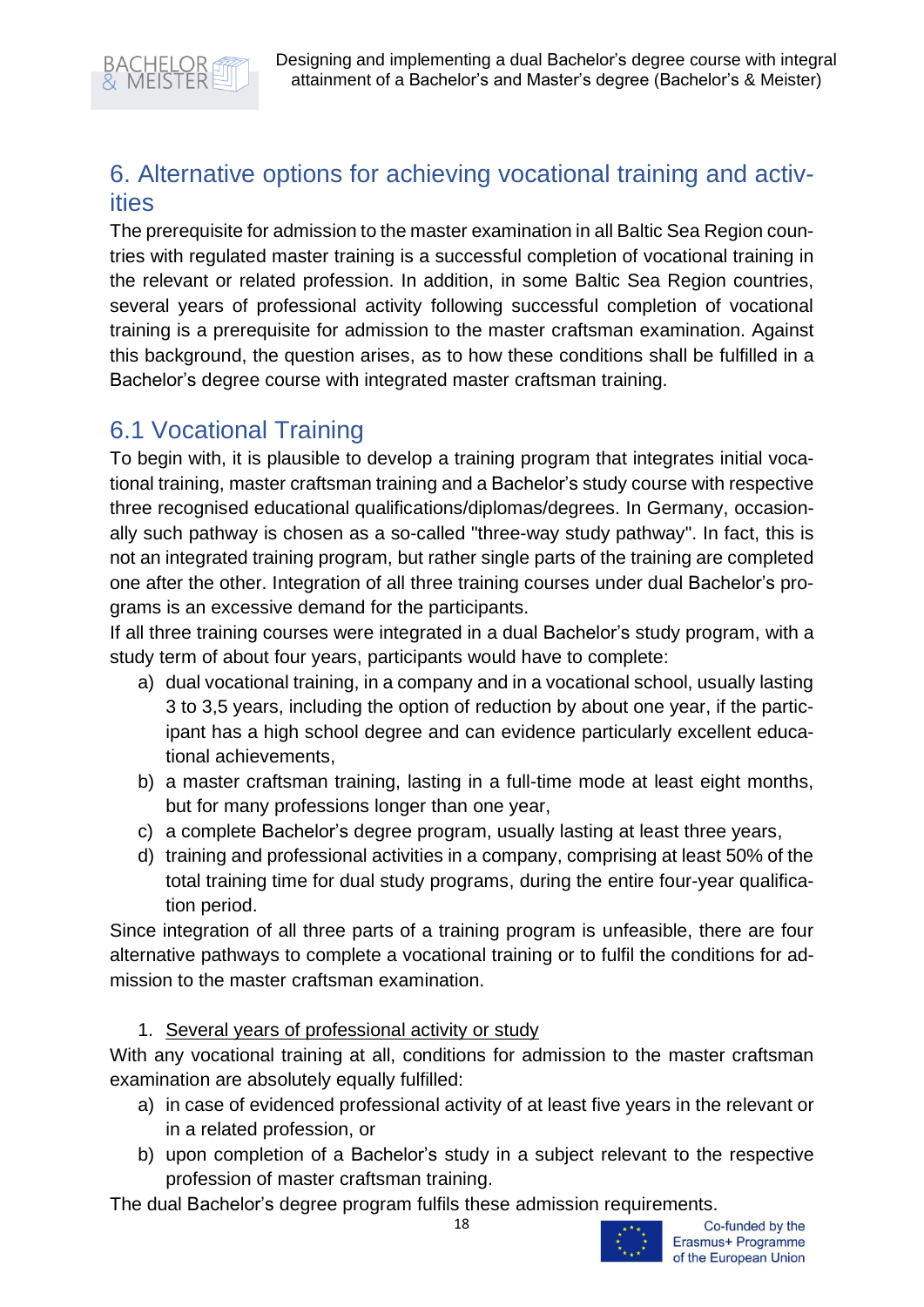Designing and implementing a dual Bachelor's degree course with integral attainment of a Bachelor's and Master's degree (Bachelor's & Meister)

#### 2. Completion of vocational training prior to commencing a study

Prior to commencing a study, participants complete a dual vocational training course, which upon presentation of a middle school leaving certificate, high school diploma and good grades during vocational training, usually lasts two years. This path is especially recommended.

Successful completion of the journeyman or skilled worker exam, plus several years of professional experience also entitle candidates with no university qualification to admission to a subject-related study at a technical college (German *Fachhochschule*).

#### 3. External journeyman or skilled worker examination

Participants without any formal vocational training can apply during their study as extraordinary applicants for admission to a journeyman or skilled worker examination<sup>12</sup>. The decision on admission is with the competent examining board or competent chamber.

If the required knowledge and skills were not part of the dual study course at the university or in the partnering company, they shall be acquired in self-study.

This approach involves some legal uncertainty for candidates, making it impossible to know in advance, whether they will get admission to a journeyman or skilled worker examination, and whether their knowledge and skills acquired are sufficient to pass the exam.

## 4. Admission to the master´s examination without any prior vocational training

One final option is the possibility of admission to the master craftsman examination without any prior professional training<sup>13</sup>. Decision regarding such exceptions is with the competent master craftsman examination board.

However, this pathway involves the legal uncertainty that it is not certain in advance, whether admission to the master´s examination will be granted. For dual study programs, chances for admission to the master's examination without prior vocational training are high due to the occupational activity and training in the partnering company during the study period.

For dual Bachelor's degree programs, the first option seems particularly appropriate. However, given the significance of vocational training and experience with regard to master craftsman training and subsequent employment in small and medium-sized enterprises, participants should also be recommended the second option, with prior vocational training. By contrast, option three and four should remain exceptions. However, the final decision is with participants, they shall decide for themselves. But in neither case, successful completion of vocational training shall constitute a condition for admission to a dual Bachelor's degree program with integrated master craftsman education.



<sup>12</sup> External Examination acc. § 45 German Law for Vocational Training and § 37 German Carts Code.

<sup>13</sup> See § 49 German Crafts Code.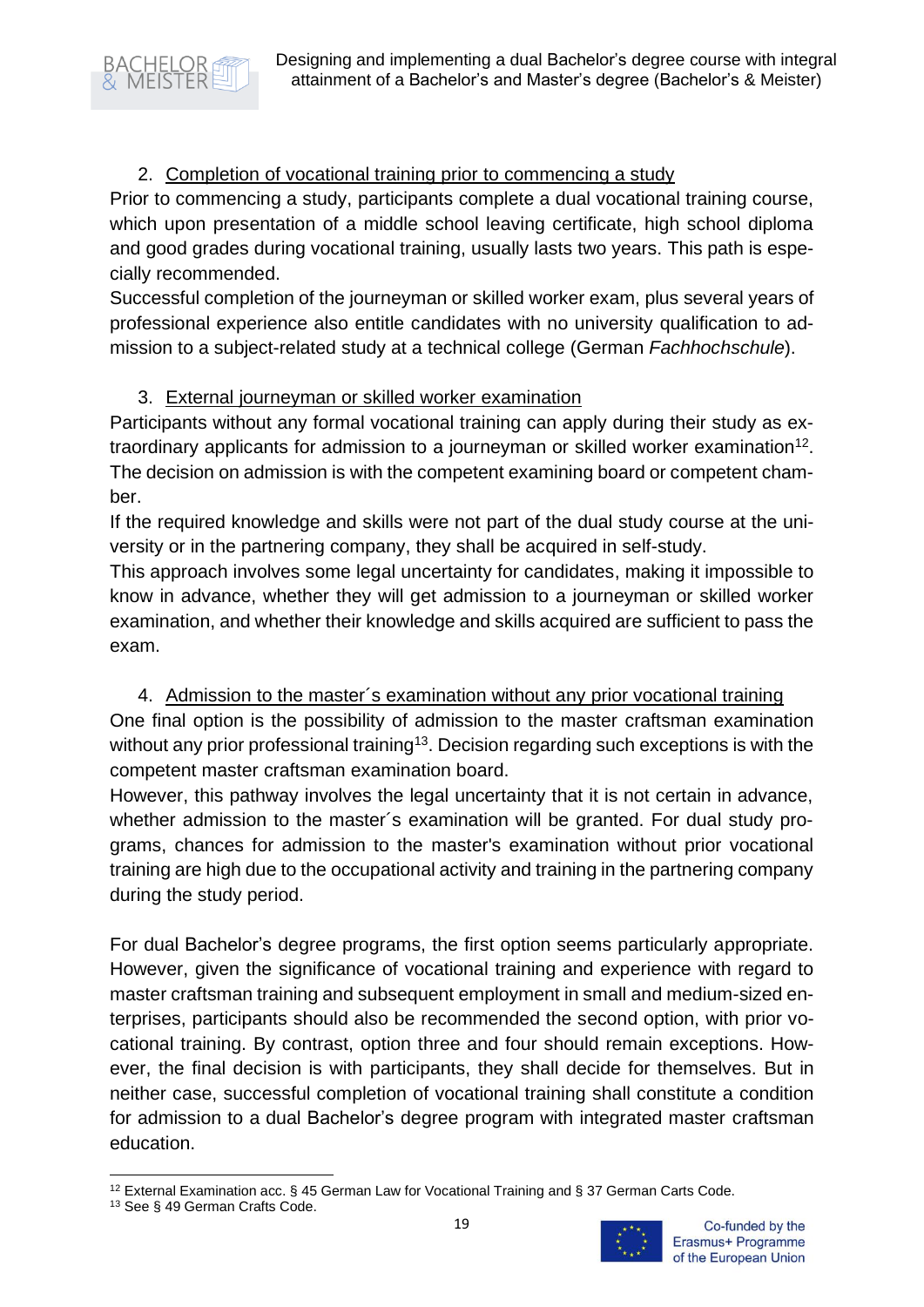

Under this project, option one and two are favoured, however the third and fourth pathway is basically not excluded.

# <span id="page-20-0"></span>6.2 Occupational activities following vocational training

In the past, in Germany, a three-year professional activity in a learned or related profession, following successful completion of vocational education, was a prerequisite for admission to the master craftsman examination. This condition was eliminated by the amendment to the Crafts Code. Now, admission to the master craftsman examination is granted immediately upon successful completion of the journeyman or skilled worker examination.

Some countries of the Baltic Sea Region with an officially recognised master craftsman qualification still follow the rule of demanding several years of professional experience as obligatory prerequisite for admission to the master craftsman examination. Following the vocational training period, two years must be evidenced in Norway, three years in Poland and three to four years of professional experience in Latvia. These conditions are sufficiently met under the dual study programs with a total of four years of professional activity.

In other countries with no regulated master craftsman training, examination regulations can be designed in a way to meet the requirements of dual Bachelor's programs with integrated master craftsman qualification. For example, under the project "Common Vocational Training to Master in the Baltic Sea Region (Master BSR)"<sup>14</sup>, when introducing a master craftsman training in Lithuania, no professional experience was required upon completion of vocational training. Instead, relevant conditions for admission to the master craftsman examination were set as follows:

- successful completion of at least three years of vocational training in the respective or related profession. Evidence of occupational activity for shorter training periods, so that a total of at least three years can be evidenced, or
- at least five years of professional experience in the relevant or related profession, or
- Bachelor's study course in a specialisation related to the respective profession and a completed master craftsman training.

<sup>14</sup> Hanse Parlament: Common Vocational Training to Master in the Baltic Sea Region (Master BSR), Baltic Sea Academy, Hamburg 2018.

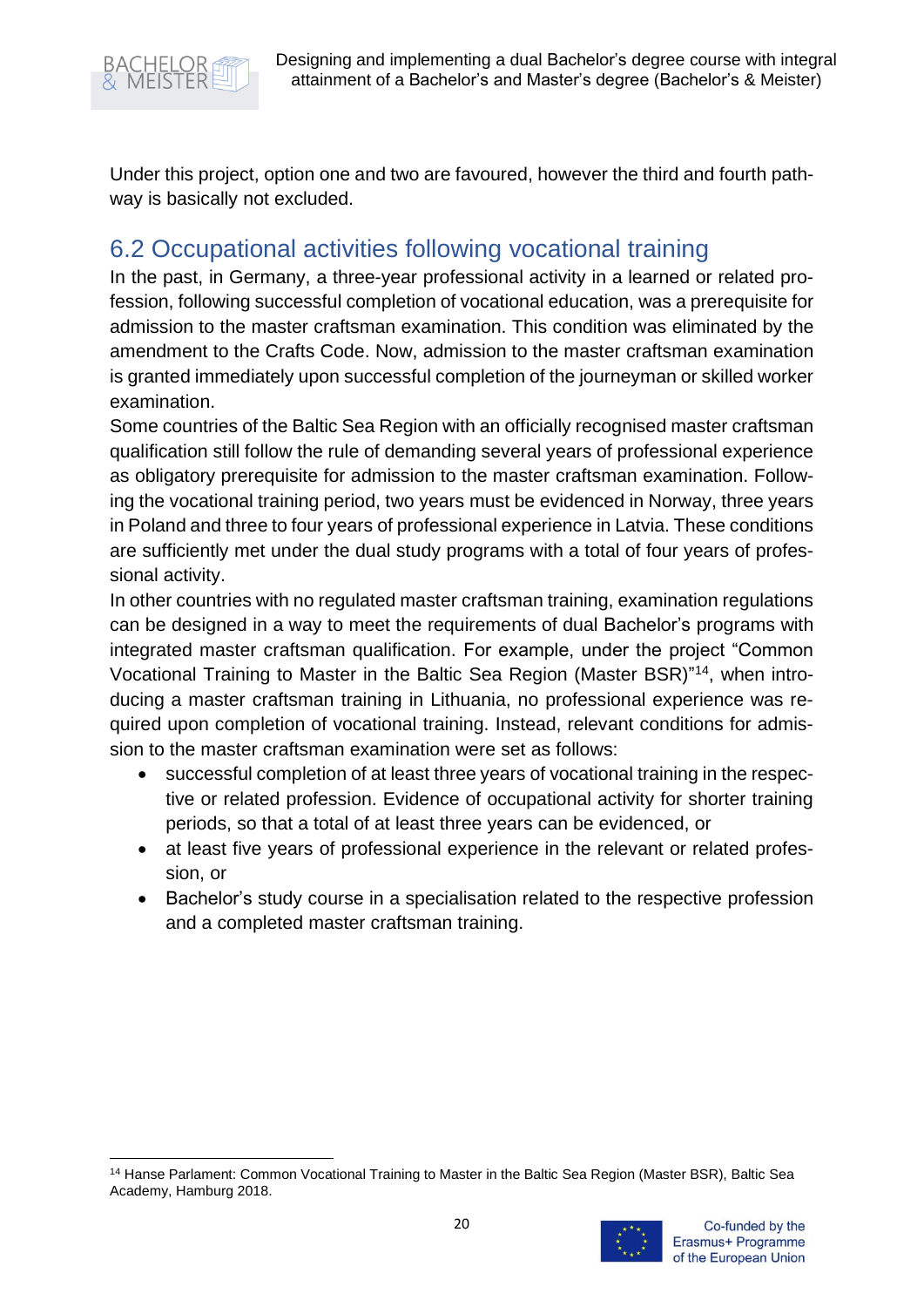# <span id="page-21-0"></span>7. Two basic models for a dual Bachelor's study course with attainment of a Bachelor's degree and a Master craftsman qualification

To test and gain experience with different professions, study fields and various integration models, and thus to better meet varying national conditions, in the project:

- two study courses with respective master craftsman training will be developed:
	- a) a dual Bachelor's study course "Construction and Real Estate Management" with integrated master craftsman training in construction-related professions.
	- b) a dual Bachelor's study course "Electric Engineering" with integrated master´s training in electrical occupations.
- two different integration models of Bachelor's and master craftsman education will be applied and tested:
	- c) model A "Recognition of academic achievements in parts of the master craftsman's examination" (see chapter 4.1).
	- d) model B "Integral attaintment of master craftsman training and Bachelor's degree under the study framework" (see Chapter 5).

In the project, model A will be used for the Bachelor's study course "Construction and Real Estate Management" and model B for the Bachelor's study course "Electrical Engineering". Implementation of such different combinations and models will consider varying national conditions, as well as experience and requests of the involved project partners.

# <span id="page-21-1"></span>7.1 Model A: Bachelor's study Course "Construction and Real Estate Management"

## **Dual study course**

The entire study program comprises a total of seven semesters and is structured as a dual study program, based on regular switching between theory and practice in each semester. The 13-week theory phase consists of twelve weeks of classroom teaching, followed by a subsequent examination week. Teaching is consolidated into a condensed period, covering up to 30 teaching hours per week in certain study semesters. This approach allows for comparability with a 16-weeks semester, with about 24 weekly lecture hours per semester. The study course has a clearly structured form.

The practical phase seamlessly follows the theoretical phase, lasting 13 weeks. During practical phases, practical work is accomplished, in close collaboration between students, partnering companies and higher education institutions, drawing on teaching modules related to the respective preceding theoretical phase. The final practical phase of eight weeks is reserved for the preparation of a bachelor's thesis. The thesis shall refer content-wise to the student´s activities in the practice company.

During practical phases, parallel to the regular work hours spent in the practice company, students elaborate on problems of the practice company in form of a supervised

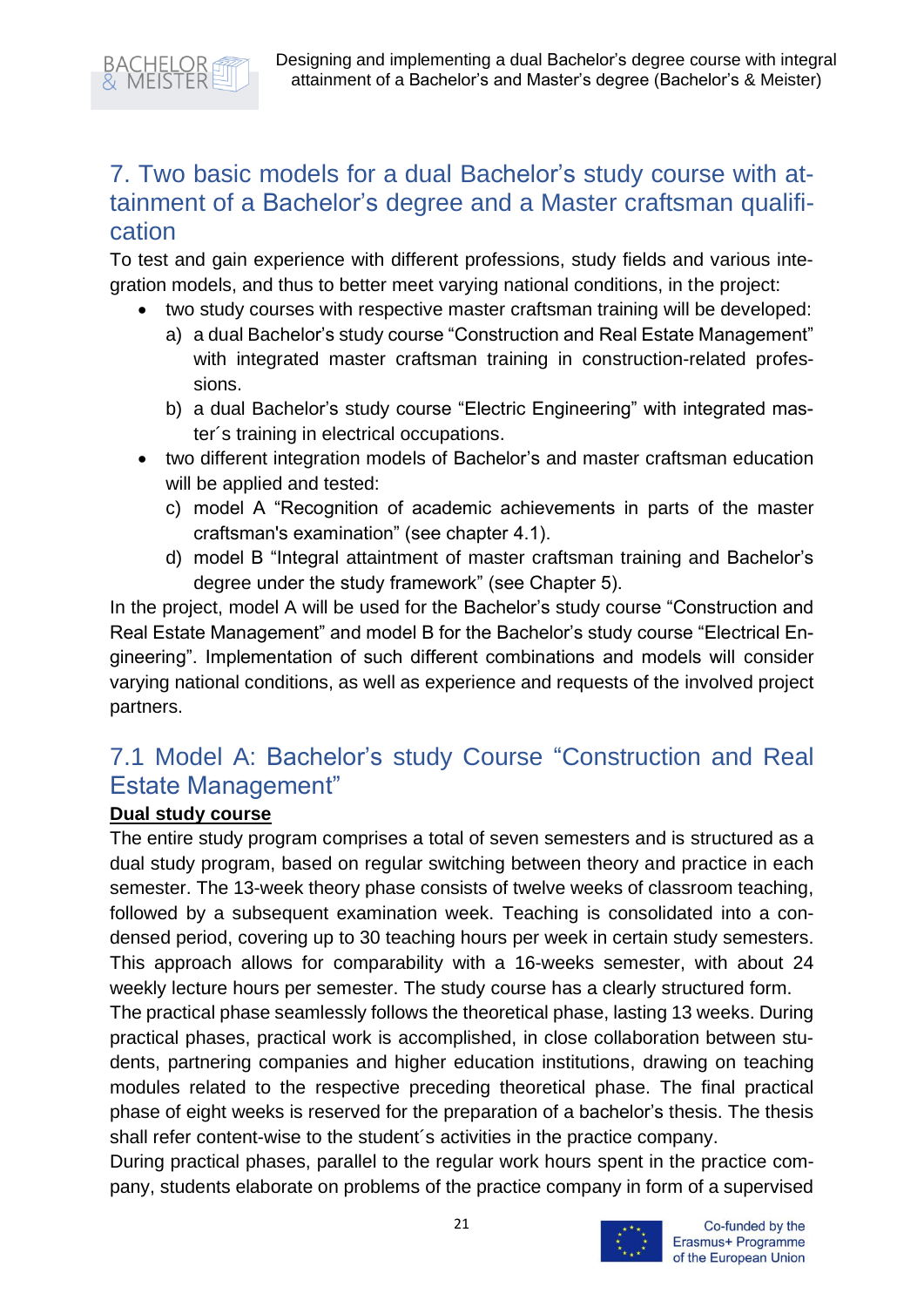

practice-related work. The involved practice companies are in the construction, civil engineering industry, engineering and planning offices, construction departments of companies and municipalities. They conclude a regular contract with students, including stipulated remuneration details.

The courses offered during the theory phases are focused on the requirements of the prospective professional environment. With regard to preparation of students for their professional future tasks, the teaching program includes personal key qualifications, foreign languages and optional, but obligatory courses (German *Wahlpflichtfach*) in English. As a rule, each theory phase includes six subject modules. School presence varies between four and eight hours per week, depending on the size of the module.

#### **Study course**

The study course is focused on construction-related contents, i.e. the students of the study course "Construction and real estate management" are interdisciplinary engaged with students of regular civil engineering study courses in subjects like construction material practice, structural design or design of the real estate object.

Main emphasis is on project development, project management and facility management. Students are tasked with solving issues of comprehensively managing the entire life cycle of a real estate object, beginning with the initial concept and up to due administrative concepts. In this line, and often in close collaboration with partners from the building and real estate industry, students develop three real estate projects from different market segments.

Furthermore, especially in the practice-oriented four-semester "Business Administration" course, with emphasis on corporate management, marketing and monetary management, students get prepared for managerial duties in a company.

The course curriculum was designed for a standard duration of seven semesters and it has a modular structure. Each module constitutes a self-contained unit. Modular structuring allows for recognition of academic achievements at universities in Germany and Europe. Core modules, plus obligatory elective courses (German *Wahlpflichtfach*) enable early specialisations, while the involved companies are invited to co-determine course contents. Evaluation is based on Credit Points (CP), in accordance with the European Credit Transfer and Accumulation System (ECTS). The Bachelor's exam is rated with a maximum of 210 CP.

The Bachelor's degree entitles to a subsequent academic Master´s study programs.

#### **Integration of the master craftsman training**

Integration of preparations for the master craftsman examination is secured by the recognition of academic achievements in various parts of the master craftsman examination (see Chapter 4.1). In a break from tradition, recognition is not granted upon completion of the study course, but on the basis of the curriculum and theoretical and practical phases, but specifically for this study course – by the competent chamber and



Co-funded by the Erasmus+ Programme of the European Union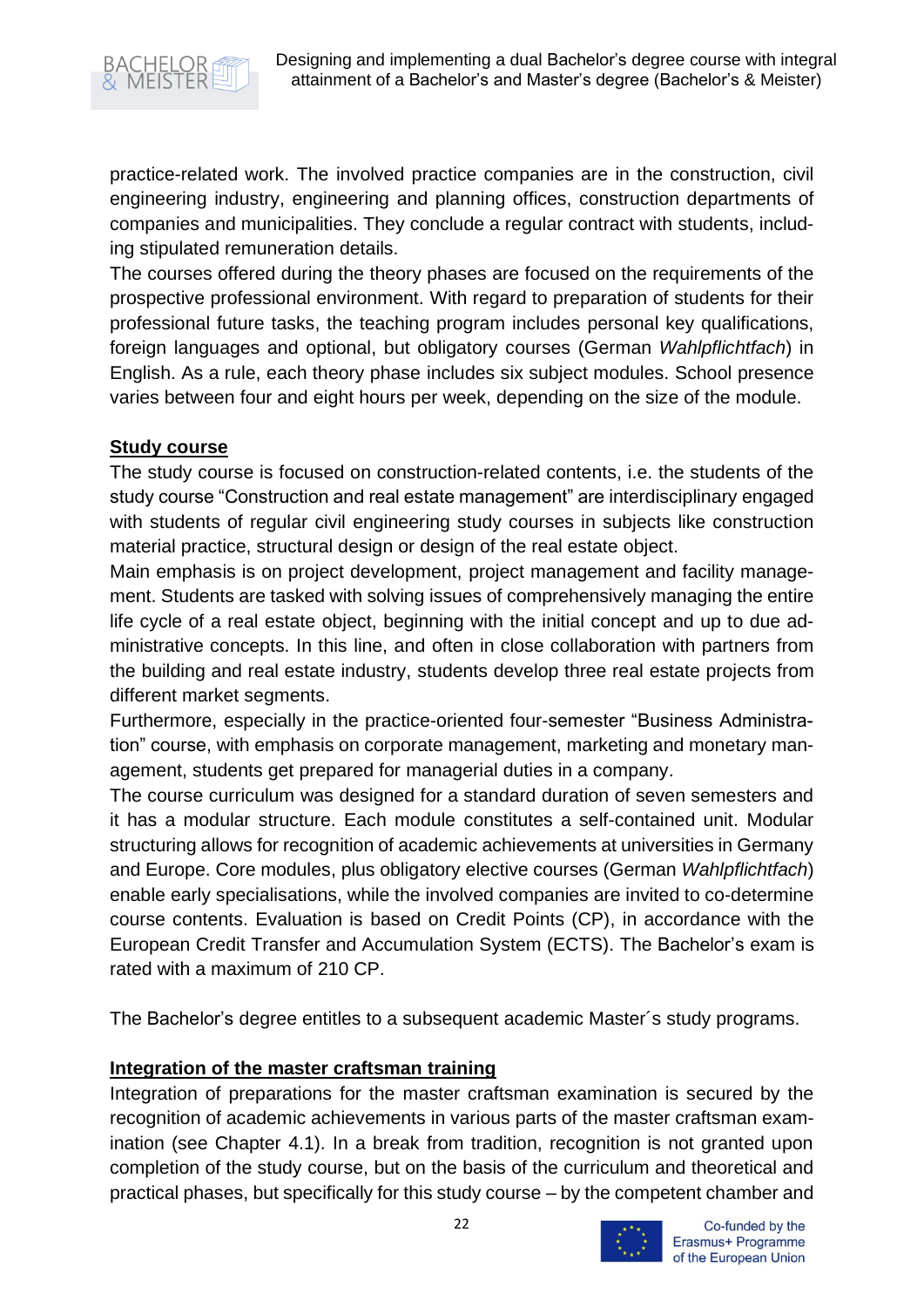

competent master´s examination committee. This provision was introduced in order to preserve legal certainty for the students.

The master craftsman exam consists of four parts:

- Part I: Occupation-related practical training, including the manufacture of a masterpiece
- Part II: Occupation-specific theory
- Part III: Business administration, law and management
- Part IV: Occupation-related and work-educational knowledge

The Bachelor's study program integrates all examination-relevant requirements of the master craftsman examination of parts I to III. The current examination regulations for the building professions no longer provide for executing a masterpiece in Part I<sup>15</sup>.

The integrated study program does not prepare for it and, accordingly, no masterpiece is executed.

The obligatory elective module "Preparation for the training-qualification exam" in the integrated Bachelor's program prepares for Part IV of the master's exam, along with a separate trainer's qualification test, which is fully compliant with Part IV of the master's exam<sup>16</sup>. Accordingly, other Baltic Sea Region countries also have their training programs for trainers, including final exams<sup>17</sup>.

This ensures that even before commencing the study course, the dual Bachelor's degree program entitles students to an integrated attainment of the Bachelor's and Master's degrees. Under this program, students can select either the Bachelor's degree only or, if they wish, they can additionally acquire also the Master's degree. For students who are seeking both degrees, the module "Preparation for the training-qualification exam" is obligatory.

#### **Admission criteria**

Prerequisites for admission to the study program are either a high school certificate or a technical vocational diploma or a university qualification. In addition, various vocational diplomas, sometimes in combination with practical professional experience, also entitle for admission to higher education. Different admission requirements are practiced in each Baltic Sea country, in particular, with regard to university admission based on vocational qualifications.

#### **Vocational training and practical professional experience**

Successful completion of a vocational training does not constitute a prerequisite for admission to a study course but is recommended to the students. Within the study period, students can also externally pass a journeyman or skilled worker exam (see

<sup>17</sup> Hanse Parlament: Qualification and integration of young peoble through dual vocational training, Scientific Series of the Baltic Sea Academy, vol. 24, Hamburg 2017



<sup>15</sup> "Regulation on Master Concrete Placer from Aug. 30 2004 (BGBl. I S. 2307), amanded by Art. 16 Regulation from Nov. 17 2011 (BGBl. I S. 2234)"

<sup>16</sup> Regulation on training qualifications, BGBl 2009, Part I nr 5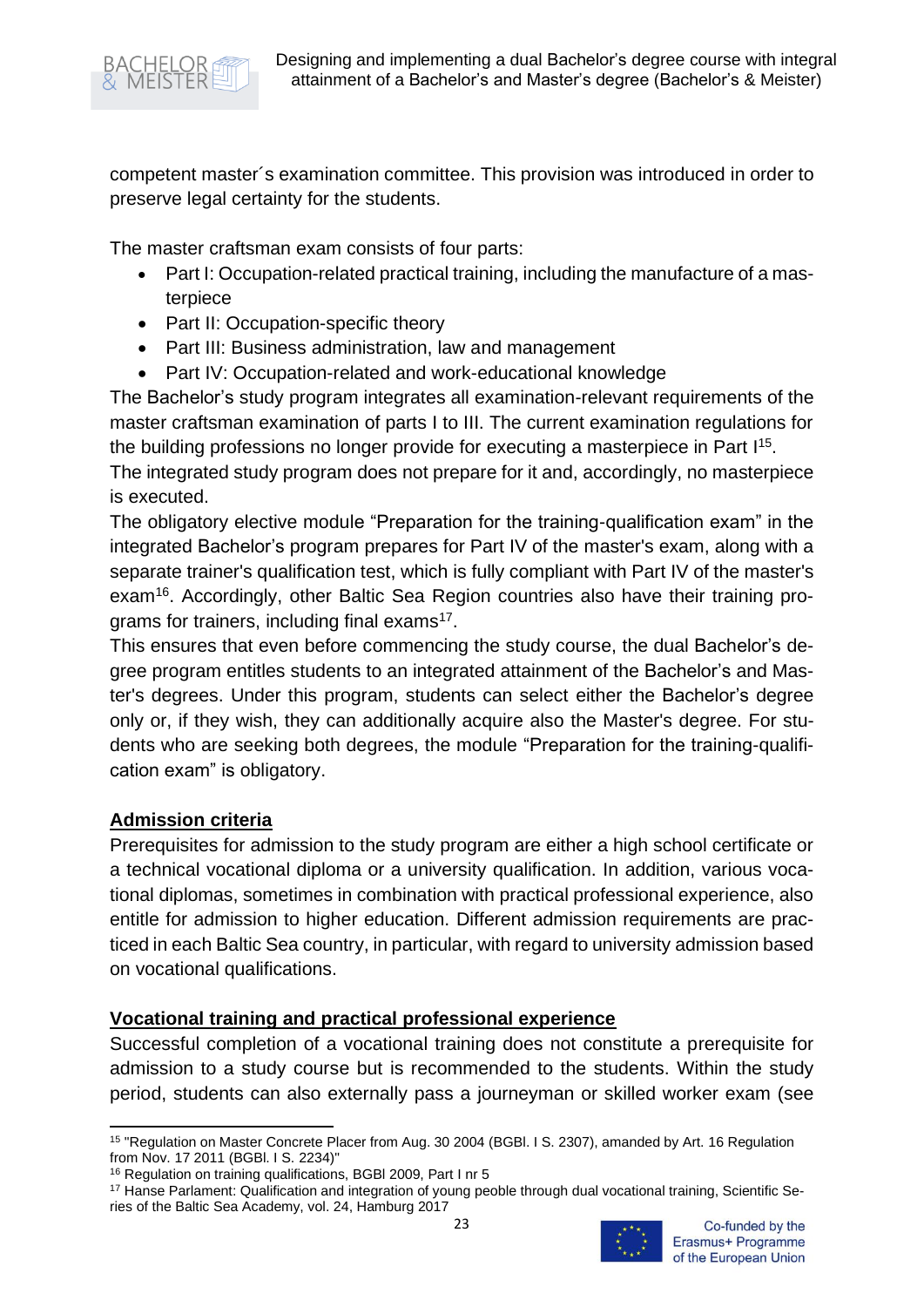

Chapter 6.1, option three), though the study program does not specifically prepare for this option.

Admission conditions for the master's examination, with regard to vocational training and practical professional experience, are fulfilled thanks to the practical phases of the dual study program and thanks to the Bachelor's degree (see Chapter 6.1, option one; and Chapter 6.2).

### **Degrees**

Credit Points (CP) are used for evaluation, in accordance with the European Credit Transfer and Accumulation System (ECTS). The Bachelor's exam is rated with a maximum of 210 CP. The practical phases account for half of each semester and are likewise awarded credit points. The topic of the Bachelor's thesis is co-determined by the involved companies and, as a scientifically supported project; it constitutes a considerable added value for the employers.

Students graduate with the title:

- Bachelor of Engineering (B. Eng.)
- Vocational Master Craftsman (German *Meistertitel, Meisterbrief*) or
- an engineering certificate of the competent chamber of engineers.

## **Accreditation**

For the project, the dual degree program is a combination of existing and already accredited study and training courses, so that no further accreditation is required, and implementation can be initiated even during the project term. Any additional modules of the degree program may be included in the re-accreditation of study programs by the university.

# <span id="page-24-0"></span>7.2 Model B: Bachelor's study Course "Electric Engineering" **Dual study course**

The entire study program comprises seven semesters and is structured as a dual study program with regular switching between theory and practice. Each semester contains a theoretical and a practical phase. The 13-week theoretical phase consists of twelve weeks of classroom teaching, followed by an examination week. Teaching is consolidated into a condensed period with up to 30 lessons per week in some study semesters. This form enables comparability with a semester, usually lasting 16 weeks with about 24 weekly lecture hours per semester. The study program has a clearly organised structure.

The practical 13-weeks phase seamlessly follows the theoretical phase. During the practical phases, practical assignments are accomplished, in close collaboration between students, involved companies and the university, drawing on specific teaching modules of the related preceding theoretical phase. The final practical phase is intended for the preparation of the Bachelor's thesis, which is to be written within a period



Co-funded by the Erasmus+ Programme of the European Union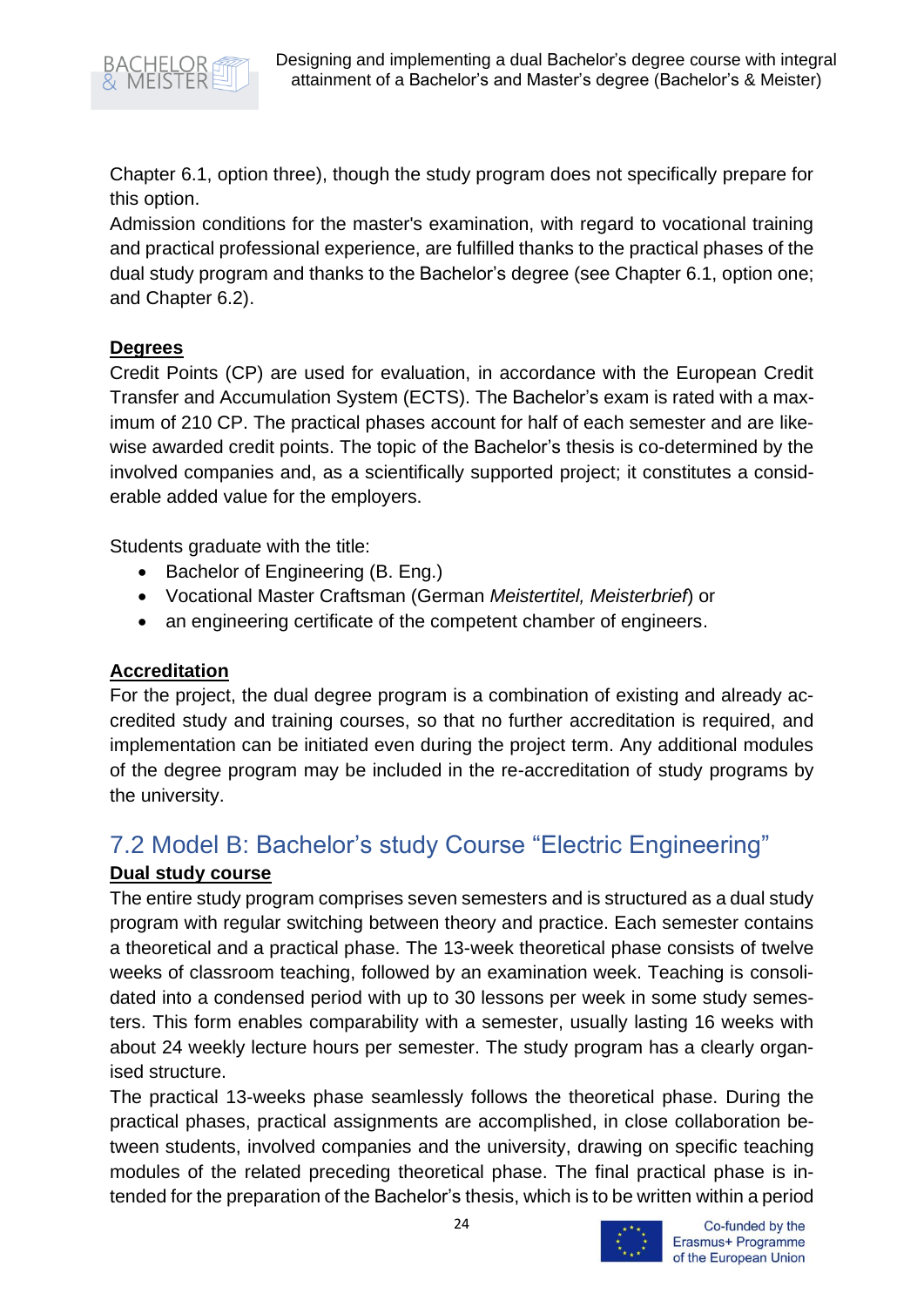

of eight weeks and shall refer content-wise to the student´s activities in the involved practice company.

During practical phases, parallel to the regular work hours spent in the practice company, students elaborate on problems of the practice company in form of a supervised practice-related assignment. The involved companies conclude a regular contract with the students, including stipulated remuneration details.

The course contents in the theoretical phases is oriented at the requirements of the professional environment. In order to prepare the students for their professional future, personal key qualifications, foreign languages and optional, yet obligatory courses in English are key elements of the study concept. As a rule, each theoretical phase contains six subject modules.

#### **Study course**

The course curriculum was designed for a standard duration of seven semesters and has a modular structure. Each module constitutes a self-contained unit. Modular structuring allows for recognition of academic achievements at universities in Germany and Europe. Core modules, plus obligatory elective courses (German *Wahlpflichtfach*) enable early specialisations, while the involved companies are invited to co-determine course contents. Evaluation is based on Credit Points (CP), in accordance with the European Credit Transfer and Accumulation System (ECTS). The Bachelor's exam is rated with a maximum of 210 CP.

Under the common system, the dual degree program integrally prepares for the master craftsman examination and for the Bachelor's degree.

#### **Educational objectives of the master craftsman training**

The aim of the master craftsman training in the field of electrical engineering is to autonomously manage a company, to perform leadership tasks in areas of technology, business and personnel management and development, to carry out vocational training and autonomously implement professional competence schemes, while adapting to new requirements in these areas.

For all key tasks of the electrical engineering master craftsman training, competences for the following joint activities, knowledge and skills will be acquired under a comprehensive qualification program:

- Determining customer requirements, advising customers, calculating services and creating offers, negotiating contracts and setting order targets.
- Performing technical and commercial management tasks, company organisation, personnel planning and personnel deployment, in particular, taking into account company training and continued education, quality management, liability and occupational safety, work safety, data protection and environmental protection; Use of information systems.

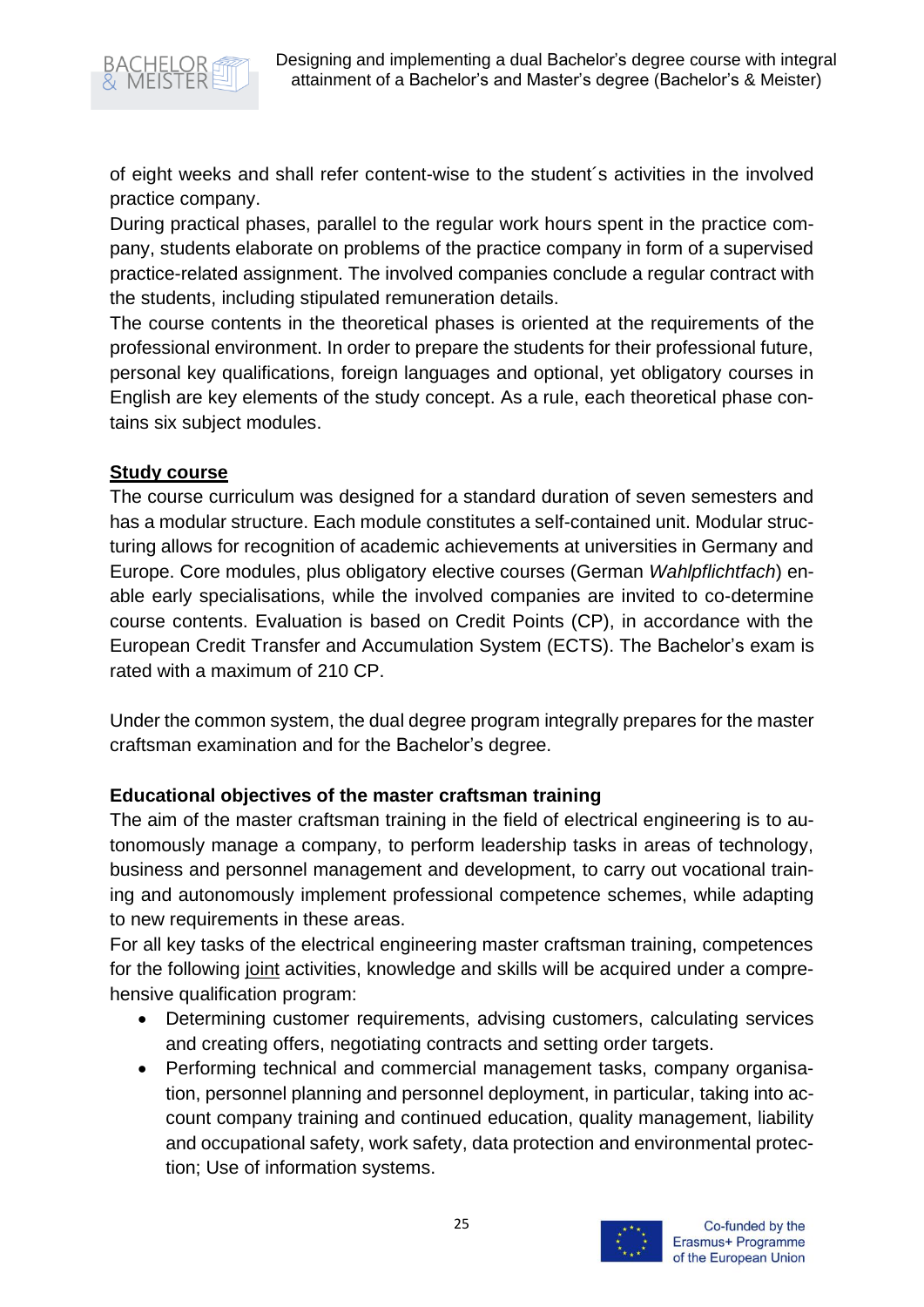

- Executing orders, taking into account system engineering, maintenance alternatives, topographical conditions, job-related laws, standards, rules and regulations, personnel requirements and training; organising, planning and monitoring order processing and order control.
- Creating documentation using computerised systems.
- Considering material properties during planning, construction and execution.
- Developing, planning, manufacturing, programming, parameterising, erecting and maintaining electrical equipment, taking into account health and safety-related precautionary measures; considering and applying techniques for rational use of energy.
- Applying measuring and testing techniques, assessing and documenting results.
- Designing contracts; Drafting and maintaining standard contracts, especially service contracts.
- Carrying out fault and troubleshooting, taking measures to eliminate faults and errors, evaluating and document results.
- Accepting and keeping records of services, passing them on to the customer, settling accounts and carrying out final costing.

Competences for the following specific activities, knowledge and skills under a comprehensive qualification program are to be acquired for each main task of the electrical engineering master craftsman training:

- Focusing on energy and building technology
- Planning, calculating, constructing, programming, parameterising, setting up and testing of systems and plant components for energy and building services engineering, in particular, for the generation, transmission, conversion and supply of electrical energy, earthing, lightning protection, surge protection and antenna systems, lighting, heating, cooling and air-conditioning systems, building automation, bus technology, signal transmission technology, techniques for the rational use of energy as well as their electrical and electronic operating resources.
- Focusing on communication and safety technology systems Planning, calculating, constructing, programming, parameterising, erecting, testing, commissioning and installing plant and system components for communications and security technology, in particular, telecommunications technology, electro-acoustics, data transmission and processing technology, telecontrol technology, call and signalling technology, alarm signalling technology, emergency warning system technology, video technology, hospital communications technology, access control technology and time management systems.
- Focusing on systems electronics, developing, designing, planning, calculating, constructing, programming, parameterising, erecting, testing and maintaining systems and plant components for systems electronics, in particular, for

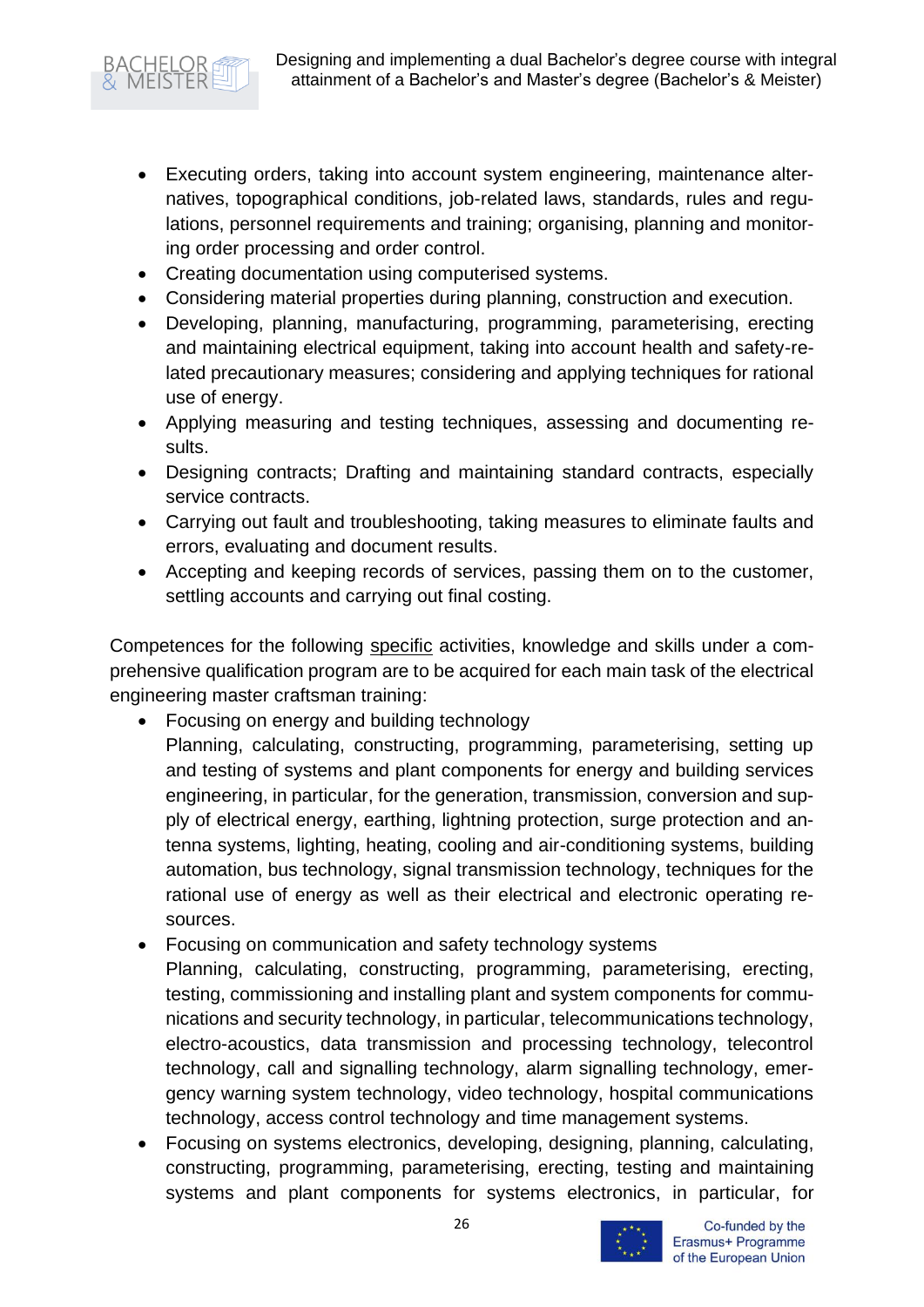

measurement, control and drive technology, testing and counting technology, medical and laboratory technology, as well as methods of systems and software integration.

Under this project, it is planned to design and to implement an integral Bachelor's and master craftsman study program in electrical engineering with the main focus on energy and building technology.

### **Educational objectives of the Bachelor's study program in electrical engineering: Key focus is on energy and building technologies**

The objective of this study program is the training of highly qualified, practice-oriented and scientifically educated specialists and business leaders.

Energy and building technologies are of high social value. In the years to come, their importance will increase due to the significance of environmental issues. Both, the planning of new buildings and technical facilities, as well as rehabilitation and optimisation of existing buildings, require systems engineers, "tech professionals for the building envelope". In this context, "systems" refers to the provision of all required forms of energy and media for heating, air-conditioning and refrigeration systems, gas, sanitary and water systems, as well as to disposal of media and infrastructure.

Besides the need for increased efficiency and a rational use of energy, the use of new, alternative energy sources also has a significant role. Continued technological progress and use of modern, renewable energy technologies, such as solar thermal power, photovoltaics, geothermal energy, combined heat and power plants, heat recovery systems and heat pumps constitute determinants for required occupational fields related to planning and commissioning of power and media supply systems. The design objects range from single-family homes to large industrial plants. Key concerns relate, not only to the reduction of operating costs, but also the emissions avoidance and to increasing in the utilisation quality and comfort.

Graduates will find employment in areas, such as: power engineering, energy supply and technical building equipment. Besides, they will be welcome to embark on a variety of companies and offices, in particular:

- planning authorities/departments, planning/design offices
- manufacturers of heating boilers, solar energy systems, heat pumps etc.
- plant engineering companies
- utility companies and energy service companies
- leaders of crafts companies
- company managers
- regulatory bodies and technical control boards.

The Bachelor's degree entitles to a subsequent Master's degree.

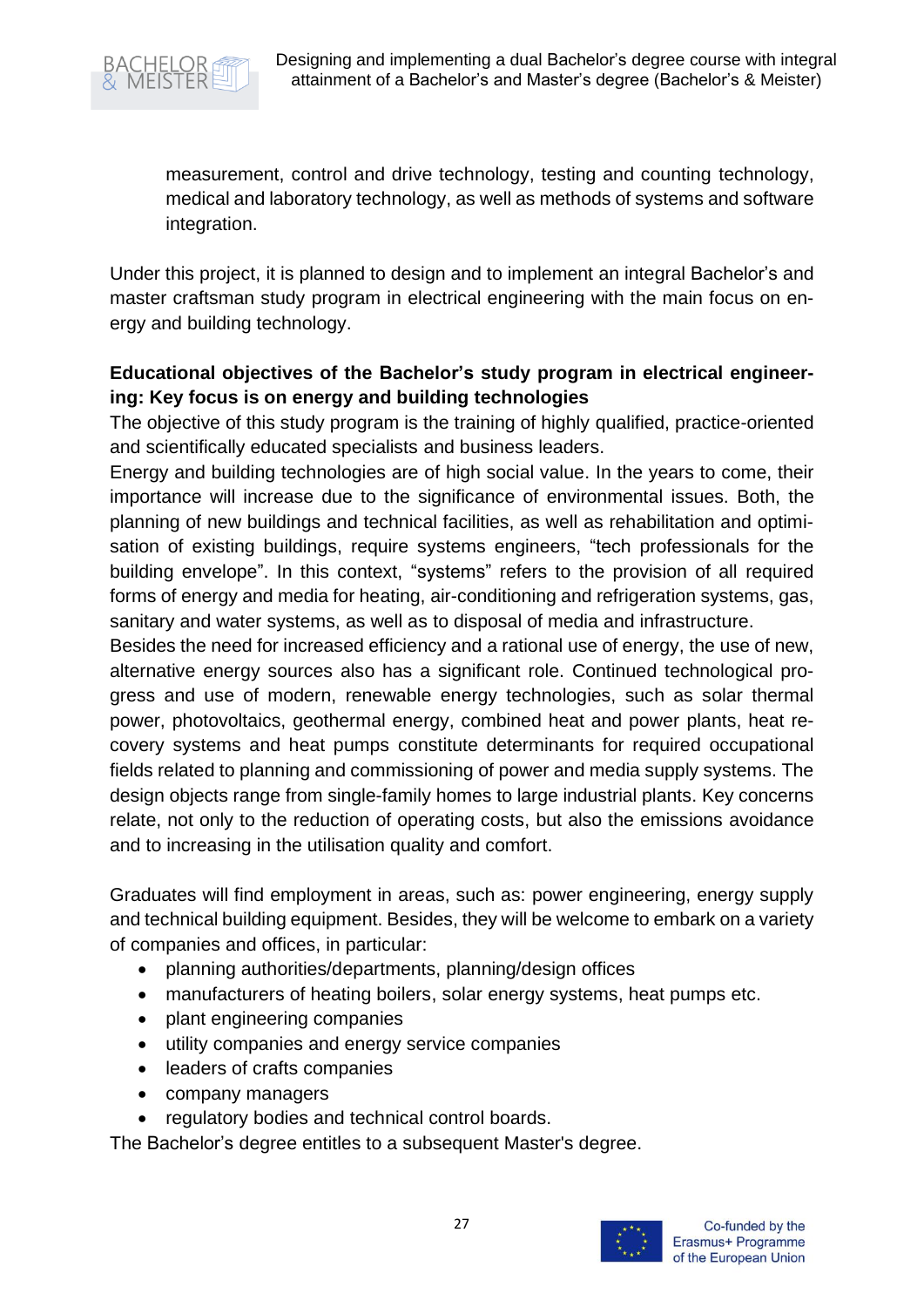

#### **Integration of the master craftsman education**

The master craftsman qualification and the Bachelor's degree program are integral parts of a common system (see Chapter 5.). The master craftsman exam consists of four parts:

- Part I: Occupation-related practical training, including the manufacture of a masterpiece
- Part II: Occupation-specific theory
- Part III: Business administration, law and management
- Part IV: Profession and profession-related educational knowledge

The design of the Bachelor's degree program with integral master´s qualification prepares students for all parts of the master's examination and fulfils all conditions of a Bachelor's study program. The final exam is structured as a single exam before a mixed examination board. Insofar as this is not possible, master´s examination shall take place directly upon completion of the Bachelor'sexamination.

#### **Prerequisites**

Prerequisites for admission are either a high school diploma or a vocational technical diploma or university qualification. Besides, various vocational qualifications, sometimes in combination with practical professional experience, facilitate access to higher education. Baltic Sea countries practice various admission requirements, in particular, with regard to admission based on vocational qualifications/degrees.

#### **Vocational training vs. practical professional experience**

Successful completion of a vocational training constitutes no prerequisite for admission to a study program but is recommended to students. During their study, students are entitled to externally pass journeyman or skilled worker exams (see Chapter 6.1, option three), though the study does not specifically prepare for this option.

Admission conditions for the master's examination, with regard to vocational training and practical professional experience, are fulfilled thanks to the practical phases of the dual study program and thanks to the Bachelor's degree (see Chapter 6.1, option one; and Chapter 6.2).

#### **Degrees**

Credit Points (CP) are used for evaluation, in accordance with the European Credit Transfer and Accumulation System (ECTS). The Bachelor's exam is rated with a maximum of 210 CP. The practical phases account for half of each semester and are likewise awarded credit points. The topic of the Bachelor's thesis is co-determined by the involved companies and, as a scientifically supported project; it constitutes a considerable added value for the employers.

Students graduate with the title:

- Bachelor of Engineering (B. Eng.) or Bachelor's of Science (B.Sc.).
- Master, Master Craftsman (German *Meistertitel, Meisterbrief*)

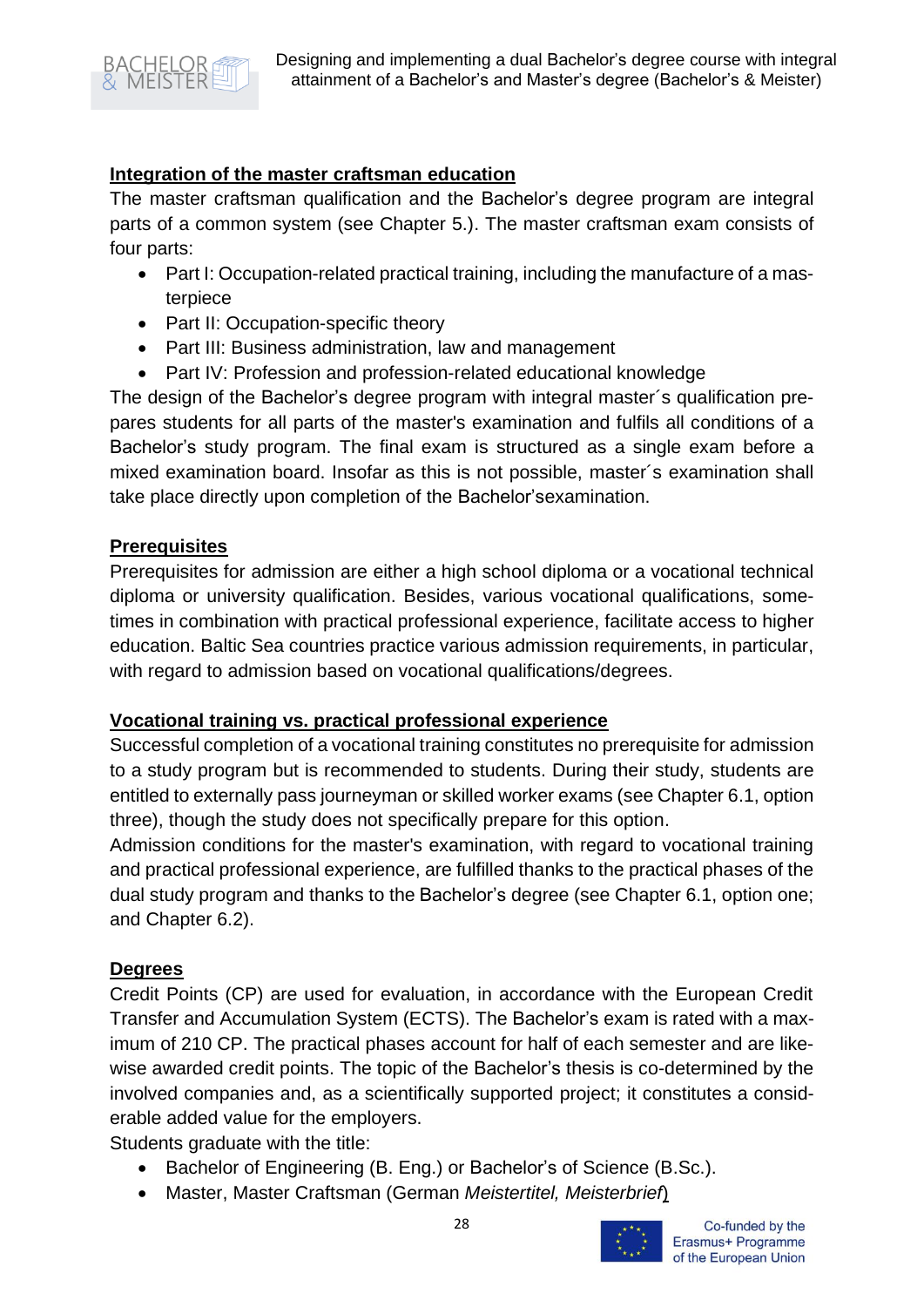

# **Accreditation**

The accreditation procedure will be initiated directly upon preparation of the module manual. Should it prove impossible to finish that process during the project term, proper accreditation will be definitely ensured after the project end date.

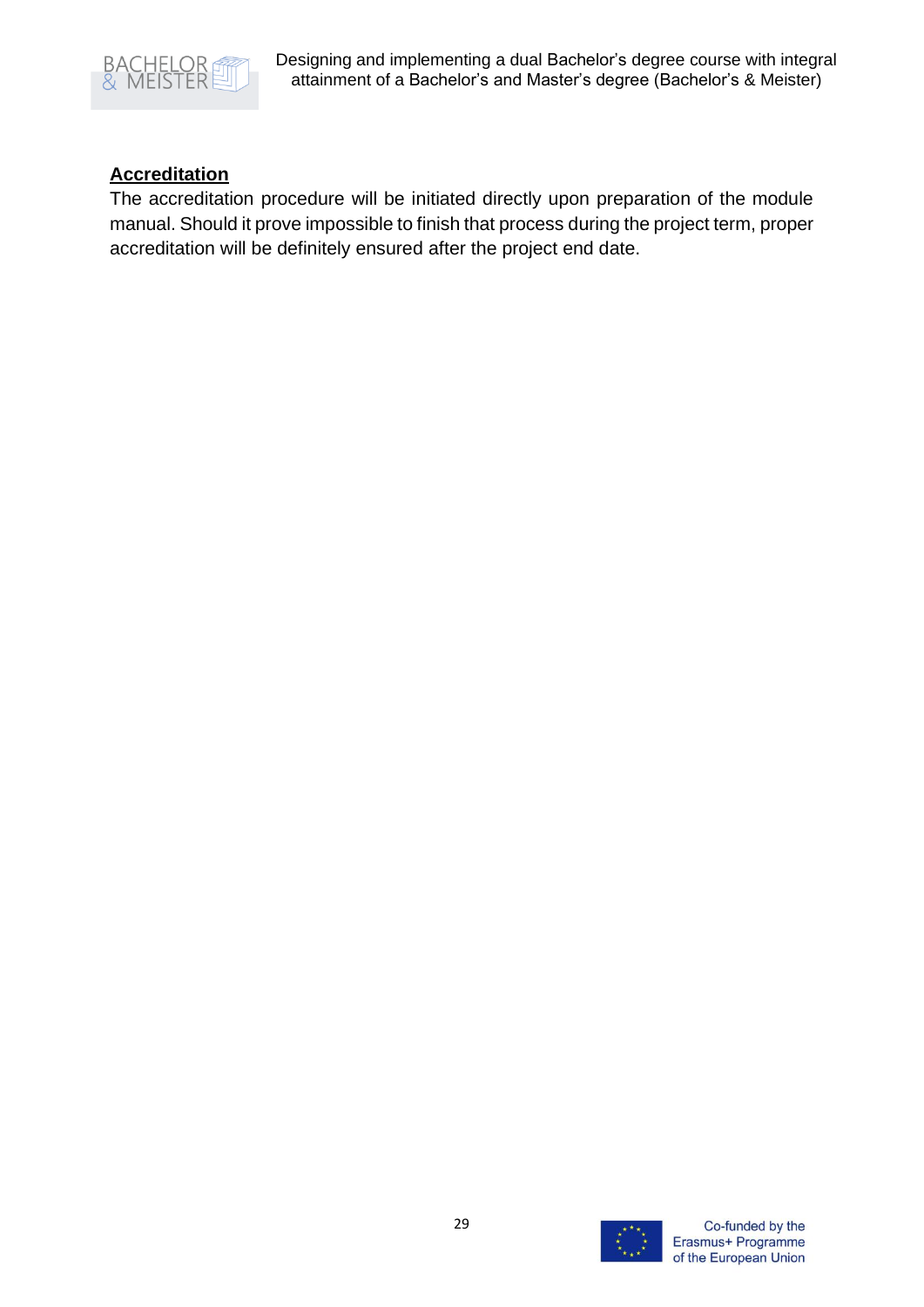

# <span id="page-30-0"></span>8. Implementation concepts

The possibilities of the two models

- A: Bachelor's study Course "Construction and Real Estate Management"
- B: Bachelor's study Course "Electric Engineering"

were examined intensively in the two implementation countries Germany and Lithuania planned for the project duration as well as in the other countries participating in the project, Poland and Finland, and consulted with business chambers, universities, public administrations and other stakeholders.

# <span id="page-30-1"></span>8.1 Germany

<span id="page-30-2"></span>8.11 Short analysis of the occupational field of construction and of legal requirements**<sup>18</sup>** The building industry provides trade occupations requiring an apprenticeship and engineering professions typically requiring a degree in construction engineering.

## **Trades**

There has been a negative trend in trade occupations in Germany since 2007. This is shown in particular by the level of trade apprenticeships and also by the numbers of successfully completed final examinations at the end of trade apprenticeships. Numbers have been declining here since 1998 (see Figure1.1).





<sup>18</sup> Prepared by the Project Partner Hochschule 21

https://de.statista.com/statistik/daten/studie/244558/umfrage/bestandene-meisterpruefungen-im-deutschen-handwerk-nach-geschlecht/ (28.02.2018)



<sup>19</sup> Statista, Bestandene Meisterprüfungen im deutschen Handwerk nach Ge-schlecht bis 2016, URL: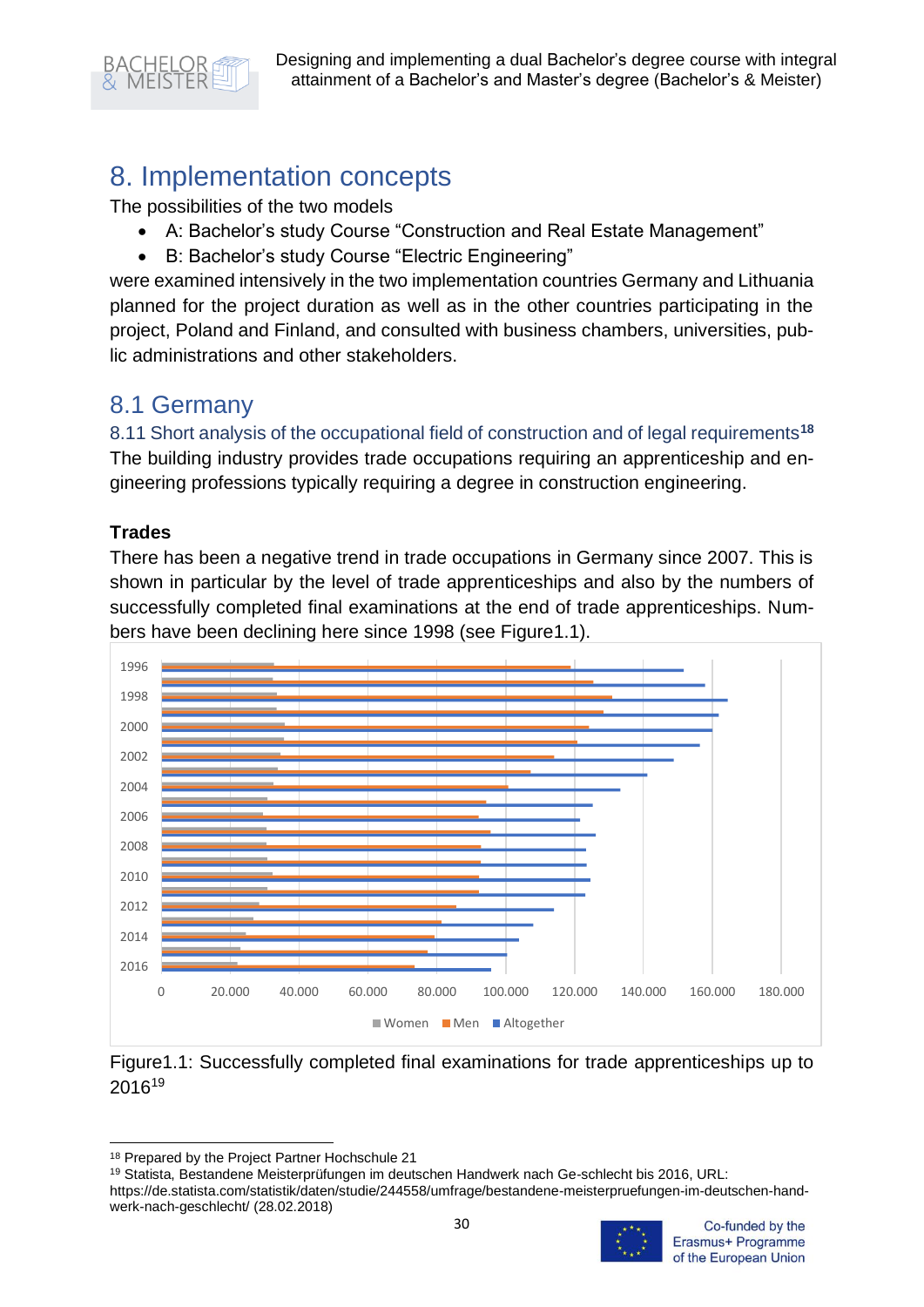

23.2% of positions for trainees as steel and concrete constructors remain vacant. This shows an alarming trend for the occupations requiring apprenticeships, with a decline of 36.9%, which clearly indicates how unattractive these are.

The development is even worse for the numbers of master's certificates awarded in Germany. As a consequence of the lower numbers of apprentices, there is also a clear drop in the numbers of new trade masters. Whereas in 1996 there were 40,783 new masters, by 2016 the number had fallen to 21,266 (Figure1.2). This represents a decline of 47.9%, which is even more drastic than for the completed apprenticeships.



Figure1.2: Master's certificates gained in trades in Germany up to 2016<sup>20</sup>

According to the authors Meier, Mulatz, and Pollack: "In 2020, the labour force (in Germany) will have fallen by nearly five per cent compared with 2010<sup>"21</sup>. In addition to the lower numbers of new qualified workers and masters in the trades, the baby-boomer generation is reaching retirement age, so that the supply of trade services will get gradually worse. There is an urgent need for action.

According to the EU classifications, there are five categories in the building industry:

- Preparatory site work,
- Building and civil engineering,
- Building installations,

<sup>21</sup> Meier, K.; Mulatz, R.; Pollack, F. Mitarbeiter: Schluss mit starren Zeitmodellen. URL: https://www.handwerkmagazin.de/mitarbeiter-schluss-mit-starren-zeitmodellen/150/378/260320 (20.1.2018)



Co-funded by the Erasmus+ Programme of the European Union

<sup>&</sup>lt;sup>20</sup> Statista, Anzahl der bestandenen Gesellen- bzw. Abschlussprüfungen im deut-schen Handwerk nach Geschlecht von 1996 bis 2016, URL: https://de.statista.com/statistik/daten/studie/244759/umfrage/bestandene-gesellen-bzw-abschlusspruefungen-im-deutschen-handwerk-nach-geschlecht/ (28.02.2018)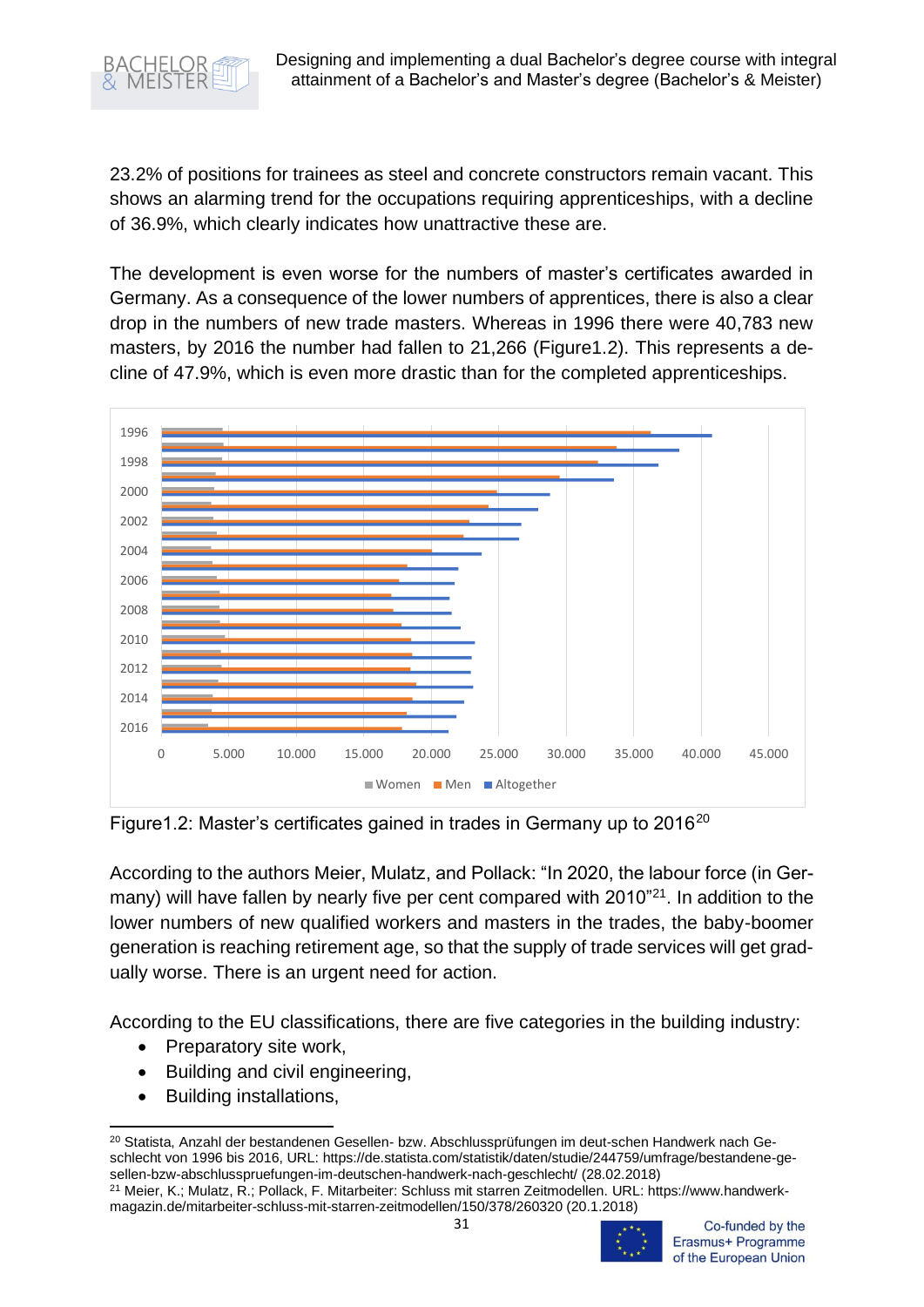

- Other construction works, and
- Leasing of building machines and equipment with operating personnel.

The focus here will be on the second category – Building and civil engineering. The numbers of apprentices in the construction and building sector fell from 57,490 in 2014 to 54,252 in 2016<sup>22</sup>.

The trades requiring apprenticeships in the building and civil engineering sector are as follows $23$ :

- Road constructor,
- Special civil engineering constructor,
- Supply pipeline constructor,
- Sewerage constructor,
- Well constructor,
- Railway constructor,
- Building machine operator,
- Joiner,
- Bricklayer,
- Concrete and steel constructor,
- Chimney and furnace constructor,
- Plasterer,
- Wood and building protection specialist,
- Tile and mosaic layer,
- Dry-lining installer,
- Cast stone and terrazzo makers,
- Thermal and acoustic insulation installer and
- Screed layer.

Figure 1.4 shows a decline for bricklayers and concrete workers from 240,900 in 2004 to 202,000 in 2011.

|                                   |                                 | 2004       | 2005       | 2006       | 2007       | 2008       | 2009       | 2010       | 2011       | 2012*      | 2013*      | 2014*      |
|-----------------------------------|---------------------------------|------------|------------|------------|------------|------------|------------|------------|------------|------------|------------|------------|
| Total (all occupations)           |                                 | 26.548.000 | 26,299,600 | 26.533.900 | 27.050.500 | 27,695,400 | 27.603.300 | 27,966,600 | 28.643.600 | 29,280,000 | 29.615.700 | 30.174.500 |
| Non-academic building occupation. |                                 | 1,050,000  | 969,800    | 967,000    | 973,600    | 963,400    | 953,600    | 966,300    | 982,500    |            |            |            |
| of which                          | <b>Building workers</b>         | 666,600    | 607.800    | 609.700    | 609,800    | 601,300    | 598,300    | 611.600    | 622,700    |            |            |            |
|                                   | Bricklayers, concrete workers   | 240,900    | 216,500    | 214,700    | 207,800    | 202,800    | 199,300    | 200,900    | 202,000    |            |            |            |
|                                   | Joiner, scaffolders             | 143.500    | 133,000    | 134.000    | 138,600    | 135.700    | 134,400    | 141.100    | 145,300    |            |            |            |
|                                   | Road+ civil engineering workers | 117.700    | 112,000    | 112.500    | 113.300    | 111.600    | 111.600    | 111.700    | 112,600    |            |            |            |

<sup>22</sup> Statista, Lehrlingsbestand im Handwerk geordnet nach Gewerbegruppen in Deutschland in den Jahren 2014 bis 2016, URL: https://de.statista.com/statistik/daten/studie/30500/umfrage/lehrlingsbestand-im-handwerk-nachgewerbegruppen/ (21.2.2018)

<sup>&</sup>lt;sup>23</sup> Zentralverband Deutsches Baugewerbe. Im Bauhauptgewerbe stehen 18 Beru-fe für eine qualitativ hochwertige und moderne Ausbildung. URL: https://www.zdb.de/zdb-cms.nsf/id/ausbildungsberufe-de (15.1.2018)



Co-funded by the Erasmus+ Programme of the European Union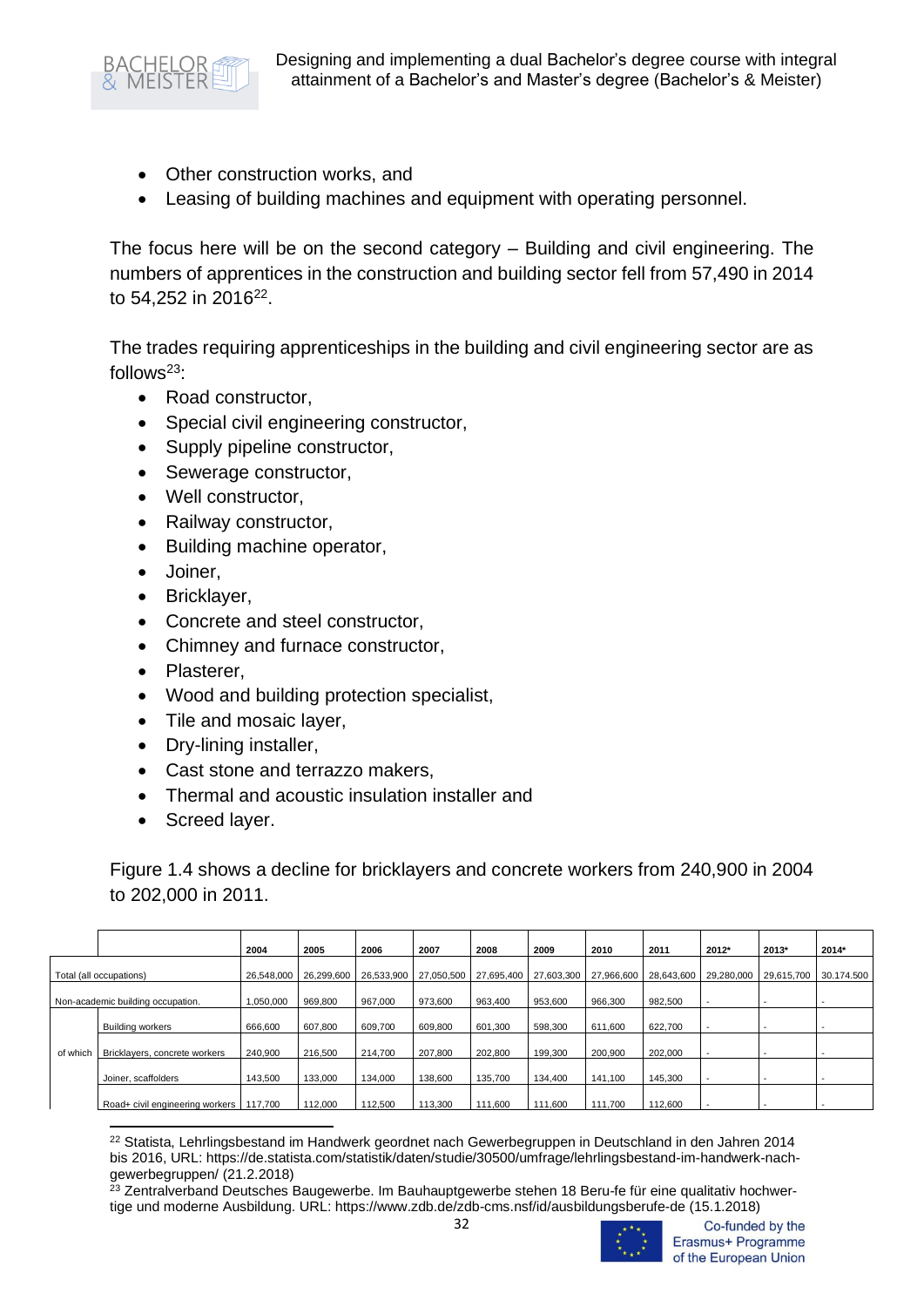

|          | Labourer                       | 164.600 | 146.200 | 148,500 | 150,100 | 151.200 | 153,000 | 157.900 | 162,700 |  |  |
|----------|--------------------------------|---------|---------|---------|---------|---------|---------|---------|---------|--|--|
| of which | Fitters (general)              | 383,400 | 362,000 | 357,300 | 363,800 | 362,100 | 355,300 | 354,700 | 359,800 |  |  |
|          | <b>Building fitters</b>        | 111,100 | 101,900 | 100,600 | 102,900 | 101.200 | 100,100 | 100,400 | 101,700 |  |  |
|          | Interior fitters, upholsterers | 44,100  | 41,400  | 39,800  | 40,300  | 39,900  | 38,800  | 38,200  | 38,800  |  |  |
|          | Painter                        | 228,200 | 218,800 | 216,800 | 220,600 | 221,100 | 216,300 | 216,100 | 219,200 |  |  |
|          | Academic building occupations. | 122,200 | 117.200 | 116,300 | 117.600 | 121.100 | 122.500 | 124,700 | 128,100 |  |  |

Figure 1.3: Numbers gainfully employed in building trades, as of 30 June (rounded) $^{24}$ \*(Detailed data not available due to the introduction of a new classification system.)

The statistics for bricklayers for the period 2012 to 2016 show the same trend, with a 2.3% decline from 94,352 to 92,203<sup>25</sup>.

### **Construction engineering**

The development for engineers is very different. The numbers of gainfully employed engineers has been steadily increasing, as shown in Figure 1.4.



Figure 1.4: Engineering graduates in employment, employed in engineering, or selfemployed<sup>26</sup>

However, not all engineering graduates go on to work in this sector. Some 280,000 engineers do not work in this profession. Nevertheless, there has been a steady 3% growth in the numbers that are gainfully employed.

<sup>26</sup> Arbeitsargentur, Ingenieurinnen und Ingenieure, URL: https://statistik.arbeitsagentur.de/Statischer-Content/Arbeitsmarktberichte/Berufe/generische-Publikationen/Broschuere-Ingenieure.pdf (17.2.2018)



<sup>24</sup> Arbeitsargentur, Der Arbeitsmarkt im Bausektor, URL: https://statistik.arbeitsagentur.de/Statischer-Content/Arbeitsmarktberichte/Branchen/generische-Publikationen/Baubericht-2014.pdf (17.2.2018)

<sup>25</sup> Statista, Anzahl der sozialversicherungspflichtig beschäftigten Maurer in Deutschland von 2012 bis 2016, URL: https://de.statista.com/statistik/daten/studie/243149/umfrage/anzahl-der-beschaeftigten-maurer-in-deutschland/ (21.2.2018)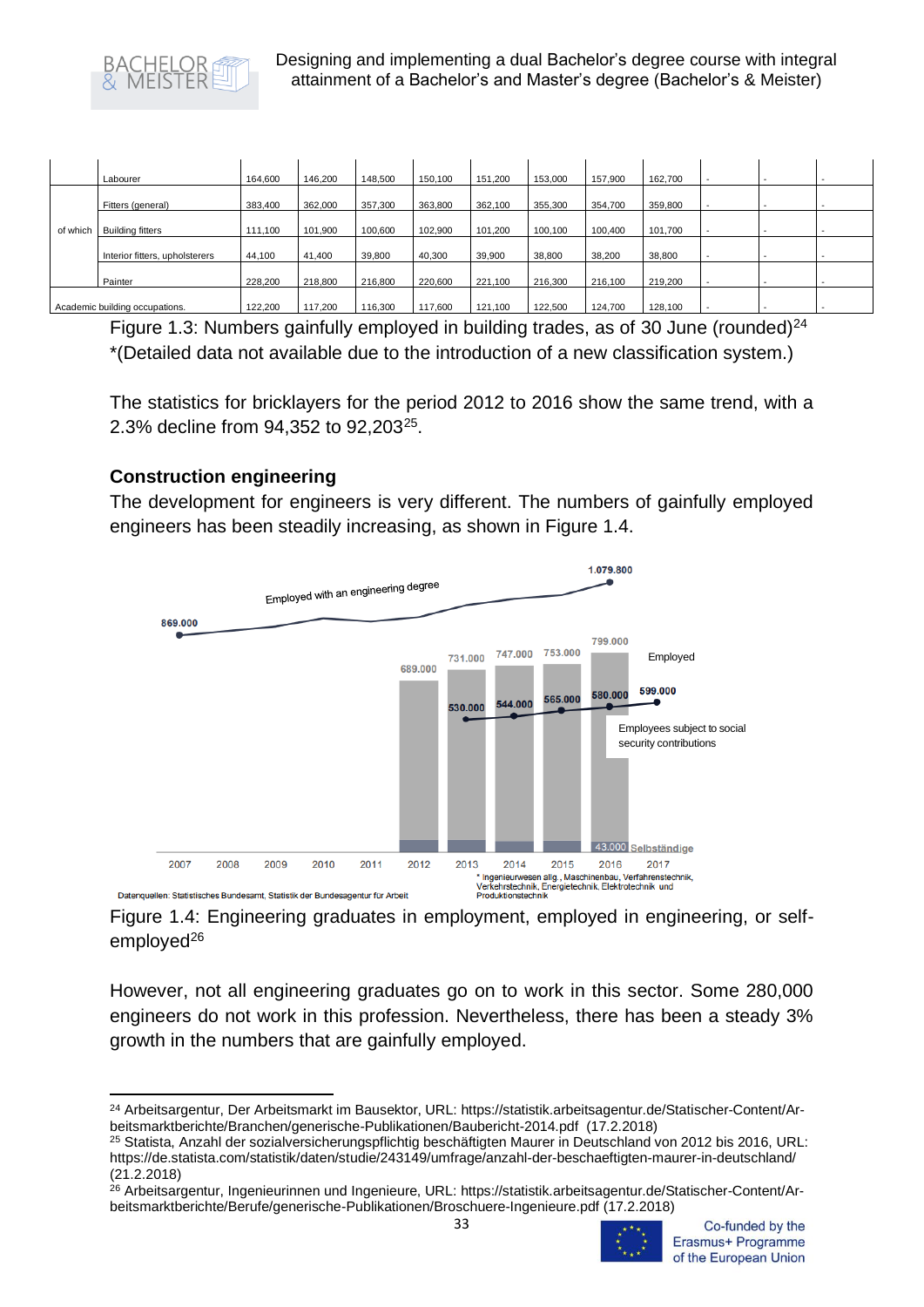



Figure 1.5: Gainfully employed graduates with a higher education qualification in construction engineering (in age groups) $27$ 

Figure 1.5 shows the age structure of the gainfully employed construction engineers in four years from 2000 to 2013. It is particularly noticeable that a large proportion of the construction engineers are above the age of fifty. This implies that in Germany more than a third of the jobs in this sector will become vacant over the next 17 years.

A good indicator for the level of demand for engineers is the vacancy period – how long it takes before a replacement is found for a vacant position. In 2017 this was 99 days. The comparable figure for 2010 was 70 days.

Considering the development of gainfully employed architects and engineers, there was decline through to 2005. In the following years the numbers of gainfully employed increased from 373,600 (2005) to 496,100 (2014).

Taking these three factors into account – vacancy periods, retirements, and increased numbers gainfully employed, the overall development is very similar to that of the construction trades.

#### **Meeting requirements for higher education qualifications in Germany**

In the German Qualification Framework (DQR) $^{28}$ , the qualifications are divided into:

- Specialist skills
	- o Knowledge and
	- o Abilities
- Personal skills
	- o Social skills and

<sup>27</sup> Arbeitsargentur, Der Arbeitsmarkt im Bausektor, URL: https://statistik.arbeitsagentur.de/Statischer-Content/Arbeitsmarktberichte/Branchen/generische-Publikationen/Baubericht-2014.pdf (17.2.2018)

<sup>28</sup> Der Deutsche Qualifikationsrahmen für lebenslanges Lernen. URL: https://www.dqr.de/index.php (29.10.2017)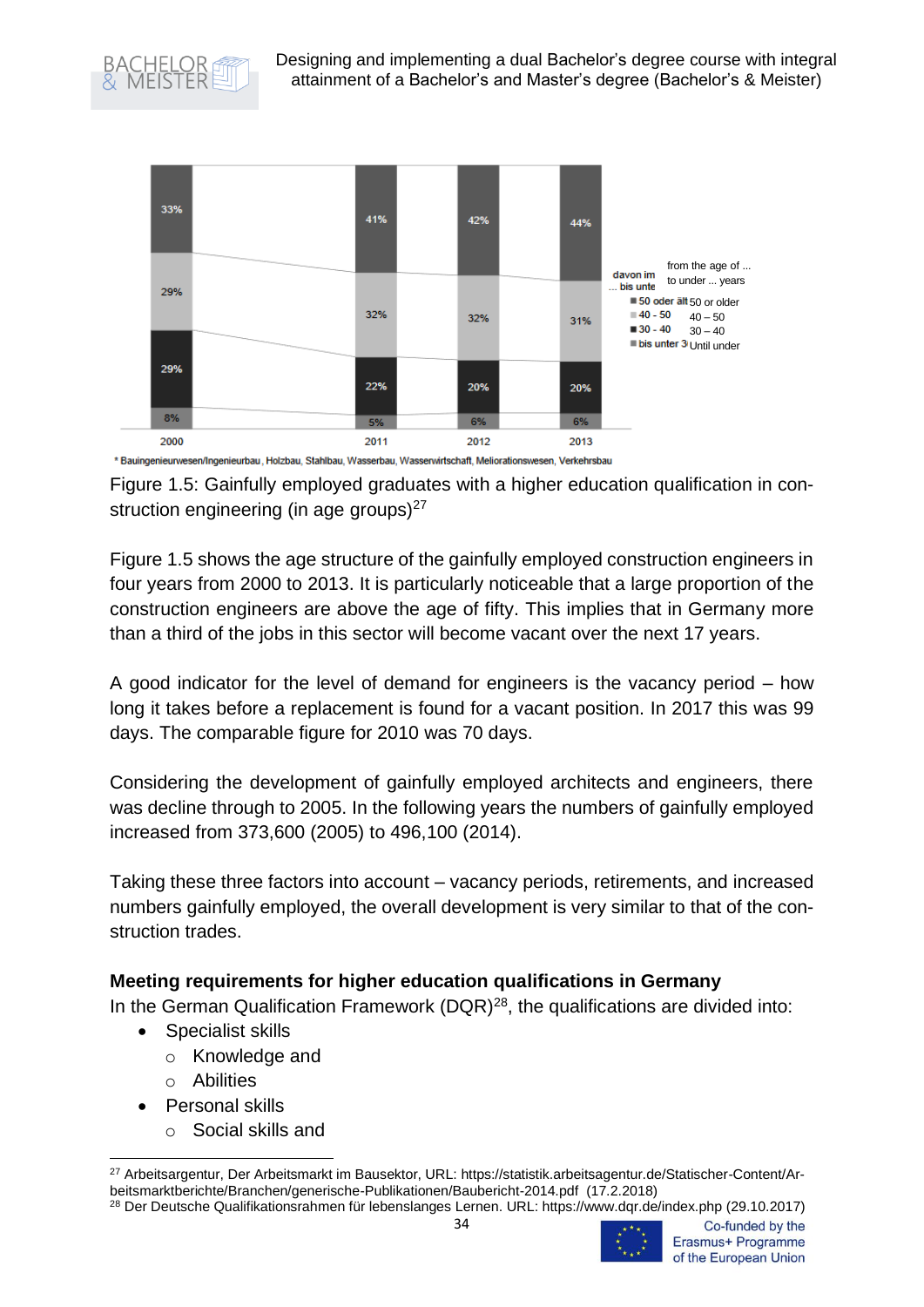Designing and implementing a dual Bachelor's degree course with integral attainment of a Bachelor's and Master's degree (Bachelor's & Meister)



o Autonomy

The DQR Level 6 that applies for the bachelor's degree and the master's certificate (Table 1.1) describes the skills required for planning, implementation and evaluation of comprehensive specialist tasks and for the independent control of process in sub-section of an academic field or in a vocational field. The complex structure of the requirements is subject to frequent changes.

Table 1.1: Qualifications in terms of specialist skills (knowledge and abilities) and personal skills (social skills and autonomy) in accordance with DQR Level 6 for higher education institutions.

| <b>Qualification Description</b> |                                                                                                                                                                                                                                                                                                                |
|----------------------------------|----------------------------------------------------------------------------------------------------------------------------------------------------------------------------------------------------------------------------------------------------------------------------------------------------------------|
| Knowledge 1                      | Have a broad and integrated knowledge, covering scientific foundations,<br>the practical application of a science subject and a critical understanding<br>of the most important theories and methods (equivalent to Level 1 = Bach-<br>elor level of the framework for German higher education qualifications) |
| Knowledge 2                      | Have knowledge of the further developments of a scientific subject or a<br>vocational field and have relevant knowledge of the interface with other<br>fields                                                                                                                                                  |
| Skills 1                         | Be able to apply a very broad range of methods for tackling complex prob-<br>lems in a scientific subject (equivalent to Level $1 =$ Bachelor level of the<br>framework for German higher education qualifications)                                                                                            |
| Skills 2                         | Develop new solutions and assess these on the basis of various criteria,<br>also under frequently changing requirements                                                                                                                                                                                        |
| Social<br>skills                 | Work responsibly in expert teams or lead groups or organisations and the<br>specialist development of others and deal proactively with problems in the<br>team                                                                                                                                                 |
| Autonomy                         | Define, reflect on and evaluate targets for learning and work processes,<br>and independently shape sustainable learning and work processes                                                                                                                                                                    |

#### **Qualification goals/Intended learning outcomes**

The demand for construction engineers has been very high for some years, and this is intended to remain the case in the coming years $29$ .

The Bachelor's study programme "Construction engineering DUAL with Master's certificate" is intended to prepare students for a qualified occupational activity in all sectors of construction engineering, i.e. planning, implementation and supervision of building measures. The requisite learning results of the study programme are:

<sup>29</sup> Nachfrage nach (Bau-)Ingenieuren ist hoch – Interview mit H.-U. Kammeyer, Präsident der Ingenieurkammer Niedersachsen. Baurundblick, hrsg. vom Bau-industrieverband Niedersachsen-Bremen e.V., Ausgabe 2, Februar 2017

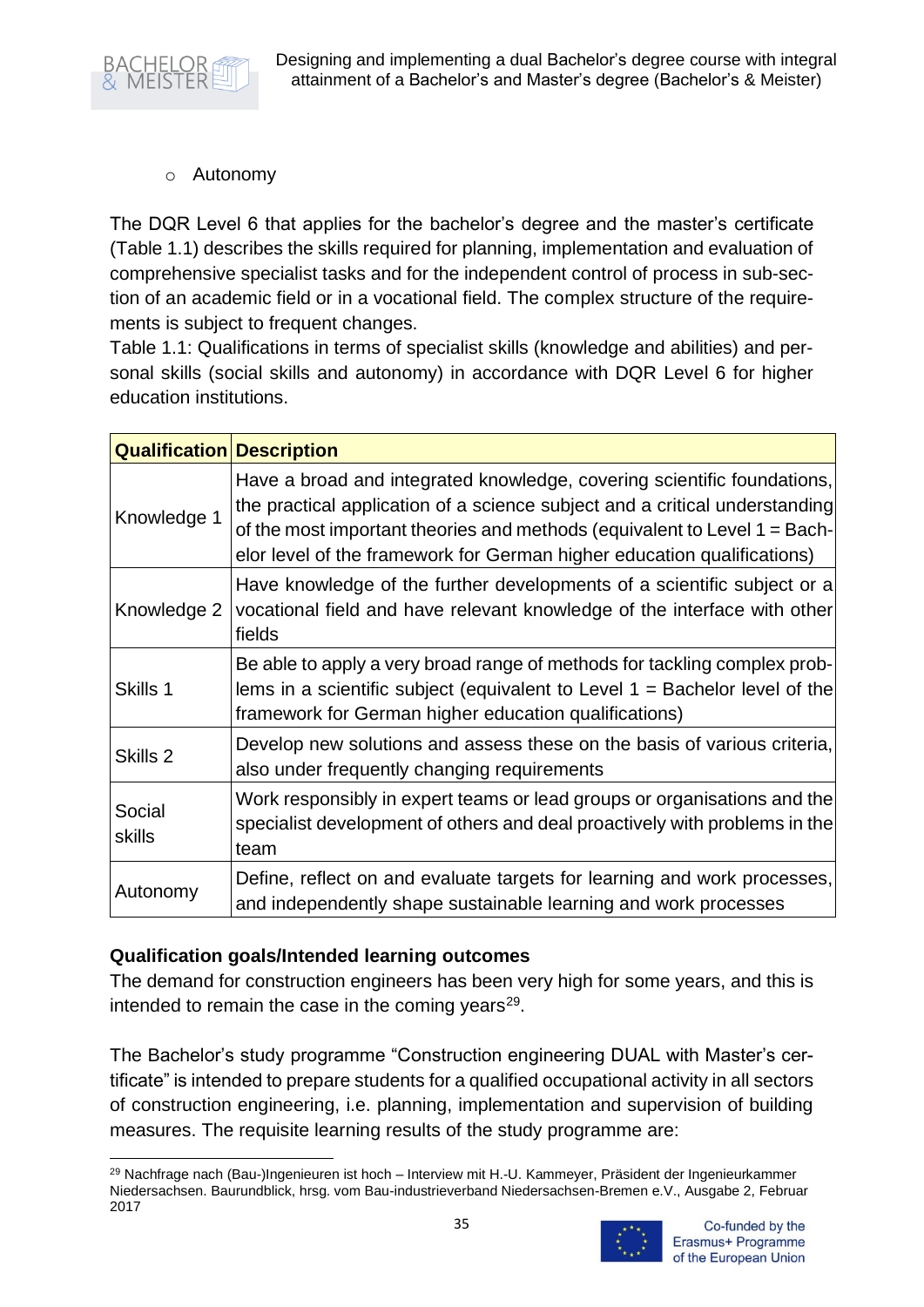

- Knowledge: Graduates know the state-of-the-art in construction engineering. This includes basic knowledge of the subject in order to be able to solve engineering problems (conception, design, dimensioning and construction) in the fields framework design, geotechnics, hydroengineering plants, and traffic installations. They are also able to use their basic technical knowledge to independently develop specialist knowledge from the literature, including industrial standards. Graduates are able to participate as a qualified specialist in both the planning and also the implementation of all sorts of building projects, including maintenance.
- Abilities: Graduates use standard methods and techniques in the planning and implementation of construction work. They are able to adapt methods to specific projects and to develop these further. They can apply control methods and tools appropriately. They work independently, analytically and constructively, and can handle to instruments of project management and Building Information Modelling (BIM).
- Specialist skills: Graduates are able to criticise constructively both their own work and the work of others and can respond constructively to criticism of their own work. They use creativity and intuition and are problemand goal-oriented. They motivate themselves and are prepared to bear responsibility.
- Social skills: Construction engineers are familiar with techniques for communications, mediation and negotiations. This makes them able to coordinate and mediate in construction projects. They have a clear view of cultural, social and ethical questions and have experience of inter-disciplinary project work. The inter-disciplinary education provides the basis for future leadership responsibilities.

The study programme must comply with the recommendations of the German Association of Departments of Civil Engineering (FBT Bau)<sup>30</sup>, which in turn is based on Level 6 of the German Qualification Framework (DQR).

The contents of the study programme are designed to have at least 70% STEM contents (STEM = Science, technology, engineering and mathematics). This entitles

Oberbeck, N.; Werkle, H.: Kenntnisse, Fertigkeiten und Kompetenzen im Kern-studium von Bachelorstudiengängen des Bau¬ingenieurwesens an Hochschu-len für angewandte Wissenschaften. VDI-Jahresausgabe 2015/16 der Zeitschrift Bauingenieur, S. 13 – 18



<sup>30</sup> Kenntnisse, Fertigkeiten und Kompetenzen im Kernstudium von Bachelorstudi-engängen des Bau¬ingenieurwesens an Hochschulen für angewandte Wissen-schaften. Hrsg. vom Fachbereichstag Bauingenieurwesen, Stand April 2015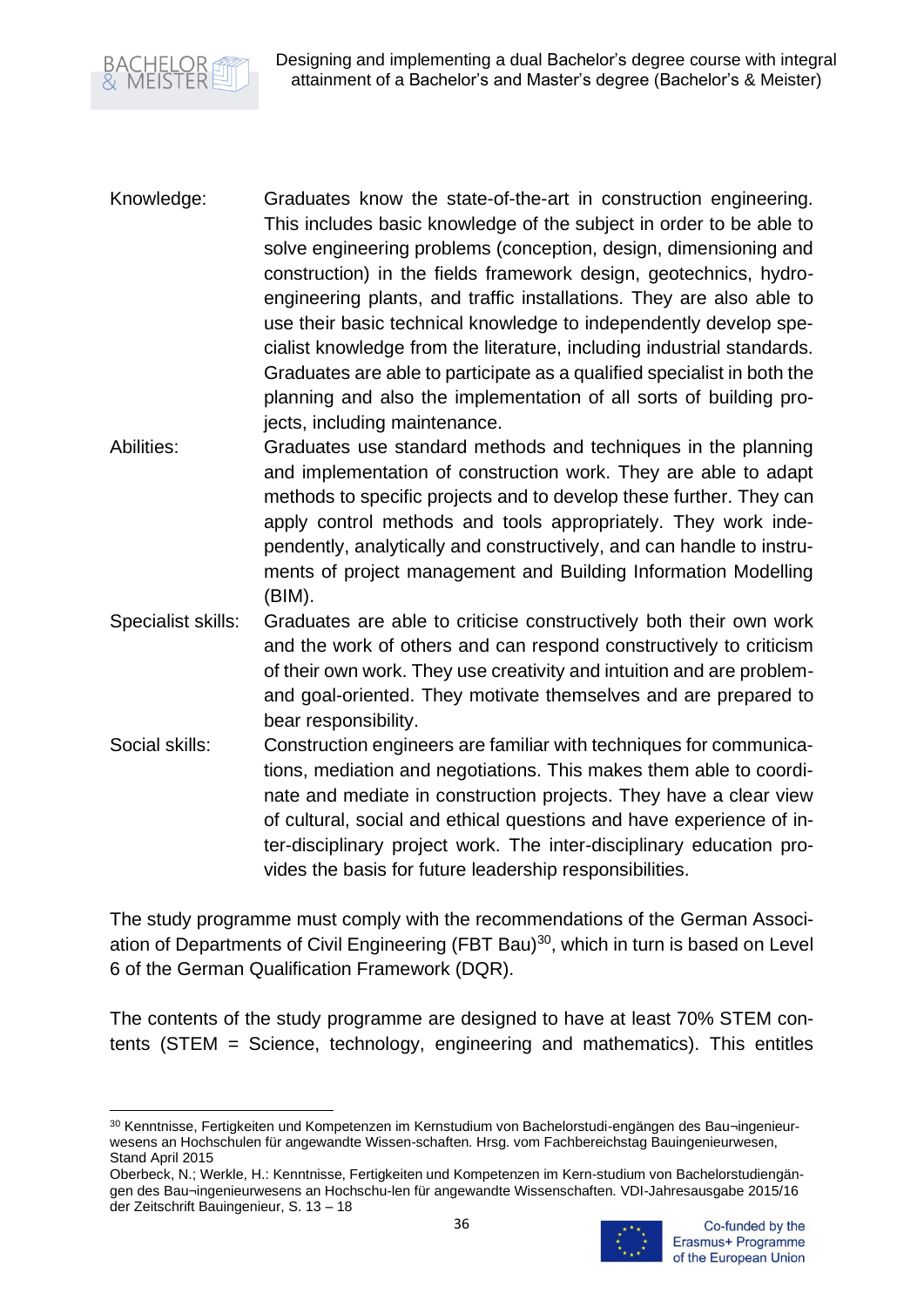

raduates to receive an additional engineering certificate from the Chamber of Engineers of Lower Saxony<sup>31</sup>.

### **Eligibility**

#### **Expected entrance qualifications**

The legal requirements for admission to a Bachelor's degree course in Lower Saxony is defined as follows in the state higher education act (Article18 NHG) $^{32}$ 

- The general higher education entrance qualification,
- The higher education entrance qualification for a special field, and
- The entrance qualification for a university of applied science.
- A Master craftsman certificate or Technician's certificate, or
- The completion of at least a three-year vocational training course in a relevant field with at least three years occupational experience (see the Admission and Matriculation Regulations (ZIO)).

Further requirement is

• The conclusion of a contract with a practical partner recognised by the university by the start of the first practical phase

The requirements for the Master craftsman exam in accordance with Article 49 (4) of the Crafts and Trades Ordinance  $(HwO)<sup>33</sup>$  are as follows:

- (1) A pass in the trade exam in the trade subject to authorisation for which the Master craftsman certificate is sought, or in a related trade subject to authorisation, or a corresponding final exam in a recognised vocation or an exam based on a legal ordinance based on Article 45 or Article 51a Para 1 in combination with Para. 2, or holds an equivalent recognition in accordance with Article 40a for the trade subject to authorisation or a related trade subject to authorisation.
- (2) A pass in another trade exam or another final exam in a recognised vocation and work for a number of years in the trade subject to authorisation for which the Master's certificate is sought. Not more than three years shall be required for the period of work. Furthermore, the successful completion of the vocational school shall be taken into account with one year for a one-year vocational school course, or two years for a course of two or more years.
- (3) If the examinee is self-employed in the trade for which a Master craftsman certificate is sought, or has been a work's master, or has worked in a comparable position, or has gained practical experience comparable to that of a journeyman, then the period of this activity is also to be taken into account.
- (4) On application the Chamber of Trades and Crafts may

<sup>33</sup>Verordnung über die Lehrverpflichtung an Hochschulen (Lehrverpflichtungs-verordnung - LVVO -) vom 2. August 2007 (Nds.GVBl. Nr.24/2007 S. 408), geän-dert durch VO v. 6.5.2008 (Nds.GVBl. Nr.9/2008 S.129)



Co-funded by the Erasmus+ Programme of the European Union

<sup>31</sup> Nachfrage nach (Bau-)Ingenieuren ist hoch – Interview mit H.-U. Kammeyer, Präsident der Ingenieurkammer Niedersachsen. Baurundblick, hrsg. vom Bau-industrieverband Niedersachsen-Bremen e.V., Ausgabe 2, Februar 2017

<sup>32</sup> Niedersächsisches Hochschulgesetz (NHG) in der Fassung vom 26. Februar 2007 (Nds. GVBI. S. 69), zuletzt geändert durch Artikel 1 des Gesetzes vom 15.12.2015 (Nds. GVBl. S. 384)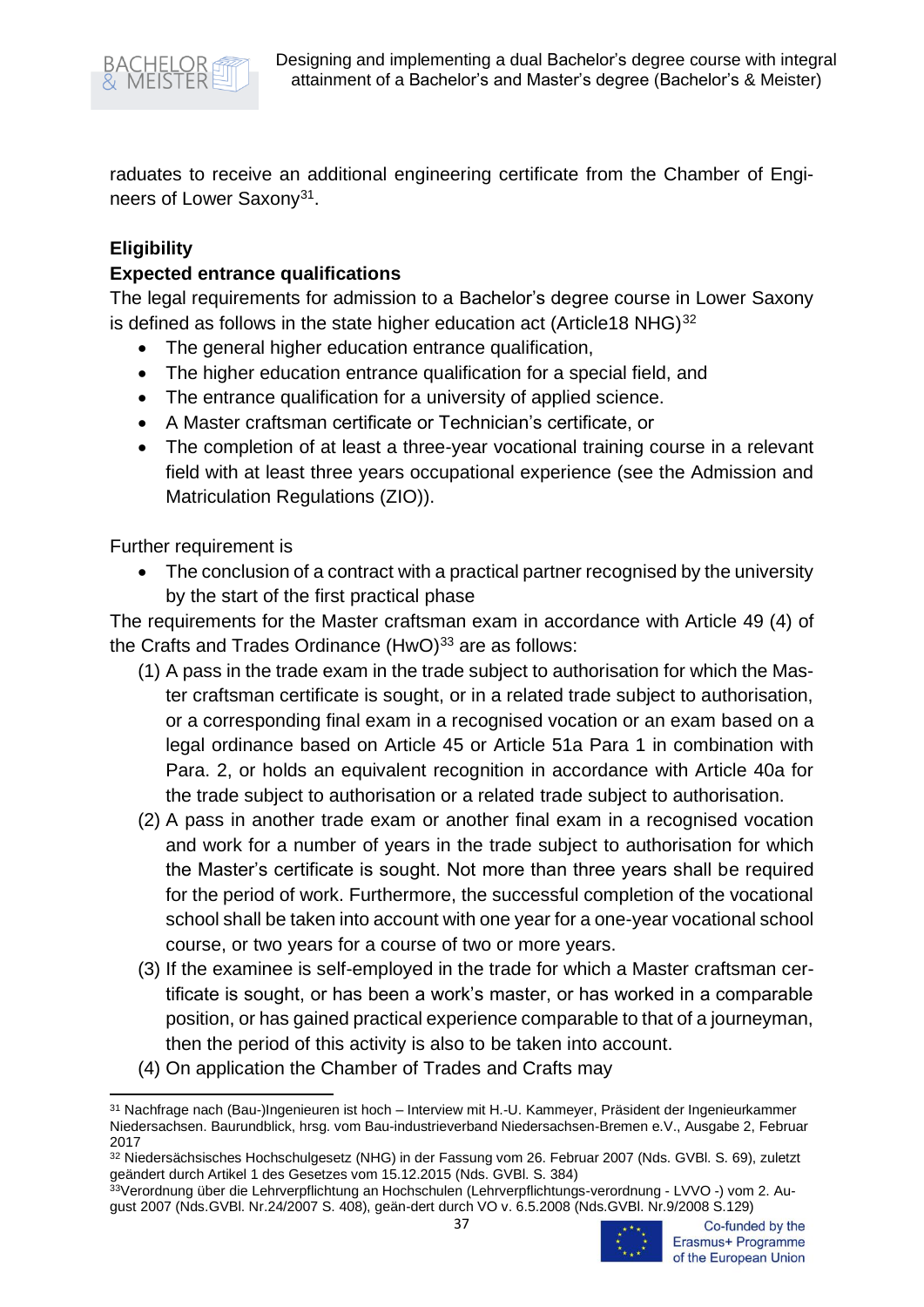- (1) Shorten the period of vocational activity previously set as three years after taking into special account the vocational aptitude demonstrated in the trade exam and during the period of vocational activity,
- (2) In exceptional cases, waive the requirements of items (1) to (4) in whole or in part,
- (3) Taking into consideration foreign vocational qualifications and periods of vocational activity in other countries, waive the requirements of items (1) to (4) in whole or in part.

The Chamber of Trades and Crafts may consult the Master Examination Committee.

## **Student work load**

The limit for the annual work load of a full-time student is set by the Standing Conference of the Ministers of Education and Cultural Affairs of the states in the Federal Republic of Germany (KMK) at 1,800 hours, and for the dual study programme this has to be divided appropriately between the theoretical and practical phases. It is assumed that a credit point (CP) involves an average work load of 27.5 hours:

• From ca.  $22<sup>th</sup>$  September until ca.  $22<sup>th</sup>$  December there is a 13-week theoretical phase (Autumn Semester), and from ca. 22<sup>th</sup> March until ca. 22<sup>th</sup> June a 13week theoretical phase in the Spring Semester (each including an examination phase).

A special case is when a student has passed the first level trade exam and wishes to obtain the second level in parallel to the study programme ("Dual²", Table 1.3). This highest level, the Master's certificate consists of

- Part I (Proof of practical expertise in the special field),
- Part II (Proof of theoretical knowledge in the field),
- Part III (Proof of management skills) and
- Part IV (Proof of trade and work instruction ability).

Part IV corresponds to the instructor exam in accordance with the Ordinance on Trainer Aptitude (AEVO). As an alternative to the Master's certificate, taking only the exams of Parts III and IV can lead to qualification as a "Business management specialist" (*Kaufmännische Fachwirt*).

Table 1.3: Parts of the Master's exam required in addition to the BAU study programme

| <b>Vocational training as</b>       | <b>gramme</b> | Study pro- Required parts |
|-------------------------------------|---------------|---------------------------|
| Bricklayer, concrete worker, joiner | <b>BAU</b>    | $III, IV1$ <sup>2</sup> ) |

<sup>1</sup>) Part III of the Master's exam can be waived for BAU students on graduation if they have additional taken the courses RWJ, WIR and PBR

 $^{2}$ ) Part IV of the Master's exam is regularly offered as a key qualification

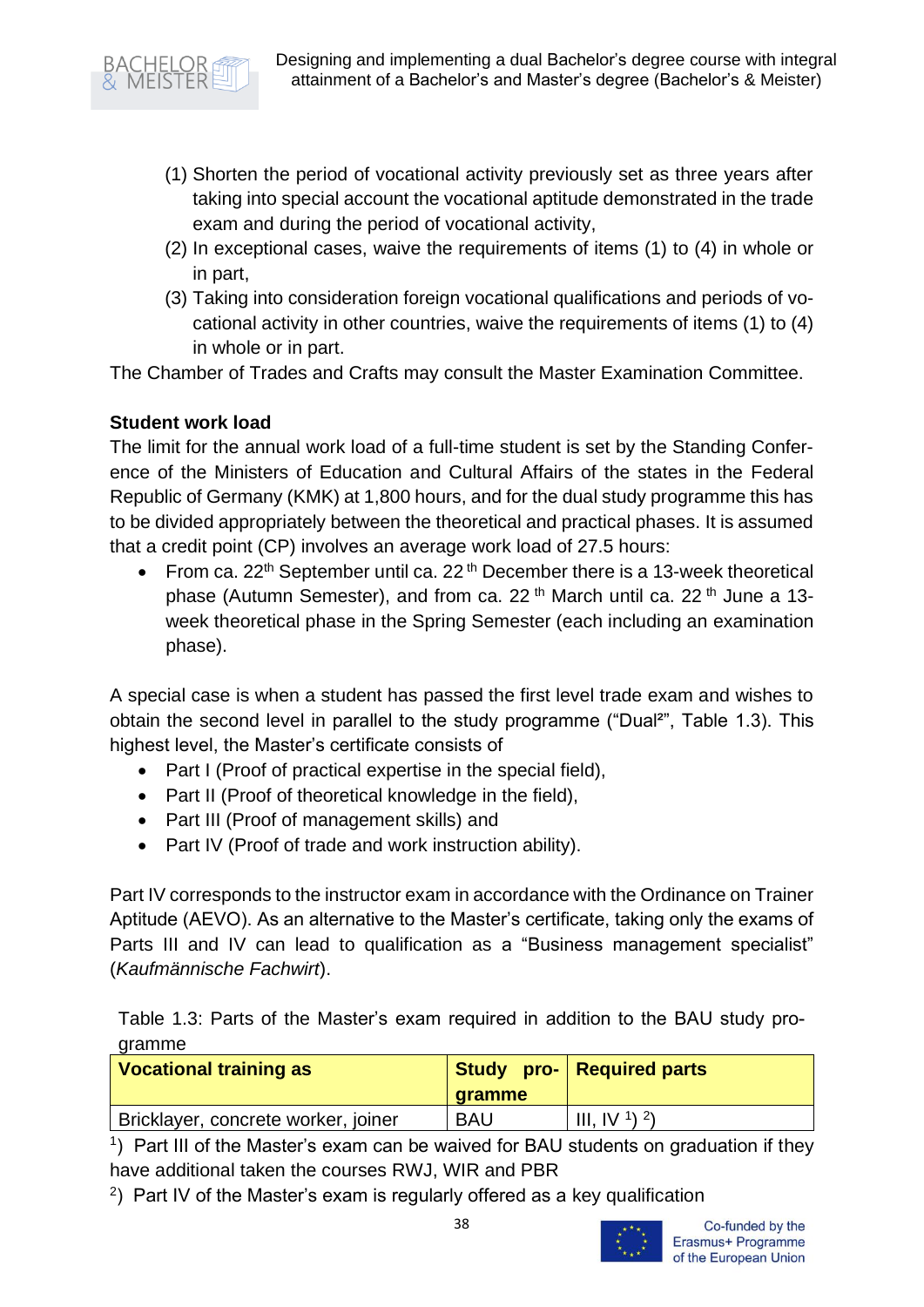

Under the Cooperation Agreement with the Chamber of Trades and Crafts only the parts shown in Table 1.3 are required, so that the additional work load for the students is considerably reduced. With the exception of Part I of the Master's exam, which is no longer required in the main construction occupations anyway, the missing parts are offered in courses that are coordinated with the rest of the timetable. As a rule, the examination for Master/ Business management specialist does not lead to an extended period of study.

#### **Quality assurance/Successful completion of the programme**

The quality management of the university is process-oriented and has been developed based on the "Student Life Cycle" in accordance with EN ISO 9001:2015 and EN ISO 29990 for learning service providers. The quality management has the key tasks of ensuring the quality of the study programme and the teaching and research. Details of the organisation are provided in a quality management handbook.

#### <span id="page-39-0"></span>8.12 Decision

After consultation with chambers, administrations etc. as well as intensive consultations and unanimous decisions of the project consortium, it was decided to implement Model A within the framework of the project in Germany. The project partner hochschule 21 takes on the task. The implementation begins on 01 September 2018.

After completion of the module manual for the dual, integrated study course "Electrical Engineering", the project partner hochschule 21 in Germany examines the conditions to implement this study course in Germany. In the positive case, an implementation will be prepared during the project. However, implementation will inevitably only be possible after the end of the three-year project period.

# <span id="page-39-1"></span>8.2 Lithuania

<span id="page-39-2"></span>8.21 Analysis of existing Situation in Lithuanian higher Education Institutions of Electrical Engineering professional Bachelor Training**<sup>34</sup>**

#### **Summary of the situation**

To determine the general situation in the preparation of electrical engineers (Bachelor) in Lithuania, Lithuanian higher education institutions (universities and colleges) were examined. Additionally, discussions were held with the most important associations such as the Lithuanian Builders Association, the Lithuanian Railway and the Lithuanian Electricity Association, as well as with heads of individual companies (electrical engineering, construction).

Table 1 shows the current figures for the preparation of electrical engineering students at Lithuanian universities. In discussions with the above-mentioned bodies, it emerged

<sup>&</sup>lt;sup>34</sup> Prepared by the Project Partner Vilnius Gediminas Technical University

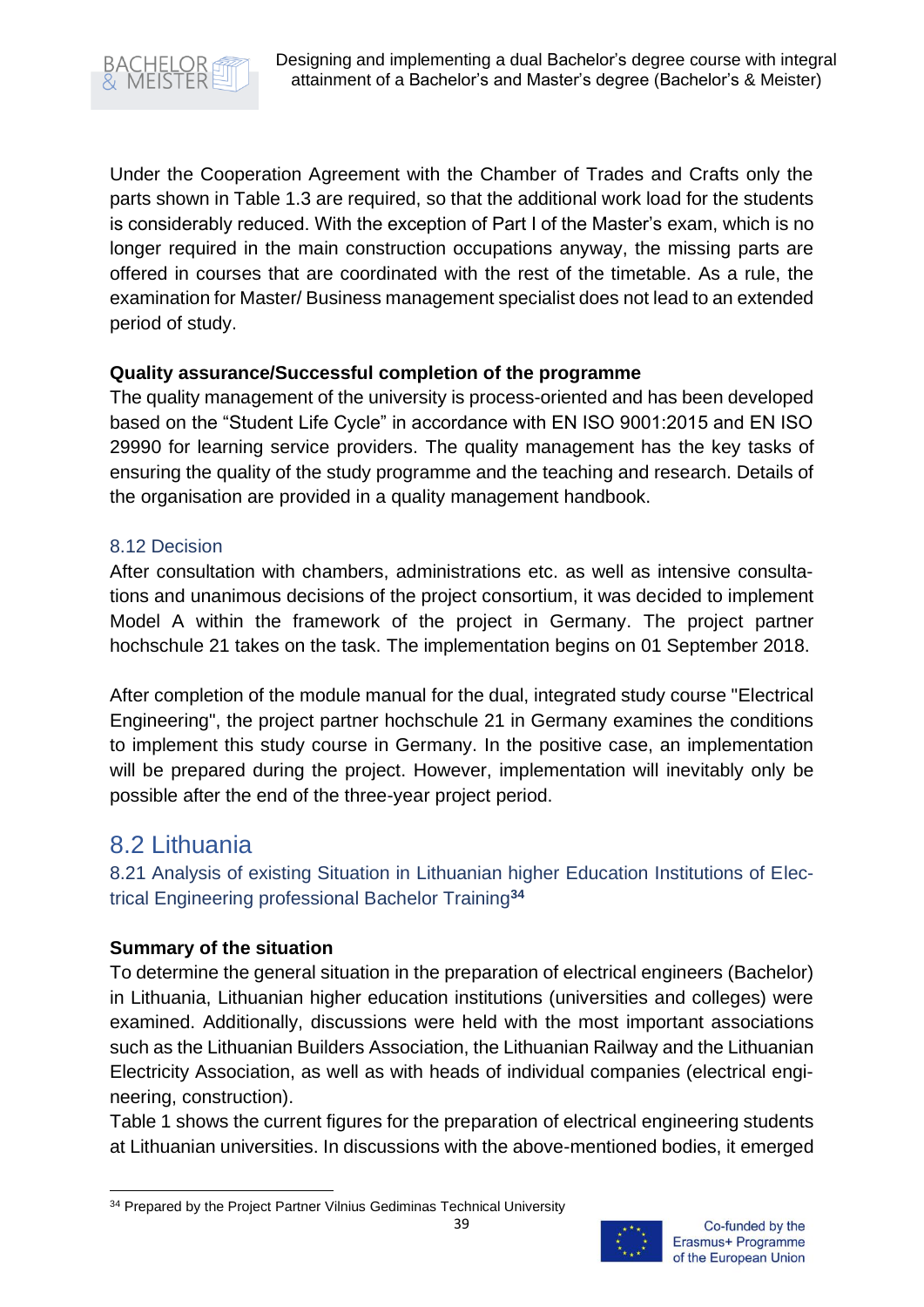

that companies are interested in preparing such specialists (bachelors-masters $35$ ). This creates favourable conditions for practical training in companies.

In the construction sector such specialists (Bachelors-Masters) are very much lacking. Due to the great shortage of specialists, it often happens that the master craftsmen of self-study work.

The current situation is therefore favourable for the preparation of Bachelor's degreeand master craftsman qualification courses in electrical engineering, as there is a noticeable need for them.

# **Training of electrical engineering specialists in Lithuanian higher education institutions (universities and colleges)**

The numbers of electricial engineering Bachelor's students' preparation in Lithuanian higher education institutions are given in table 1.

| Po-             |                                                             |                                            | Number of |                            |
|-----------------|-------------------------------------------------------------|--------------------------------------------|-----------|----------------------------|
| si-             | <b>University/College</b>                                   | Program                                    | graduates | <b>Notes</b>               |
| tion            |                                                             |                                            | per year  |                            |
|                 | <b>Universities</b>                                         |                                            |           |                            |
|                 | <b>Vilnius Gediminas Technical</b>                          | Automation                                 | 25        |                            |
| 1.              | University                                                  | Electrical energy engi-<br>neering         | 20        | <b>New</b><br>pro-<br>gram |
|                 | Kaunas University of Tech-                                  | Automation and control                     | 40-50     |                            |
| 2.              | nology                                                      | <b>Electrical engineering</b>              | 20        |                            |
|                 |                                                             | Electrical engineering                     | 20        |                            |
| 3.              | Klaipėda University                                         |                                            |           | Total≈130                  |
| <b>Colleges</b> |                                                             |                                            |           |                            |
| 1.              | Kauno Kolegija/ University of<br><b>Applied Sciences</b>    | Automation and control                     | 20        |                            |
| 2.              | Kaunas University of Applied<br><b>Engineering Sciences</b> | <b>Electrical energetics</b>               | 25        |                            |
| 3.              | Klaipeda state university of<br><b>Applied Sciences</b>     | Electrical and automa-<br>tion engineering | 15        | <b>New</b><br>pro-<br>gram |
| 4.              | Panevezys University of Ap-<br>plied Sciences               | Electrical and automa-<br>tion equipment   | 15-20     |                            |
| 5.              | Šiauliai State College                                      | Automation and electri-<br>cal engineering | 15-20     |                            |
| 6.              |                                                             | <b>Electrical energetics</b>               | 15-20     |                            |

Table 1. Preparation of the electrical engineers in Lithuanian universities and colleges

<sup>35</sup> The text further refers to Bachelors-Masters as graduates of the integral course of study who obtain a Bachelor's degree and master's qualification.

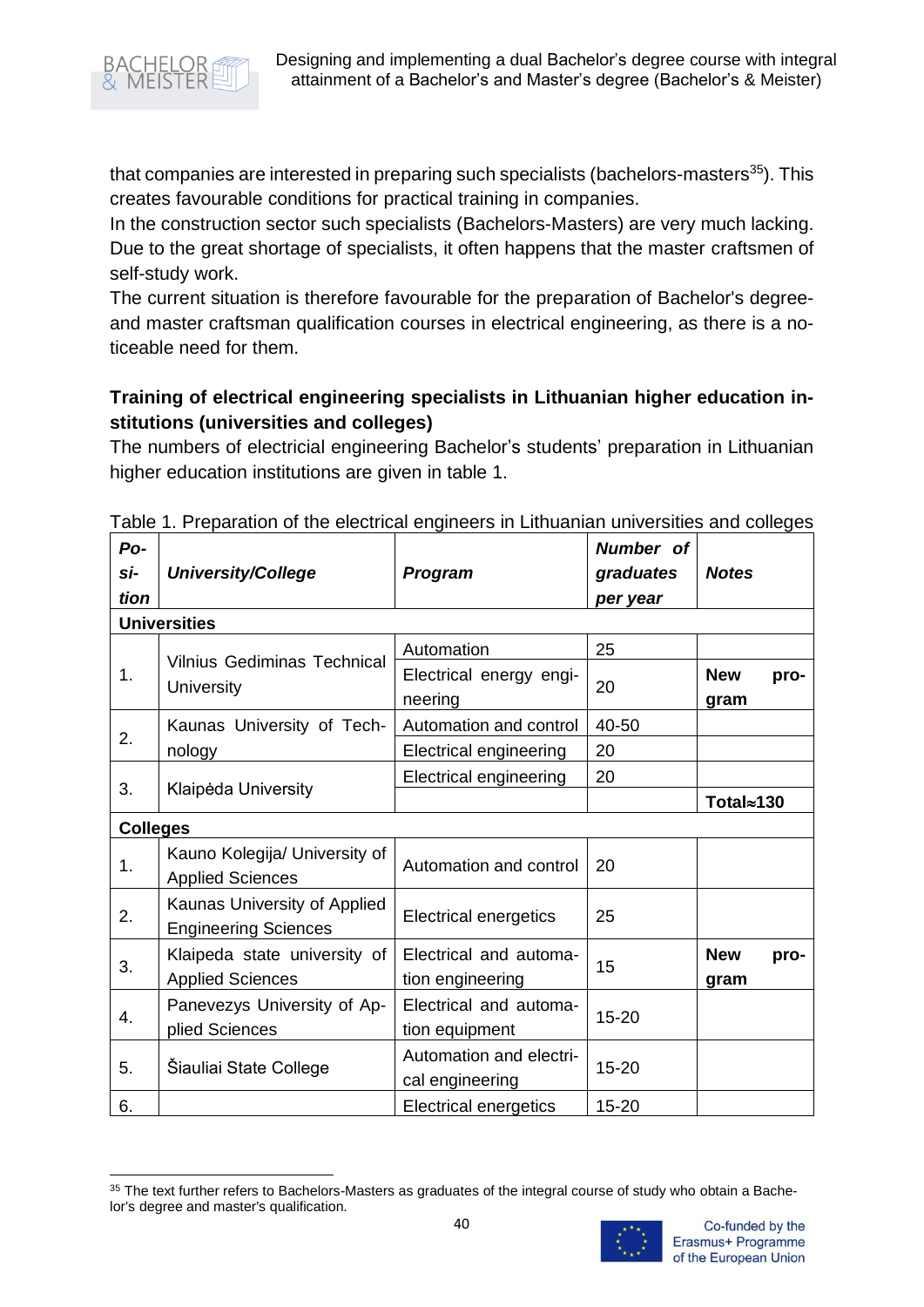

| Utena University of Applied   Automation and electri-<br><b>Sciences</b> | cal engineering                            | $15 - 20$ |  |
|--------------------------------------------------------------------------|--------------------------------------------|-----------|--|
|                                                                          | <b>Electrical engineering</b>              | $15 - 20$ |  |
| Vilnius College of Technolo-<br>gies and Design                          | Electrical and automa-<br>tion engineering | $15 - 20$ |  |
|                                                                          |                                            |           |  |

**Total 150**

Table 1 shows that about 280 electrical engineers are trained at Lithuanian universities every year. Of this number, 40 graduates can be discarded, as these programmes are new, and students will graduate from universities and colleges only in 4 years. In the current situation there are about 240 graduates per year. There are no statistics on how many graduates work in the field of specialization, but the actual situation in the first part of the report shows that not all.

## **Orientation demand of the electrical engineering (Bachelors-Masters) specialists Approximate demand of electrical engineers**

Currently, the Lithuanian electricity sector requires, depending on the type of activity, specialists in the following fields: electrical engineers operating users of electrical equipment; electricians working in power plants; operators of electrical equipment; operative workshops; installers of electrical equipment; workers.

According to the Lithuanian Statistical Office, a moderate 5000 employees in the electricity sector are certified each year in Lithuania. Considering the fact that recertification is carried out every 4 years, there are currently about 20,000 certified employees in the Lithuanian electricity sector.

To say that the generation of people is renewed every 30-40 years, we will receive:

$$
\frac{20000}{30} = 666; \frac{20000}{40} = 500;
$$

On average, about 500-666 workers in the field of electrical engineering are required each year.

According to the Lithuanian Statistical Office, there were 5700 vacancies in Lithuanian industry and construction in the fourth quarter of 2017. At around 10%, these are around 570 job vacancies in the electrical engineering sector. Of this figure, about 2/3 could be Bachelor's Masters, i.e. about 342 Bachelor's Masters specialists.

During discussions with heads of the companies who work in the field of electrical engineering it turned out that they are very interested in the preparation of such specialists (bachelor-masters). Many companies are absolutely satisfied with theoretical knowledge of the universities and colleges graduate students, but practical preparation does not meet their expectations. Most of the companies said that the practical skills

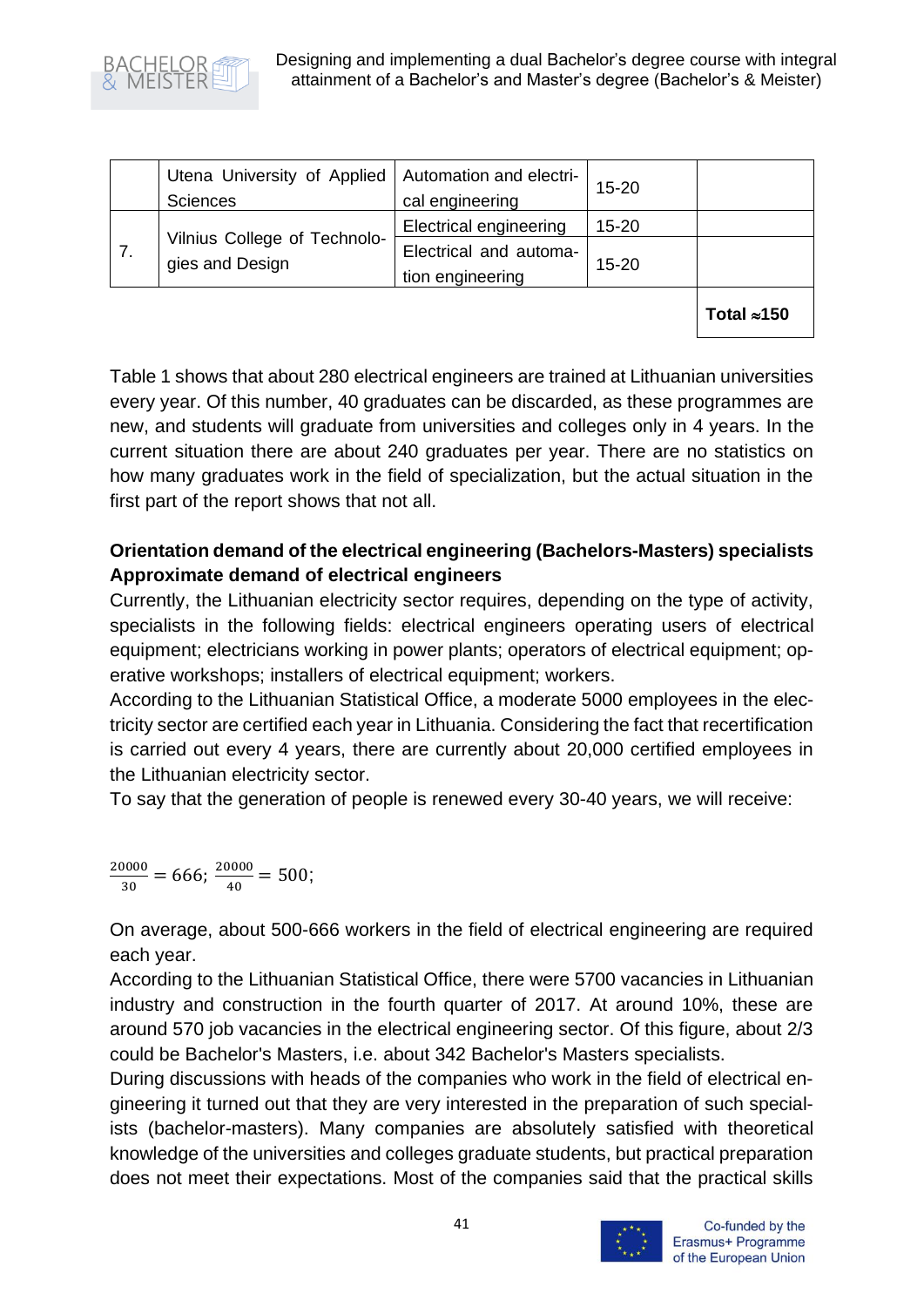

of the new employees, which is the first job after graduating from the universities or colleges must be taught by themselves.

Also, should be noted that the graduate students form the universities are more interested in design and management work in the field of electrical engineering than in electrical installation. However, it shows that there is a greater need in Bachelors-Masters specialists in the era of electrical engineering.

#### **Construction sector**

## **Approximate demand of electrical engineers**

In the current situation, the Lithuanian construction sector requires a dual use of electrical engineering specialists: firstly, automation specialists, secondly electricians (working indoors and outdoors).

About 100,000 people work in the Lithuanian construction sector. Including about 12%, which is about 12 thousand, are related to electrical engineering work.

If we accept that the generation of people is renewed every 30-40 years, then we will receive:

1200  $\frac{200}{30}$  = 400;  $\frac{1200}{40}$  $\frac{200}{40} = 300,$ 

From the above formula we can say that on average about 300-400 workers of this speciality are needed every year. This number is distributed in this way: every year about 100-130 automation specialists and about 200-260 electricians are needed. These are indicative figures for technical schools.

## **Approximate demand for electrical engineering bachelor-masters**

In Lithuania, the construction sector today employs around 18,000 certified construction managers. Including about 12%, that is about 2160 workers connected with the field of electrical engineering. If we accept that the generation of people is renewed every 30-40 years, then we will receive:

2160  $\frac{160}{30}$  = 70;  $\frac{2160}{40}$  $\frac{180}{40} = 50,$ 

From the above formula we can say that on average about 50-70 Bachelorls-Masters in electrical engineering are required every year.

#### **Lithuanian railways**

In Lithuania, the electrification and automation of individual railway sections has recently been carried out. The volume of this work will not decrease in the near future. For the installation of service bases in the railway contact network, experts from the fields of automation and electrical engineering are needed. For this purpose alone, around 60 high-tech electricians are needed. About 2/3 of these could be Bachelors Masters. That would be about 10 people per year. The electrification work on individual

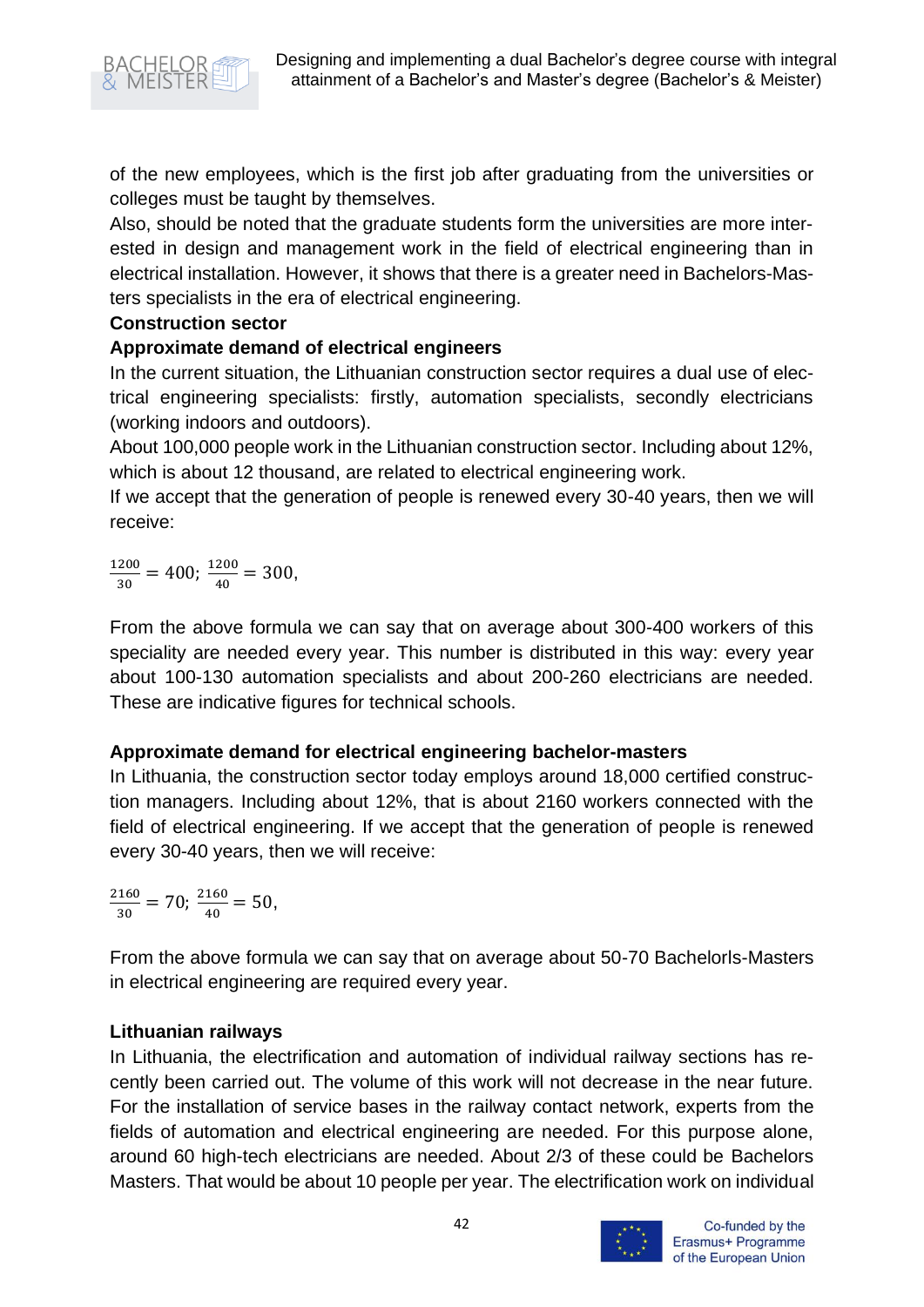

sections of the line has to be doubled even more. A total of 30-50 specialists are needed every year.

#### **Conclusions**

- 1. Electrical engineering Bachelors-Masters in Lithuania's various profile companies are very necessary. Because they are lacking, in many cases the self-study masters are working.
- 2. There are currently about 600 shortages of employees in the field of electrical engineering in Lithuania. Therefore, the number of graduates with electrical engineering qualifications prepared by universities and colleges does not meet the current market situation.
- 3. Lithuanian railways have been modernized in recent years, which has led to a significant increase in the need for the specialists from the field of electrical engineering. Lithuanian railways each year will accept about 50 bachelor-masters.
- 4. Regarding the natural labor force renewal, the need for electrical engineering bachelor-masters specialists, having regard to the number of their training in Lithuanian higher education institutions, will be constant.

### <span id="page-43-0"></span>8.22 Analysis and determination of required legal requirements and conditions**<sup>36</sup>**

#### **General Provisions**

1. Study programs should be prepared on the basis of the description of the qualification structure of Lithuania (Official Gazette, 2010, No. 56-2761), a description of the general requirements for the first cycle and integral study programs, which are approved by the Minister of Education and Science for 2010. April 9 Order No V-501 (Official Gazette, 2010, No. 44-2139, Official Gazette 2012, No. 21-977), Description of Continuous and Continuing Studies (Official Gazette, 2009, No. 59-2325), General Requirements for Joint Study Programs, approved by the Minister of Education and Science in 2011 July 29 Order No V-1468 (Official Gazette 2011, No. 99 4679), Description of the Study Degrees, approved in 2011 November 21 Order No V-2212 (Official Gazette, 2011, No. 143-6721), the Regulation on the field of study in the field of general technology science (engineering studies) and the Regulations of the Studies of the Vilnius Gediminas Technical University.

## **Definitions used in the description:**

Study credit is a unit of study subject volume measuring the study results and student's working time. One academic year (1600 hours of contractual study) corresponds to 60 credits. One theoretical study week equals 40 contractual student hours and corresponds to 1.5 credits. One internship week is from 32 to 40 contractual student hours and corresponds to 1.2-1.5 credits.

<sup>36</sup> Prepared by the Project Partner Vilnius Gediminas Technical University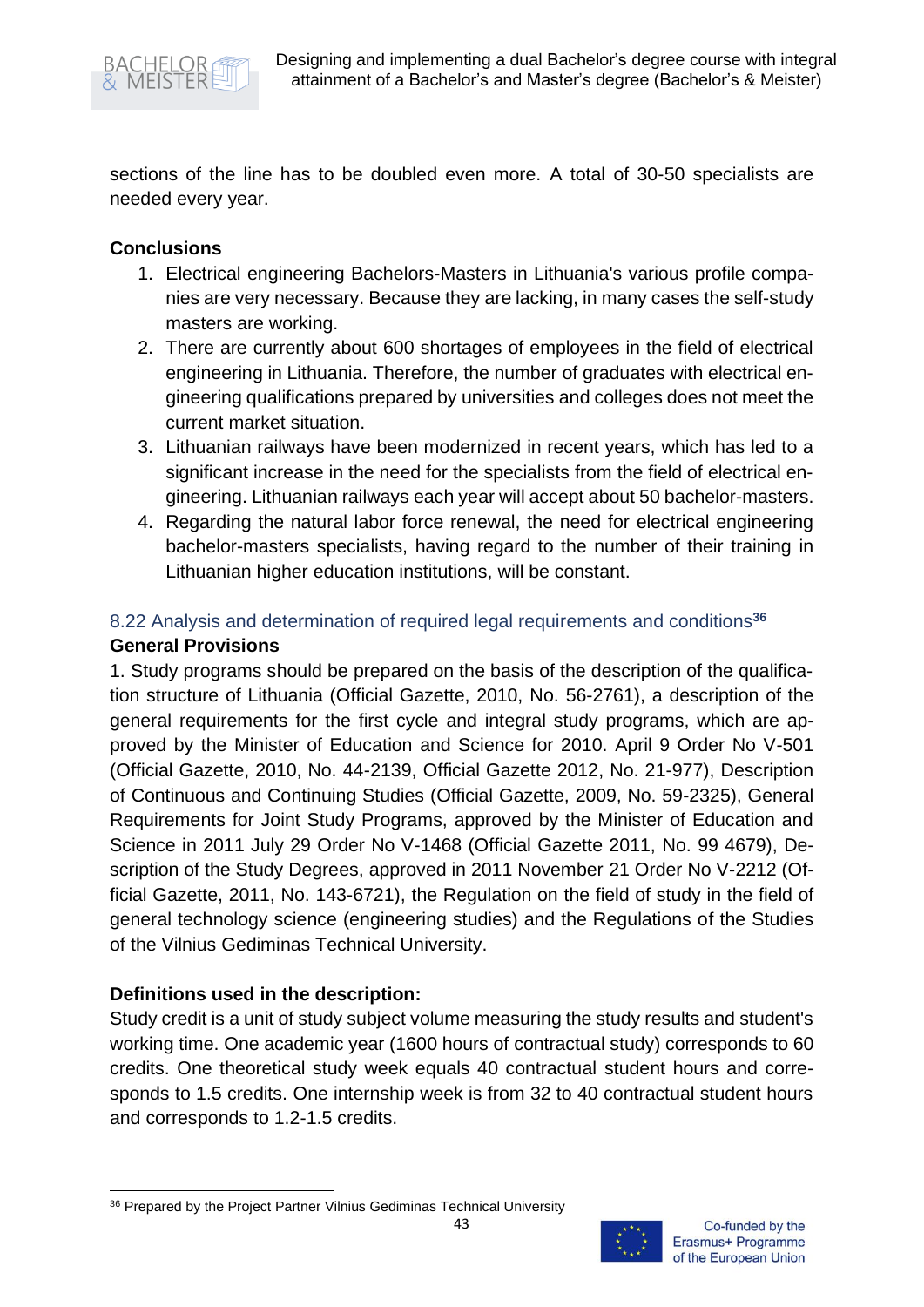

The study module is an independent study subject covering various forms of study: lectures, laboratory works, exercises, seminars, students' independent work, design work, practices, other forms of study and combinations of study forms. The study program consists of a course or a part of the study course, a course project, a complex course project, internships and a final project / work module. The minimum number of credits for the study subject module is 3 credits, while the minimum number of credits step is 1 credit. The recommended step number of credits for the study subject module is 3 credits.

Module a part of the curriculum consisting of several content related subjects, which includes several study modules, having a definite purpose and focusing on certain student abilities; The minimum module volume is 12 credits. The step number of credits in the module is 3 credits.

### **General Requirements for Study Programs**

The volume of first cycle postgraduate study programs is 210 or 240 credits (depending on the study duration and internal university decision).

The duration of the first cycle of continuous university studies − 4 years. By the internal university decision, a permanent university study program can be established for 3.5 years with a volume of 210 credits.

The intensity of continuous studies - 60 credits per year. With internal university decision, the intensity can be changed.

The program, after which the Bachelor's degree is awarded, consists of three target parts:

Part (A) – general university subjects, covering issues of philosophical outlook and general erudition higher education, which are not directly related to the content of the studies of the regulated field. The subjects of humanities and social sciences and arts are chosen for the development of general erudition, and the subjects of physical and biomedical sciences are devoted to the studies of art and social sciences. The volume of general university subjects must be at least 15 credits.

Part (B) – covering theoretical and professional subjects, is obligatory for all study programs of the field and provides the knowledge and skills necessary for obtaining a bachelor's degree in the field. This part forms the core of study in each study program. This part also includes special subjects, practices and final projects. The volume of the study fundamentals is at least 165 credits.

Part (C) – The volume of this part is no more than 60 credits. The part of the specialization may consist of:

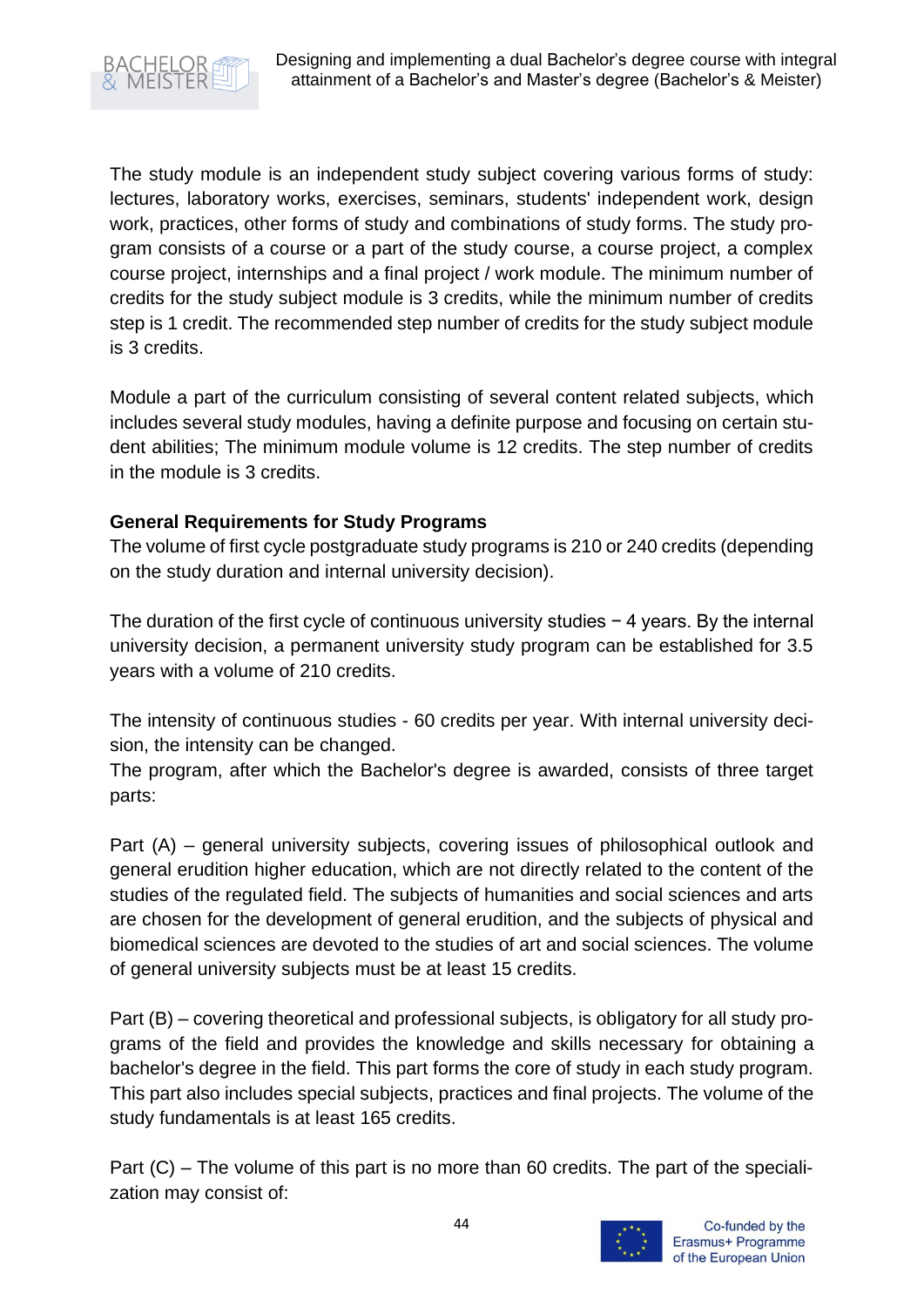

University-determined and student-selective subjects for deeper specialization in the same field.

Student-freely chosen subjects.

The volume of the practice must be at least 15 credits.

The final project / work volume must be at least 15-18 credits.

Summary of general requirement for study programs

| A              | <b>General university subjects</b>         | $> = 15$   |
|----------------|--------------------------------------------|------------|
| A <sub>1</sub> | <b>Fundamental subjects</b>                |            |
| A2             | Humanitarian, social or artistic subjects  |            |
| B              | Theoretical and professional subjects      | $>= 165$   |
| B1             | <b>General Theory subjects</b>             | $>=30$     |
| B <sub>3</sub> | Main subjects of the study field           |            |
| B4             | <b>Subjects in Social Sciences</b>         | 15         |
| B6             | <b>Professional and Cognitive Practice</b> | $15 - 21$  |
| B7             | <b>Final Project</b>                       | $15 - 18$  |
| С              | Subjects of the specialization             | $\le$ = 60 |
| C <sub>1</sub> | Subjects for deeper specialization         |            |
| C <sub>2</sub> | Student-freely chosen subjects             |            |
| Overall:       |                                            | 210 or 240 |

#### **Study program structure**

Fundamental worldview subjects covering the philosophical and historical foundations of physical and technological sciences

- Humanitarian, social or artistic studies
- Specialty language, cultural studies
- Foreign language studies

Division of study subjects in the field of engineering and technology (B) (study program core):

• General fundamentals of technology. At least 66 credits: general theoretical subjects in the field of technology science: mathematics, physics and chemistry. Not less than 36 credits, of which mathematics are not less than 21 credits;

other general subjects in the field of technology science: mechanics, electrical engineering, electronics, materials science, information technology, engineering graphics, environmental and human safety - at least 30 credits.

• The main subjects of the study field are not less than 40 credits.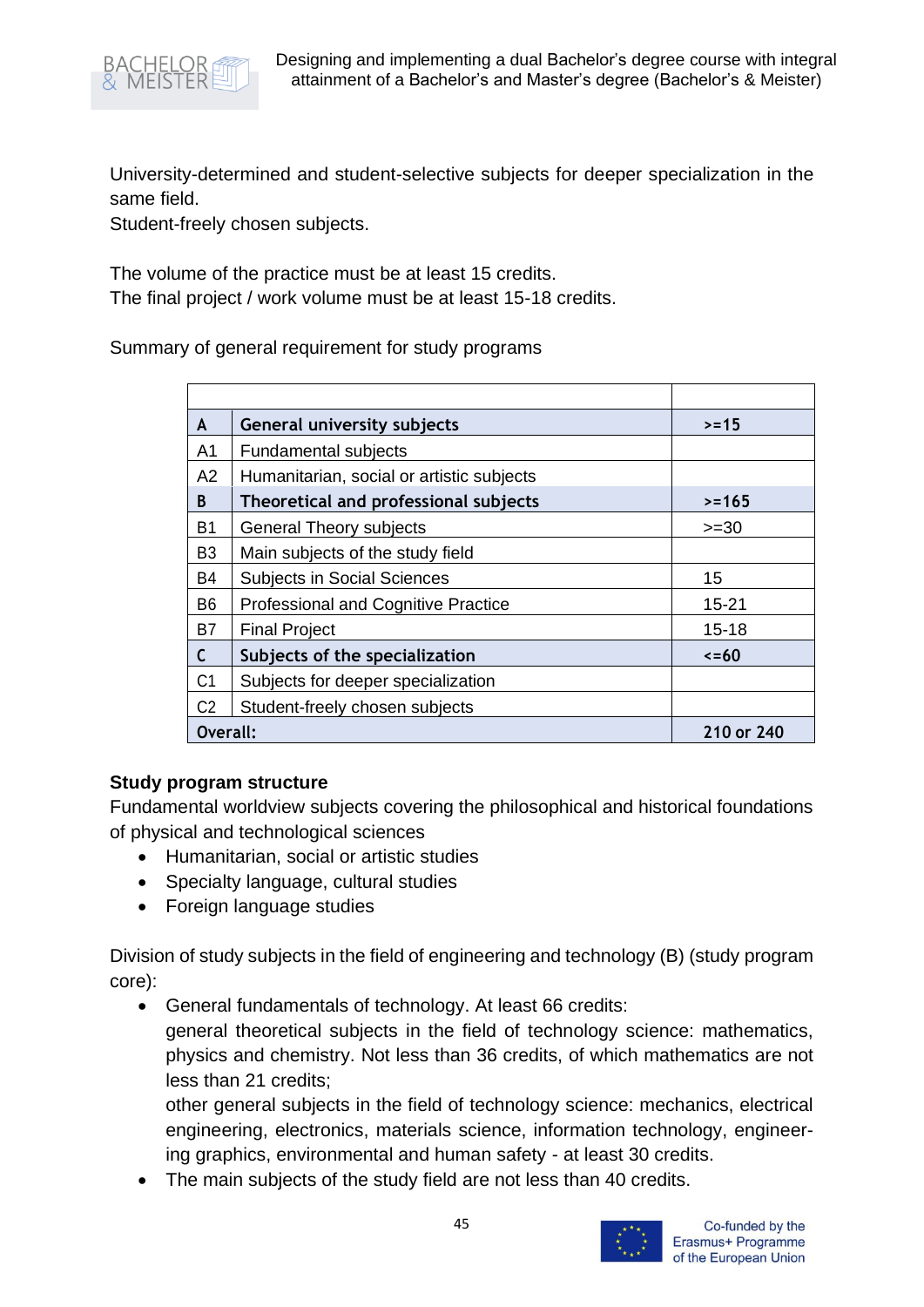

- Subjects in social sciences: economics, management, law and others at least 12 credits.
- Special subjects in the field of study are at least 17-20 credits.
- Professional practice minimum 12 credits.
- Final project (preparation and defense) 15-18 credits.

Part (C) of a specialization, not exceeding 60 credits, must consist of:

- Not more than 52 credits for the University and selected by the student for specialization subjects.
- Student freely chosen study subjects 8 credits. The study program must provide at least 4 possible subjects to select from.

It is necessary to provide at least one course work in social sciences. The final project must be started not later than in the 7th semester.

Part B and Part C of the study program may include optional modules.

### **Full time studies structure**

- General Characteristics of Continuing Studies Structure:
	- a) Each study year has two semesters. The semester consists of a period of sessions, a session, a period of training and defense of the final project / work.
	- b) The volume of studies for all semesters is 30 credits.
	- c) The usual course duration is 16 weeks, of which 1 week is self-study. The duration of the sessions in which professional practice is organized is 13 weeks. This period also includes 1 week of self-study.
	- d) Educational / cognitive practices are organized in the 2nd or 4th semesters. The volume of these practices is up to 6 credits.
	- e) Occupational practice is organized at the end of the 4th and 6th semesters. Each practice is up to 8 credits. These practices can be combined into one after the third course - the beginning of the 7th semester - up to 15 credits.
- The total number of compulsory study subjects, course projects, integrated course projects and practice modules per semester may not exceed 7.
- The course projects number, which is an integral part of the subject modules, must not exceed 2 in a semester.
- Specialization in the program may be provided not earlier than the 5th semester. The volume of specialization subjects must be 30 to 52 credits. These include the final project / work and practice.

#### <span id="page-46-0"></span>8.23 Decision

After consultation with chambers, public administrations, universities etc. as well as intensive consultations and unanimous decisions of the project consortium, it was decided to implement Model B within the framework of the project in Lithuania by the

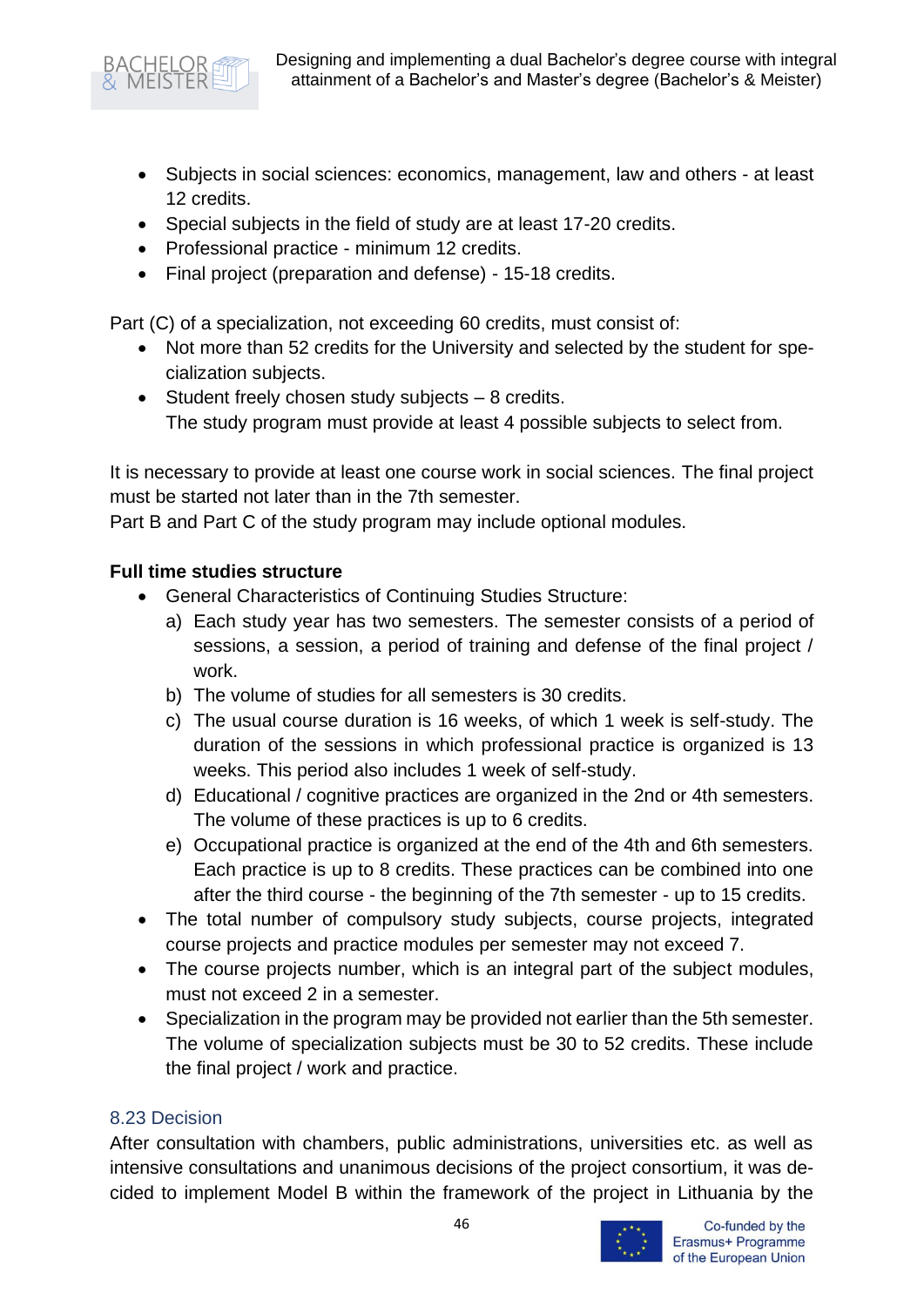

project partner Vilnius Gediminas Technical University. The implementation should start immediately after the official accreditation of the new study programme, if possible, during the project period.

After completion of the module manual for the dual, integrated study programme "Building and Real Estate Management", the project partner Vilnius Gediminas Technical University and hochschule 21 will examine whether this study programme can also be implemented in Lithuania. In the positive case, an implementation will be prepared during the course of the project. However, implementation will inevitably only be possible after the end of the project within the framework of the three-year project implementation period.

# <span id="page-47-0"></span>8.3 Poland and Finland

According to the project application, it was planned to develop module manuals for the study courses "Building and Real Estate Management" and "Electrical Engineering" and to start implementation in Germany during the project period. After the current progress of the project, the implementation of another integral study programme in Lithuania should also be started if possible.

In contrast, no implementations were planned for Poland and Finland during the project period following the project application. In these two countries, the possibilities of implementation are to be investigated and, in the event of a positive result, implementations are to be prepared. Accordingly, in Poland and Finland the concepts and models for dual, integral degree programmes described above were discussed and agreed in detail with universities, chambers as representatives of the companies, public administrations etc. with the following results and decisions.

#### **Poland**

#### **Wielkopolska Craft Chamber in Poznan<sup>37</sup>**

In Poland there is a state-approved master craftsman training with an official examination, which is approved by the relevant chamber. However, the level of training does not (yet) correspond to the German master craftsman training. In Poland, there is a strong interest among the chambers and their affiliated companies to further develop the existing master craftsman training and to reach the German level in the medium term, if possible even exceeding it. The first model project in this field was successfully implemented in the Pomeranian Voivodeship between 2015 and 2018.<sup>38</sup> The results of this pilot project are decisive foundations and benchmarks for designing a dual Bachelor's study course with integral attainment of a Bachelor's and vocational Master's degree in Poland.

<sup>&</sup>lt;sup>37</sup> Designing and implementing a dual Bachelor's degree study course with integral attainment of a Bachelor's and Master's degree (Bachelor & Meister), Report Report on Project Partner Wielkopolska Izba Rzemieslnicza w Poznaniu, May 2018

<sup>38</sup> Hanse Parlament, Common Vocational Training to Master in the Baltic Sea Region (Master BSR), Hamburg 2018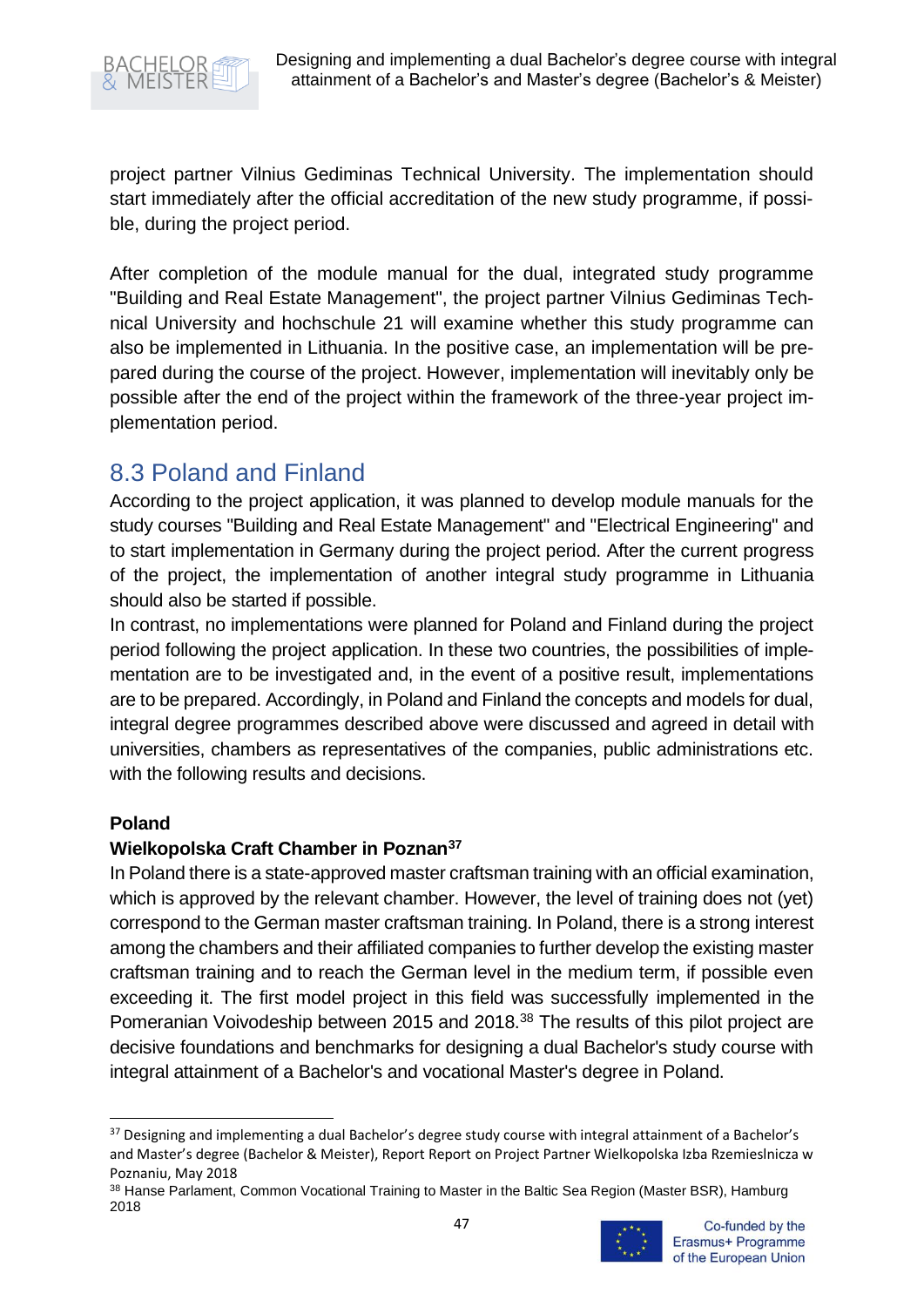

Dual study programmes have so far only been found in individual cases in Poland. They are primarily implemented by private universities, often in cooperation with German universities or large German companies that have a subsidiary in Poland. Two examples of such dual courses of study are briefly outlined below<sup>39</sup>.

At **Stanisław Staszic State Vocational Higher School in Piła** the dual studies are accessible in the following branches: construction, electrotechnology, mechanics, machine building and transport.

The dual studies are a project which connects acquiring the academical knowledge and professional experience.

The main characteristics of the studies is the dominant number of practical courses in comparison to the traditional studies.

Since the beginning of the second term the student may be invited to take part in the dual study project. The dual studies project is strictly oriented to the needs of entrepreneurs thus the recruitment for the dual studies is organized by the company; its representatives consider such factors as language competences and the average grade. The outcomes of the recruitment interview are also taken into account while choosing a candidate for dual studies project.

The dual studies start usually with summer practice after the fourth term. Then, in the fifth term the student takes part in theoretical courses at the high school for four days and one day is devoted to the vocational practice in the company. In the sixth, seventh and eighth term the student has two days of professional training in the company.

The students earn a wage for vocational training and he/she can receive the certificate which confirms the acquired knowledge. After graduating from the high school, the student will have the engineer diploma and professional experience.

For the time being, 38 enterprises have signed the agreement with the high school in Pila. The majority of them are capital companies registered as sp. z.o.o. (*GmbH*).

The **Poznan University of Technology** has introduced also the dual study project with its main partners: Volkswagen Poznań and Phoenix Contract Wielkopolska for automation and robotics.

The dual studies start up in the third term. For the beginning students take part in practical course in company in one day in a week. Then, in the later terms students will have more practice – up to three days.

The project's participants are paid for the practice in the company. However, the project included only fourteen people – only these who were positively assessed in the recruitment process. Additionally, students will have the possibility to take an exam at

<sup>39</sup> Designing and implementing a dual Bachelor's degree study course with integral attainment of a Bachelor's and Master's degree (Bachelor & Meister), Report Report on Project Partner Wielkopolska Izba Rzemieslnicza w Poznaniu, May 2018

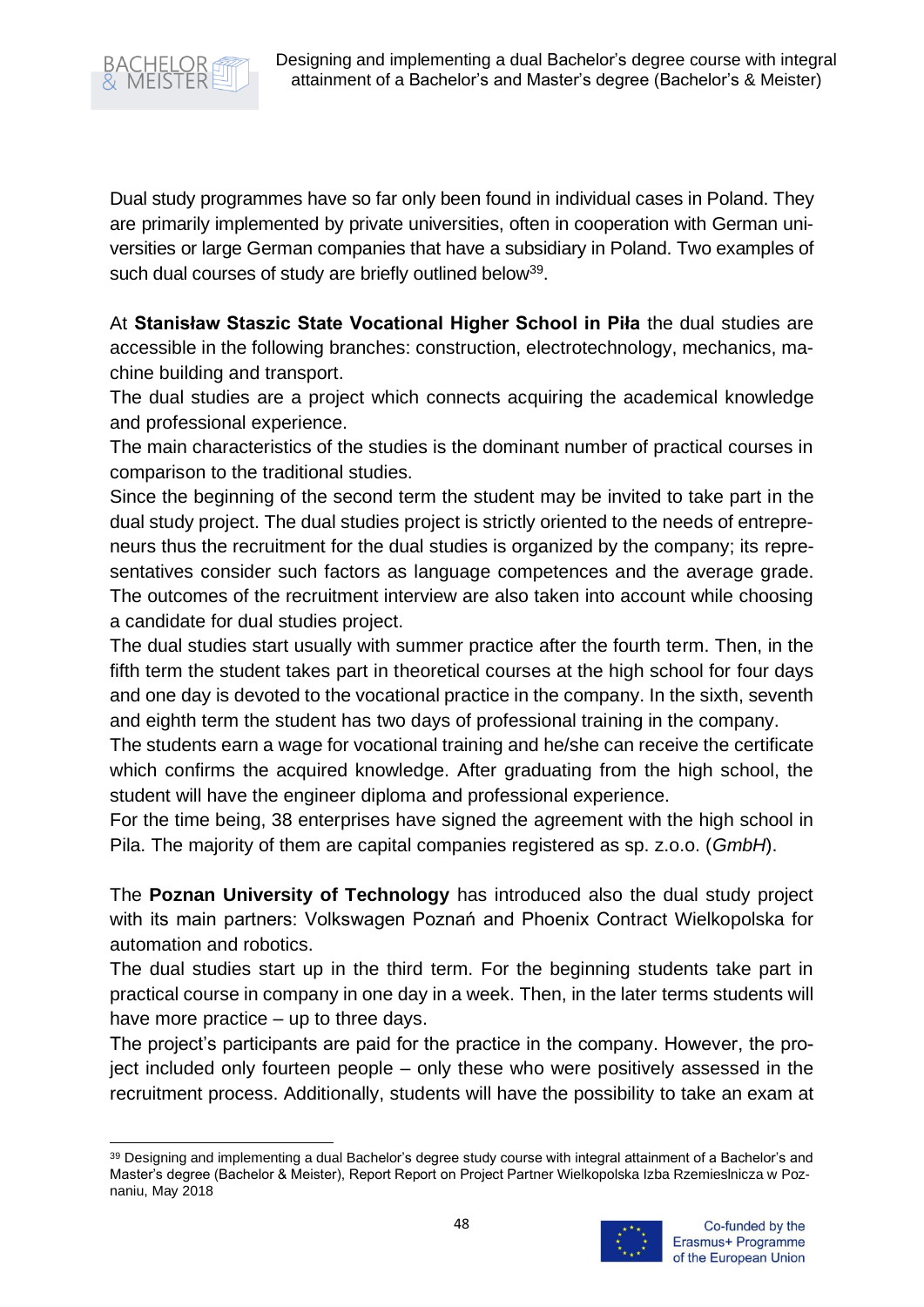



the Polish - German Chamber of Commerce and Industry and to obtain qualifications of mechatronics fitter.

Similar studies are foreseen also for the faculty mechanics and machine building. The studies seem to be organized in a slightly different way – the studies contain six months of paid summer practice in a company and then one day of practice in a week in all terms. In each term one laboratory course takes place in industrial plant.

The courses which are to be organized by the company:

- Machining 3rd term, 15 hours practice, 15 hours. laboratory,
- Technical metrology 4th term 15 hours practice
- Technological process' designing 5th term 15 hours designing
- Structural design 6th term 45 hours designing
- Maintenance and exploitation 7th term, 30 hours lecture
- Optional subjects 6th and 7th term 60 hours

Although the dual courses of study existing in Poland do not fully meet the requirements of the project in different respects (e.g. division between practical training in the company and training in the university), it should be noted that in Poland dual, integral Bachelor's courses of study are generally possible and there is a special interest in their realisation.

Therefore, first consultations were carried out with few craft representatives who relate to construction professions. The most important conclusions which could be drawn are as follows:

• There is a need of better qualified craftsmen, especially in term of economic and business management. The core competences in that matter which craftsmen would have is finding the financing and marketing.

No one has pointed the knowledge in taxation, social payments – many entrepreneurs are cooperating with business care services like e.g. accountancy office.

- Craftsmen should be better educated in term of pedagogics and psychology this would enable them to have a better approach to their employers in solving problems. The competences in teaching are also essential for vocational training – the training master can have an overwhelming influence on the young person – not only on his/her professional skills, but also on the student's personality. That is very important in preventing early school leaving.
- The dual studies with integrated Bachelor's/master craftsman degree may be useful for people who got their enterprise inherited. Such people are usually running small business, so they have to deal with economic and law issues, but they also need the knowledge about products they sell and production process.
- The dual studies, thanks to cooperation with small enterprises, can create a possibility for students to enhance them to set up their own business. The other dual studies in Poland offer the students work in medium enterprises which is

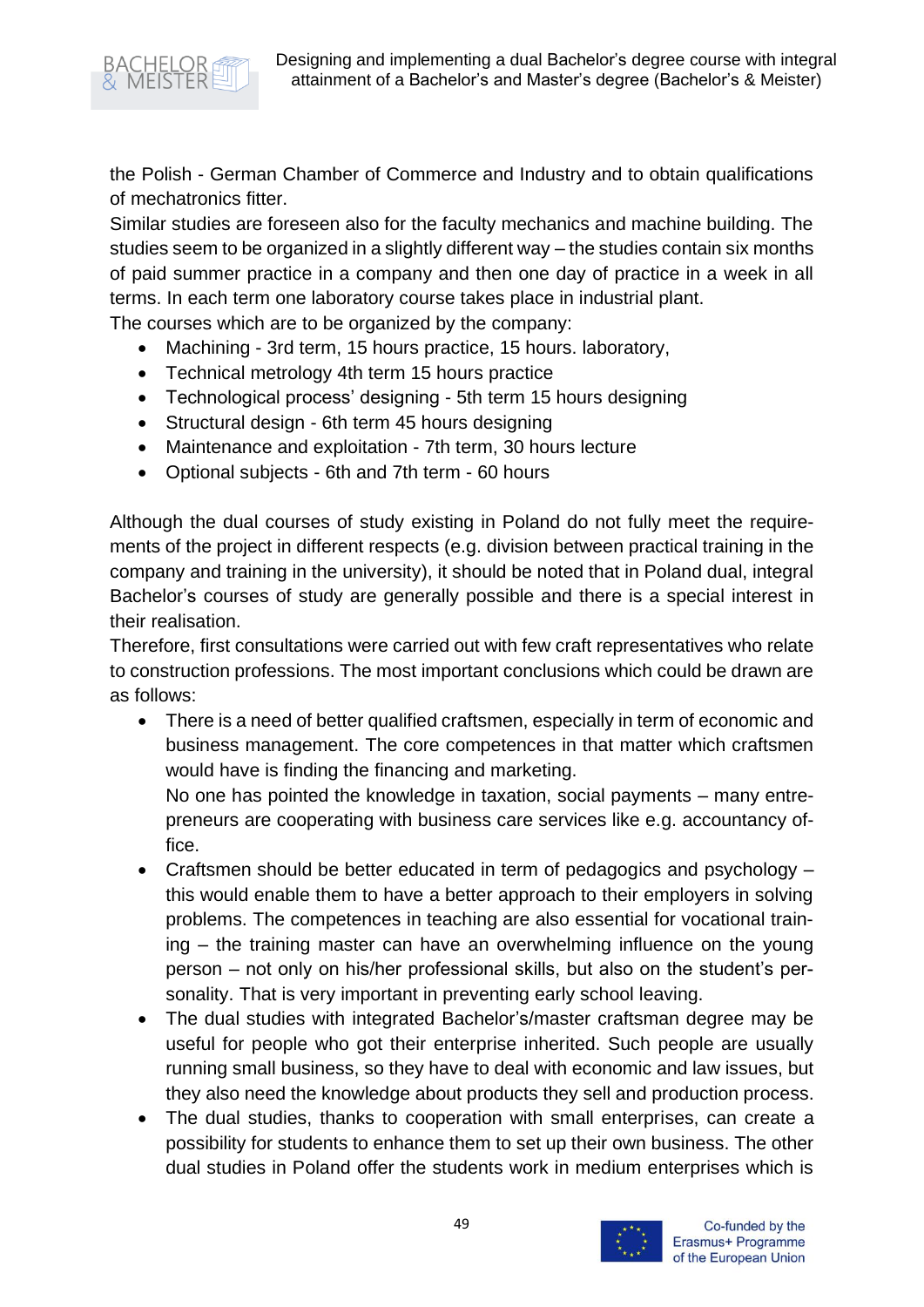

not necessarily in favor of creating own business. The student works in a company as a specialist in their chosen field and have no overview on other aspects.

As there is a special interest and need in the construction sector in Poland, the project will continue on the basis of the module manual "Construction and Real Estate Management" and the implementation experience in Germany.

a) comprehensively examined the implementation possibilities,

- b) develop an implementation concept based on Polish conditions and
- c) in the case of a positive outcome, a realisation is prepared.

In addition, from 2019, project partner Poznan University of Life Sciences plans to introduce a dual degree program in the specialization of Wood Technology. These activities should be closely linked to the further implementation of the project in Poznan. In this context, the modules "Business administration, law and management" of the dual study program "Construction and Real Estate Management" of project partner Poznan University of Life Sciences in cooperation with project partner Wielkopolska Izba Rzemieslnicza w Poznaniu will also be tested practically during the project period.

### **Poznan University of Life Sciences<sup>40</sup>**

Representatives of academic teachers and students from the Faculty of Wood Technology of Poznan University of Life Sciences in the research performed within Bachelor & Meister project recognized that dual studies are necessary for improving the level of preparation of young professionals to start their career path. Education should be closely related to the industry, especially in engineering faculties. Graduates are more and more often required to represent not only theoretical but also practical knowledge and skills.

According to the Department of Furniture Design of the Faculty of Wood Technology, dual studies are very necessary to gain practical knowledge, which is difficult to achieve, while learning theoretical issues concerning a specific problem. Solving problems in a company allows to face a real problem that requires us to get involved in a given moment and make the right decisions in a very short time.

Our research shows students would like to take part in this type of studies. In their opinion, dual studies allow to gain specific, practical knowledge. They also give the opportunity to establish contacts in companies and their employment in a given position after the studies.

In a sense, dual studies are a response to the growing demand of specialists in various countries. Therefore, it seems necessary to create such studies that will not only improve the quality of education, but also the quality of services available on the market. In connection with the above, since October 2019, dual study course will be

<sup>&</sup>lt;sup>40</sup> Designing and implementing a dual Bachelor's degree study course with integral attainment of a Bachelor's and Master's degree (Bachelor & Meister), Report on Project Partner Poznan University of Life Sciences, February 2019

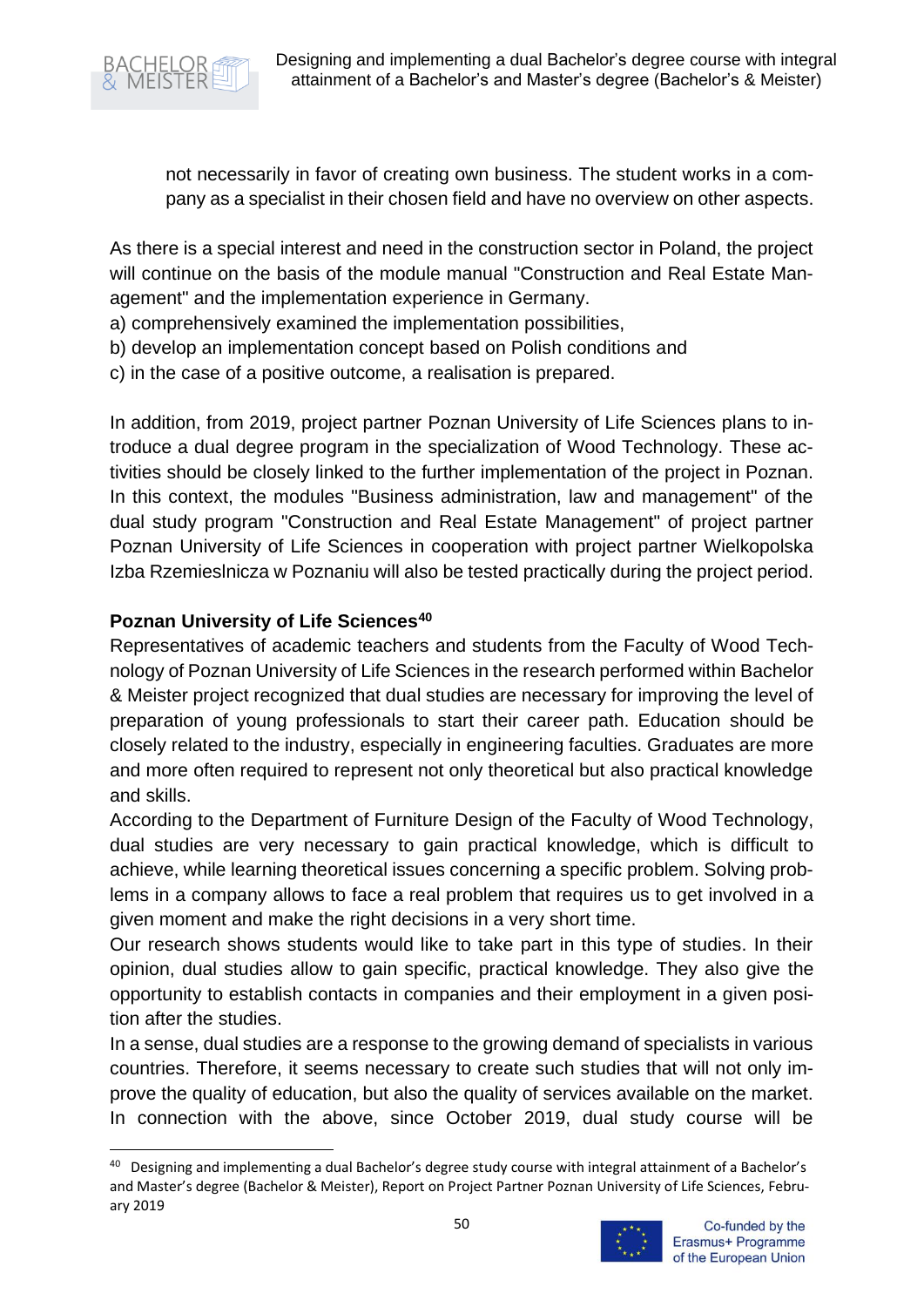

implemented at the Faculty of Wood Technology. It confirms that the need for dual studies has been noticed in the mechanical processing of wood and wooden constructions and is being implemented in the practice.

PULS representatives analyzed the various options of the study programs:

• The first option of the study program

In each year of study, the student takes one month to attend a higher school theoretical courses (specialty, management, economics, law, informatics, pedagogy, etc.), in the next month – he will spend in the company by carrying out practices.

• The second option of the study program

In each year of study, a student half of the semester (September, October, and a half of November) will spend at a higher school by attending relevant theoretical courses and the other half of the semester (half of November, December and January) - in the company by carrying out practices.

In the spring semester, respectively, at the higher school - in February, March and half in April, the next half of the spring semester – April, May and June - in the company. • The third option of the study program

In each year of study, the student passes the autumn semester in higher school while listening to the theoretical courses of the corresponding specialty at the undergraduate level, and spring semester in the company by carrying out practices.

All options assume the division of time spend at the university and in the factory. In each option of the study program the student will spend 50 % of that time at the university (learning theoretical issues) and 50 % of the time in the company by doing a practical task. Nevertheless, the vast amount of knowledge needed to perform a given task (in the case of wooden constructions) prompts respondents to accept the second option. Students also approve the second option which would enable contact with the company during both semesters. They could also verify the knowledge gained during the classes in the real time environment.

Representatives of academic teachers analyzed also two basic models for a dual Bachelor's study course with attainment of a Bachelor's degree and a Master craftsman qualification.

The following are comments on two study courses with master craftsman training:

a) dual Bachelor's study course "Construction and Real Estate Management" with integrated master craftsman training in construction-related professions,

b) dual Bachelor's study course "Electric Engineering" with integrated master´s training in electrical occupations,

concerning two different integration models of Bachelor's and master craftsman education:

a) model A "Recognition of academic achievements in parts of the master craftsman's examination",

b) model B "Integral attainment of master craftsman training and Bachelor's degree under the study framework".

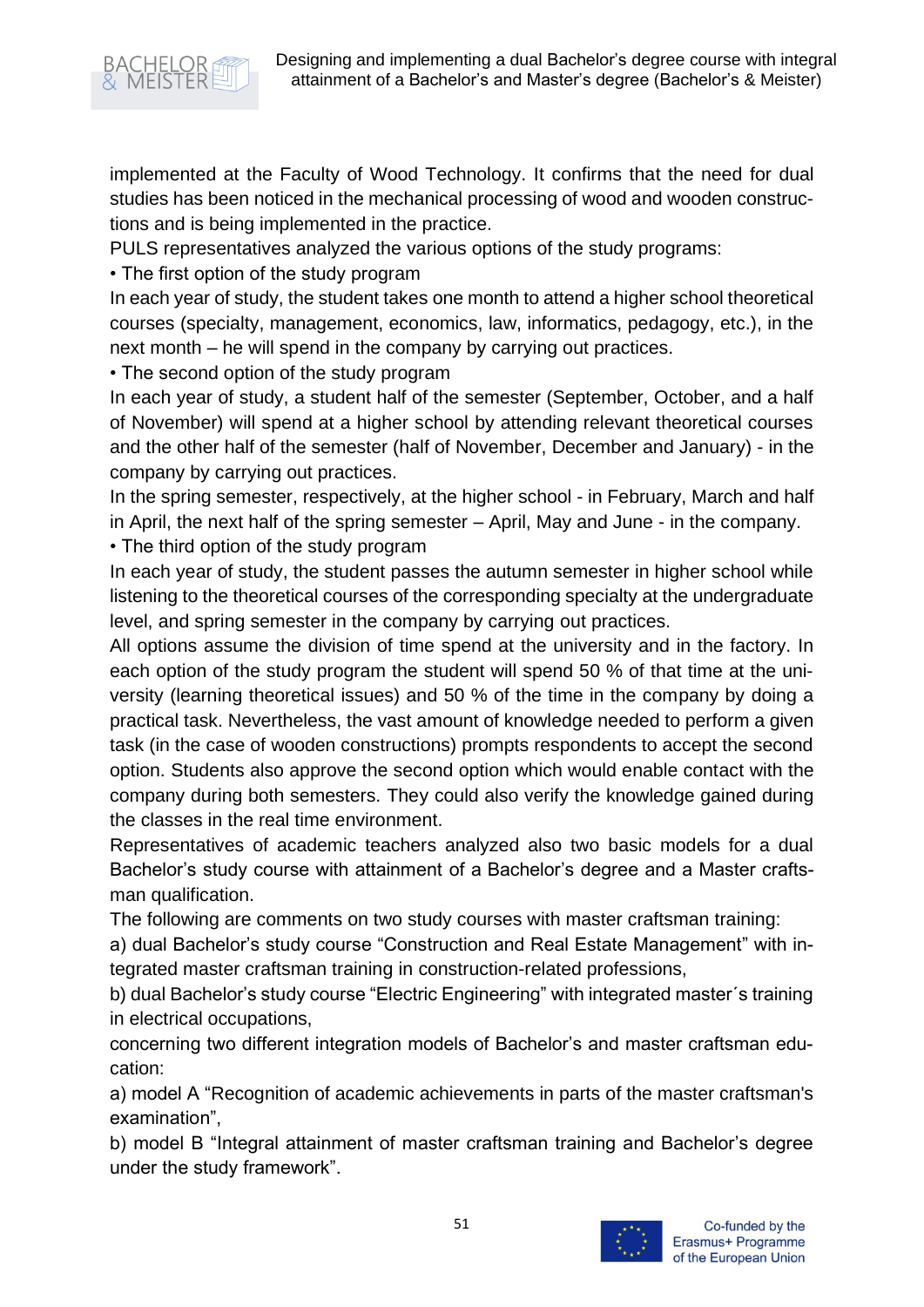

Model A will be used for the Bachelor's study course "Construction and Real Estate Management" and model B for the Bachelor's study course "Electrical Engineering".

**Model A: Bachelor's study Course "Construction and Real Estate Management"**

1. The project described above is unfortunately enigmatic, vague and does not explain the dual nature of the studies. The student is unable to deduce what is the nature of the studies, what their duality is, how many weeks in the semester is theoretical and how many practical classes.

2. The implementation of the Business Administration course is imprecisely described.

3. What is the relationship with the study program?

4. What is very interesting is that, students are tasked with solving the problems of comprehensive management of the whole life cycle of a real estate object, starting from the initial concept to the appropriate administrative concepts. In this line, students stay in close cooperation with partners from the construction and real estate companies. It is noteworthy that students develop practical real estate projects from various market segments. The modular learning structure allows for the recognition of academic achievements at universities in Europe.

5. In the opinion of the Head of the Department of Furniture Design, the integration of the master craftsman training is incomprehensible. He also questions in which period the training should be carried out?

6. The Bachelor's study program integrates all examination-relevant requirements of the master craftsman examination of parts I to III. It is a very good and practical solution supporting vocational education of students.

7. Under this program, students can select either the Bachelor's degree only or, if they wish, they can additionally acquire also the Master's degree. For students who are seeking both Bachelor's or Master's degrees, the module "Preparation for the training qualification exam" should be obligatory.

8. Admission criteria are not precisely specified. It should be specified exactly what certificates, diplomas, and competences entitle you to study in a given field. In this case, optional descriptions should be avoided in making decisions about admission to university.

## **Model B: Bachelor's study Course "Electric Engineering"**

1. The aim of the master craftsman training in the field of electrical engineering is to autonomously manage a company, to perform leadership tasks in areas of technology, business and personnel management and development, to carry out vocational training and autonomously implement professional competence schemes, while adapting to new requirements in these areas.

2. This description is complete, comprehensive and comprehensible to potential students, and the qualifications program does not raise any doubts.

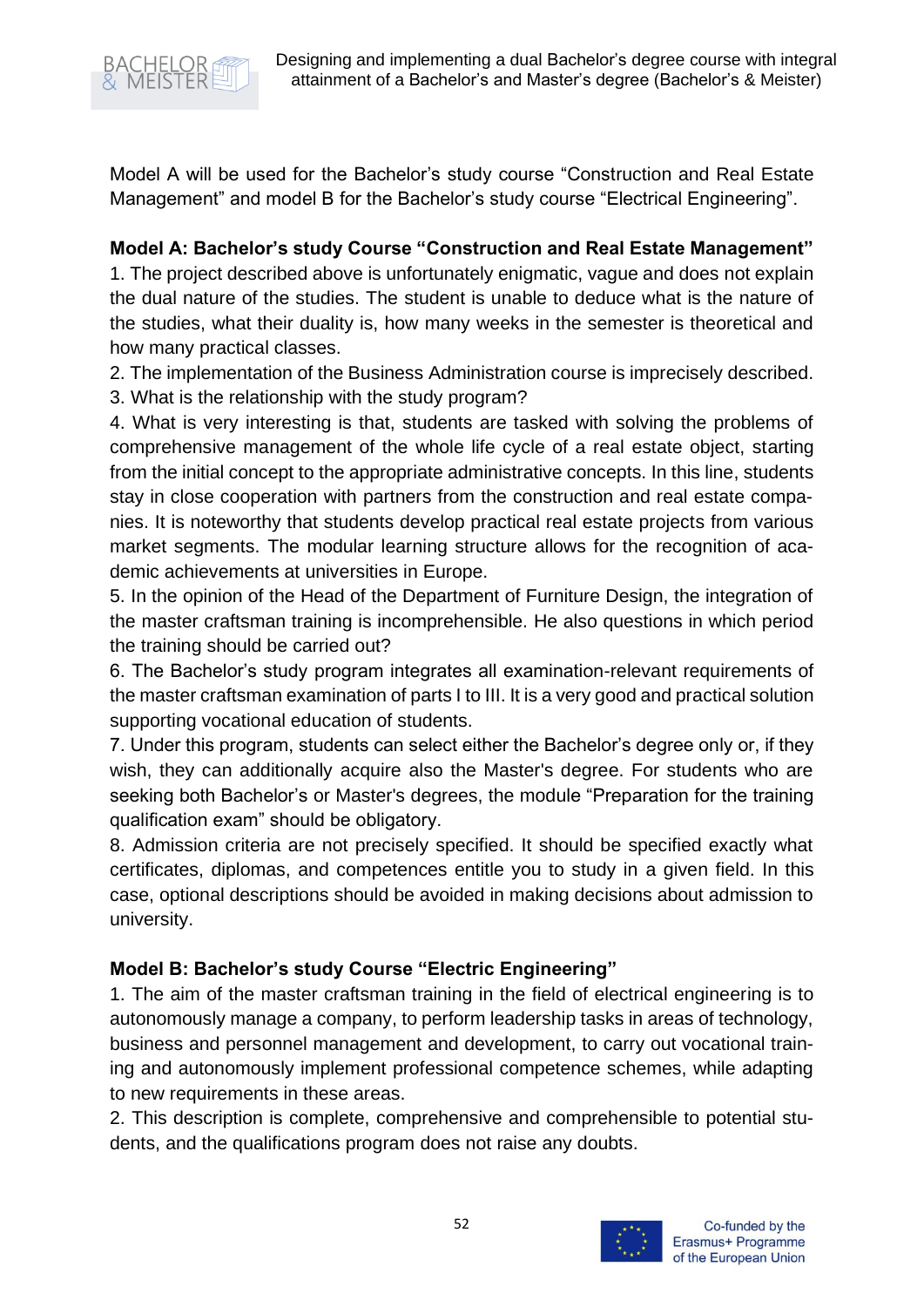

3. As part of this project, it is planned to design and implement an integral program of undergraduate and graduate studies in the field of electrical engineering, with particular emphasis on energy and construction technologies.

4. The aim of this study program is to train highly qualified, practice-oriented and scientifically educated specialists and business leaders.

5. The areas of employment of future graduates are very well presented.

6. Integration of the master craftsman education is presented competently and comprehensibly. These qualifications are an integral part of the common system.

7. The Bachelor's degree program with integral master´s qualification prepares students for all parts of the master's examination and fulfils all conditions of a Bachelor's study program. The final exam should be structured as a single exam before a mixed examination board.

8. Admission criteria are not precisely specified. It should be specified exactly what certificates, diplomas, and competences entitle you to study in a given field. In this case, optional descriptions should be avoided in making decisions about admission to university.

Despite the above comments, we recommend the model A to be implemented due to the fact that this model is closely related to the field of Wood Technology, and in particular to the specialization of wooden constructions. Moreover as indicated earlier we strongly recommend to introduce the dual study course in the field of wood technology. We are convinced it would be very beneficial for the development of the furniture and wood technology industry in Europe, improving its competiveness. Based on our research there is a potential interest both on the side of students and academic teachers to introduce the dual study course.

#### **Finland**

Satakunta University has conducted a comprehensive feasibility study on the introduction of dual vocational education and training systems, which leads to the clear conclusion that dual education is not legally possible and politically desirable in Finland and is predominantly rejected by science and industry.

*"Because the Finnish vocational education system is regulated country wise by several decrees and acts, and the structure, length and main content of the voca-tional education is fixed, it is impossible to apply the proposed vocational educa-tion as such into the national or regional level. The application of the proposed system into the Finnish education system would need the complete reform of the legal framework and of the national requirements.*

*The proposed vocational education system is not possible unless major educa-tional reform takes place in Finland.*

*There will be several challenges with the proposed German dual studies, espe-cially concerning the huge amount of practical training. The financial situation is one of the key elements for offering training places. Another challenge will be the time needed for supervision of the student. The most important thing will be the competence of the* 



Co-funded by the Erasmus+ Programme of the European Union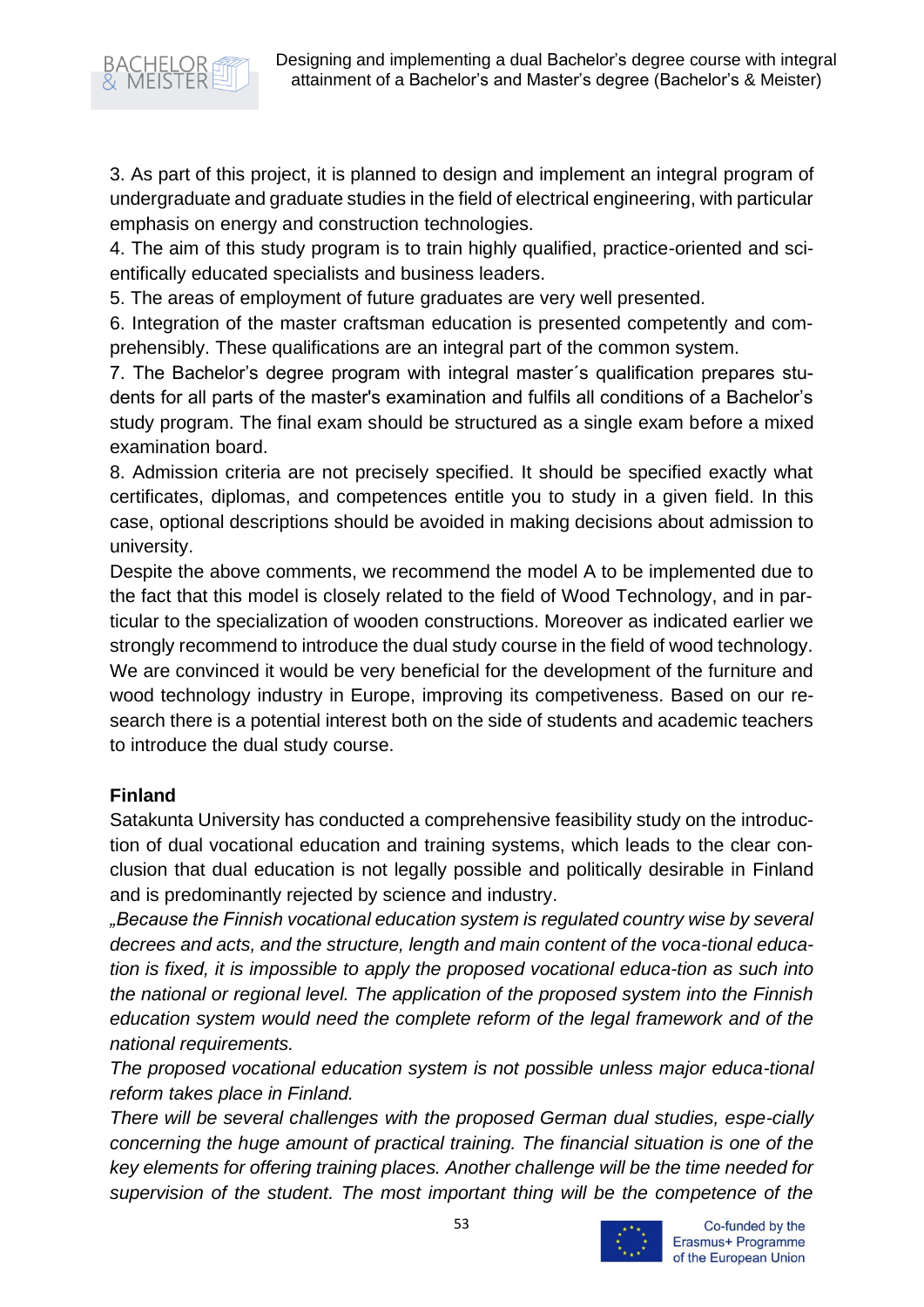

*workplace instructor in the company. Instructors should have skills to interact between workplaces, educational institutions and students. So, the question is not only instructing the work, but also the professional devel-opment of the student and the professional development of the instructor him/herself.*

*In the Satakunta region the WinNova Länsirannikon Koulutus Oy Ltd and The Satakunta Educational Federation, Sataedu, are licensed to give vocational train-ing. During this study both institutes were contacted, and comments on the Ger-man dual studies were asked. Unfortunately, the replies verified that the Ger-man dual study concept is not possible to be applied as such.<sup>41</sup>*

These results of the feasibility study are fully confirmed in this project. The developed concept has been intensively reviewed and evaluated by project partner Satakunta University of Applied Sciences. In addition, it was advised by ten co-operative partners including chambers of commerce, trade association, institutes of vocational education, Finnish national agency of education and Finnish education evaluation center. The partner's recipients were asked to comment the concept. The following excerpts from the extensive comments provide an overview of the assessments.<sup>42</sup>

- In Finland, vocational master-level is not officially known nor recognized. There is no interest in a vocational master education.
- In universities of applied sciences, the number of students in engineering with vocational background has been quite high, up to 35 - 40%.
- In universities of applied sciences, the situation is two-fold: some degree programmes accept vocational studies, some do not, i.e. electrical engineering accepts, but construction does not.
- The education level of new entrepreneurs was studied in Finland, and one of the findings was, that, although the attitudes to entrepreneurship in universities are changing positive, the higher education a person had, the less probably he became an entrepreneur. It is thought that there are two main reasons for this: 1) there are not so many branches in Finland where the academic diploma would benefit the entrepreneurship, and 2) one part of academic studies is learning the scientific way of thinking. Scientific way of thinking, on its' part, contains a) avoiding the risks and b) building everything on the base of existing knowledge. Both principles do not belong together with innovative thinking and accepting the risks, which are essential parts of contemporary entrepreneurship.
- In Finland, the contemporary law concerning vocational education pays more attention to co-operation between vocational schools and workplaces, particularly in phases of training and workplace learning. The law is relatively new and no experience how it works is available now.

TAKUNTA REGION, in Dual vocational training for the qualification and integration of youth for strengthen-ing the innovation and growth in SMEs, EU Strategy fort he Baltic Sea Region, 2015

<sup>41</sup> Satakunta University of Applied Sciences: FEASIBILITY STUDY OF THE DUAL STUDIES IN THE SA-

<sup>42</sup> Report by the Projekt Partner Satakunta University of Applied Sciences, June 2018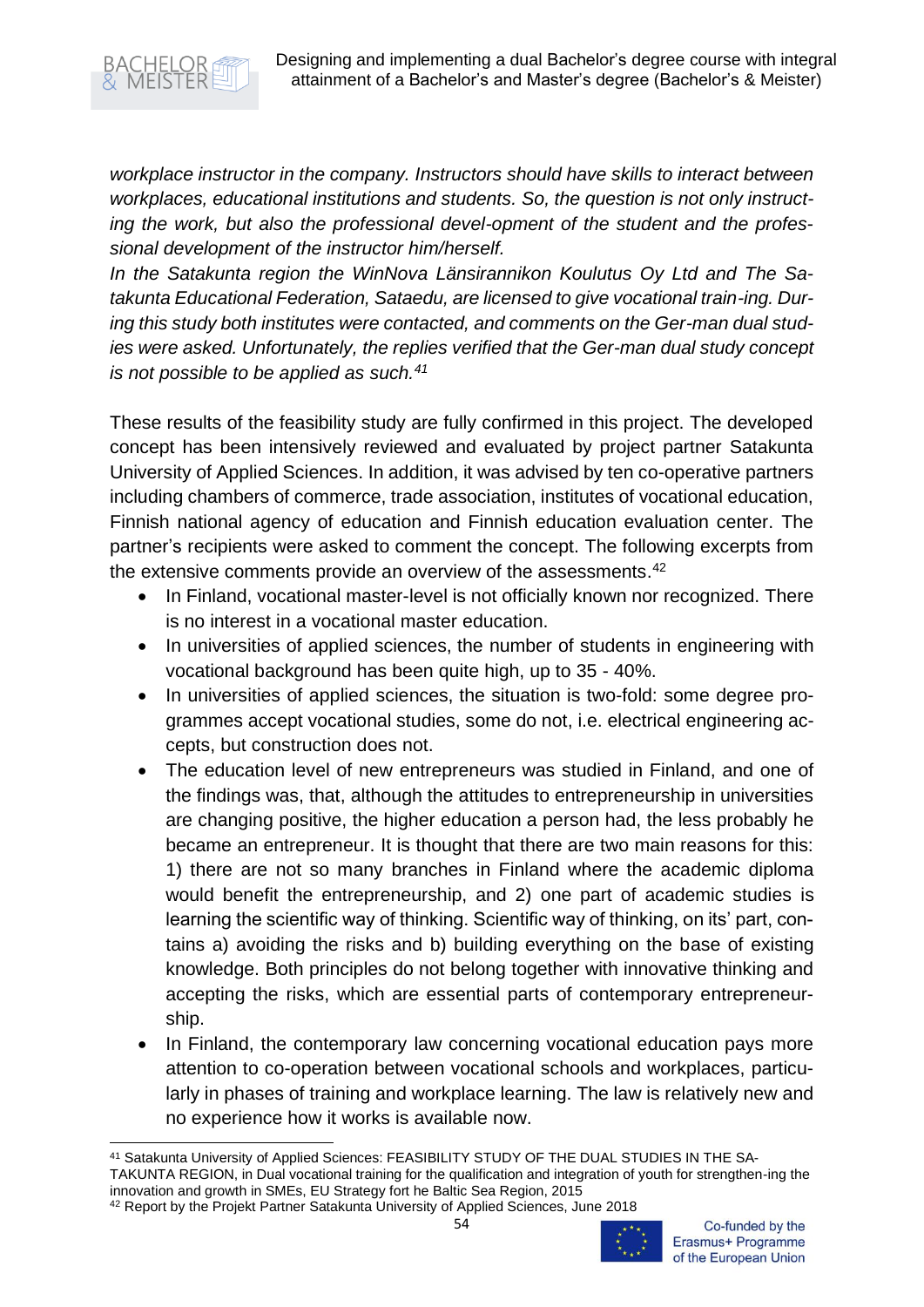- In Finland Chambers of Commerce are not involved in organising degree-based education.
- The traditions and foundations of vocational and academic disciplines are as far of each other as are day and night. This is good to bear in one's mind when putting them together. Furthermore, it has been said that the members of parliaments and other decision makers are more willing to simplify the education system than those involved with separated national dualistic models.
- At Satakunta University of Applied Sciences in the construction engineering programme student can complete so called building production option, where 30 ECTS (in addition to the normal 30 ECTS practical training) will be completed on the construction site. Some other Universities of Applied Sciences apply these studies also in other fields of engineering.
- What comes to the qualifications for Bachelor's engineers in construction the education gives only the theoretical education for competencies. These are strictly given in the FISE qualification system, see http://fise.fi/en/. After three years of practical work (after graduation) employees can apply for official recognition.
- At Universities of Applied Sciences student must have 3 years working experience before entering into Master's studies. At universities students do not need 3 years working experience between Bachelor's and Master's studies.
- The legislation here in Finland is setting certain restrictions. What are you going to do with this?

In summary, it can be stated that in Finland the introduction of dual education systems is not legally possible or politically desired. Universities and industry also refuse dual training systems or are sceptical about them. This has the following consequences for the further implementation of this project.

1. In Finland it is not possible to have dual courses of study with a master craftsman's diploma and a recognised master craftsman's certificate. The dual courses of study developed in the project, "Civil Engineer" and "Electrical Engineering", can be used as dual bachelor courses of study without master craftsman training if adapted to national conditions.

2. Project partner Satakunta University of Applied Sciences takes on other tasks in the project which relieve other partners and thus create the scope for the realisation of originally unplanned activities in other countries, for example the accreditation and implementation of the "Electric Engineering" degree programme in Lithuania.

3. Project partner Satakunta University of Applied Sciences will receive the concepts and module manuals for the two dual study courses "Civil Engineer" and "Electrical Engineering". The partner will provide comprehensive transfers, dissemination and consulting services for both courses of study developed in the project in Finland. Dual study programmes can be implemented in Finland without master craftsman training.